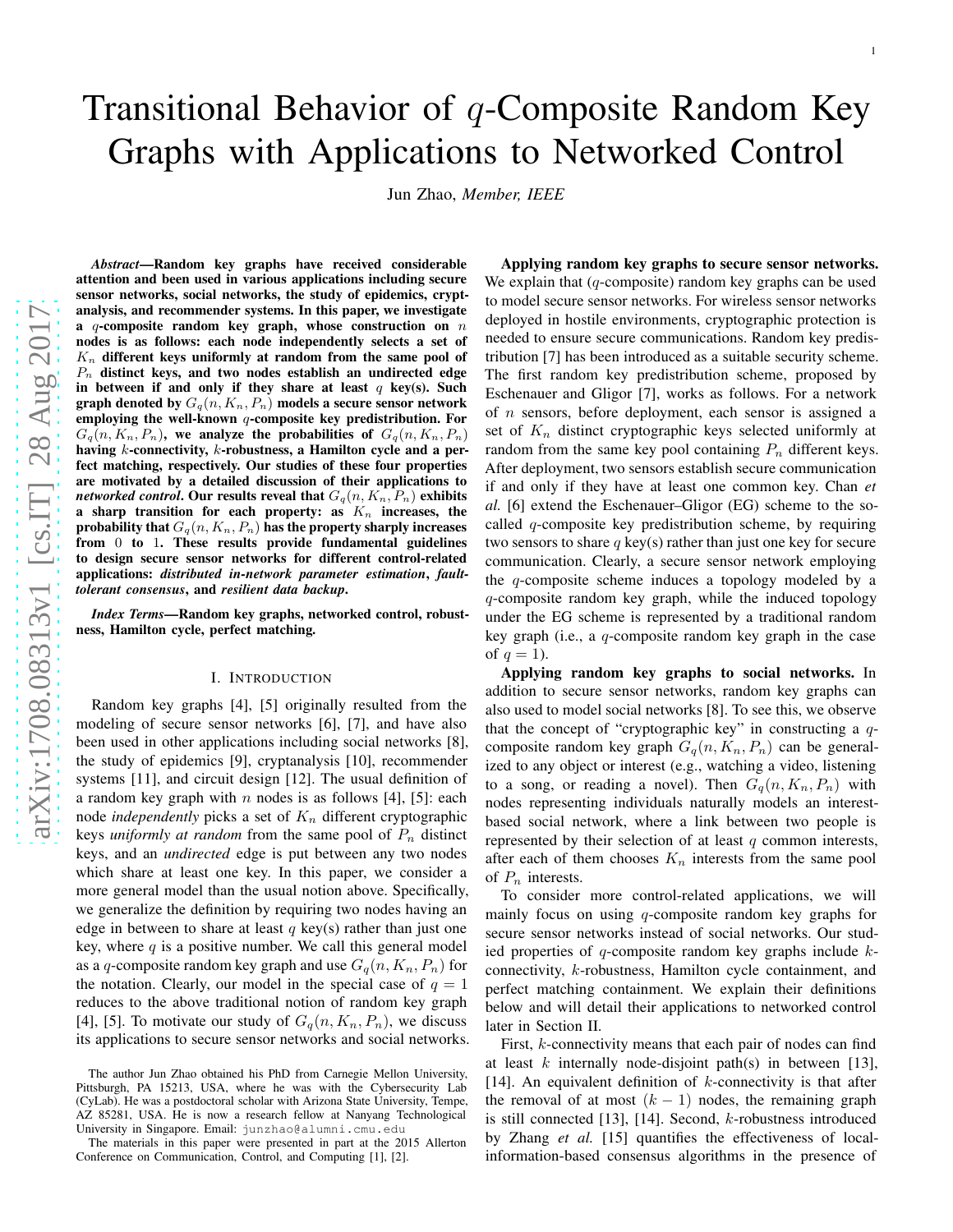

<span id="page-1-1"></span>Fig. 1. An illustration of the Hamilton-cycle-based distributed in-network parameter estimation by Rabbat and Nowak [\[3\]](#page-8-14).

malicious nodes. More formally, a graph with a node set  $V$ is k-robust if at least one of (a) and (b) below is true for every pair of non-empty, disjoint subsets  $A$  and  $B$  of  $V$ : (a) there exists no less than one node  $v_a \in A$  such that  $v_a$  has at least k neighbors inside  $V \setminus A$ ; and (b) there exists no less than one node  $v_b \in B$  such that  $v_b$  has at least k neighbors inside  $V \setminus B$ . Third, a perfect matching in a graph with an even number of nodes means a matching covering all nodes, where a matching in a graph is a set of edges without common nodes [\[16\]](#page-8-15). Finally, a Hamilton cycle in a graph is a closed loop that visits each node once [\[17\]](#page-8-16).

The above four properties are all monotone increasing. In this paper, we study these properties and show their sharp transitions in a q-composite random key graph  $G_q(n, K_n, P_n)$ . Specifically, we make the following contributions:

• We obtain exact probabilities of  $G_q(n, K_n, P_n)$  being kconnected, having at least one Hamilton cycle, and having at least one perfect matching, respectively. We also derive a zero– one law for k-robustness in  $G_q(n, K_n, P_n)$ .

• Our studies of the above four properties are motivated by a detailed discussion of their applications to *networked control* (see Section [II\)](#page-1-0). Our results show that  $G_q(n, K_n, P_n)$ exhibits a sharp transition for each property: as  $K_n$  increases, the asymptotic probability that  $G_q(n, K_n, P_n)$  has the property sharply increases from 0 to 1. These results provide fundamental guidelines to design secure sensor networks for different control-related applications: *distributed in-network parameter estimation*, *fault-tolerant consensus*, and *resilient topology control* (see Section [II\)](#page-1-0).

• To further quantify the sharpness of the transition, we derive the transition width of  $G_q(n, K_n, P_n)$  for different properties above, where the transition width measures how should  $K_n$ grow to increase the probability of  $G_q(n, K_n, P_n)$  having certain property from  $\epsilon$  to  $1 - \epsilon$  for  $\epsilon < \frac{1}{2}$ . We demonstrate different transitional behavior of the transition width for  $q \geq 2$ and  $q = 1$  when  $G_q(n, K_n, P_n)$  is applied to model secure sensor networks: the transition width can be very small (even 0 or 1) for  $q = 1$ , while no such phenomenon exists for  $q \geq 2$ . This result shows a fundamental difference between the q-composite scheme with  $q \ge 2$  and the EG scheme (i.e., the q-composite scheme with  $q = 1$ ), and can be used to design secure sensor networks; e.g., the q-composite scheme with  $q \geq 2$  is preferred over the EG scheme if it is desired to have stronger *resilience* of k-connectivity against key revocation.

The rest of the paper is organized as follows. We discuss the applications of our study to networked control in Section [II.](#page-1-0) Afterwards, Section [III](#page-3-0) presents the transitional behavior in

the probability of  $G_q(n, K_n, P_n)$  having each property, and Section [IV](#page-4-0) investigates the transition width of  $G_q(n, K_n, P_n)$ for different properties. We compare this paper with related work in Section [V.](#page-6-0) Section [VI](#page-7-0) provides technical details.

### <span id="page-1-0"></span>II. APPLYING THE STUDIED PROPERTIES OF RANDOM KEY GRAPHS TO NETWORKED CONTROL

Below we discuss the applications of the studied properties in random key graphs to networked control.

#### *A. Hamilton Cycle for Distributed Parameter Estimation*

Hamilton cycle has been used to facilitate distributed innetwork parameter estimation in a seminal work of Rabbat and Nowak [\[3\]](#page-8-14), as detailed below.

In many sensor network applications, sensors often measure quantities such as temperature, pressure, water salinity, vibration amplitude [\[18\]](#page-9-0). The eventual goal is to estimate environmental parameters from the "raw" measurements. To achieve this goal, distributed in-network processing is preferred over a centralized approach (where a fusion center collects data from sensors), since the former makes more efficient use of sensors' limited communication and energy resources.

An algorithm for distributed in-network parameter estimation is proposed by Rabbat and Nowak [\[3\]](#page-8-14). The algorithm is based on a Hamilton cycle and its basic idea is as follows. An estimate of certain environmental parameter is passed from node to node on the Hamilton cycle. Specifically, along the way each node updates the parameter based on its environmental measurements, and then passes the updated estimate to the next node. It may require several iterations through the Hamilton cycle to obtain the final solution.

The Hamilton-cycle-based algorithm of [\[3\]](#page-8-14) can be formally described as follows. Without loss of generality, assume that sensors are numbered by  $1, 2, \ldots, n$  so that the network has a Hamilton cycle given by  $1\sim 2\sim \ldots \sim n\sim 1$ , where "∼∼" represents a link. As computing the final estimate may require several iterations through the Hamilton cycle, we look at one iteration (say iteration  $k$ ) for illustration. In the  $k$ th iteration, sensor *i* receives an estimate  $\psi_{i-1,k}$  of  $\theta$  from sensor  $i-1$ , and makes an adjustment to  $\theta$  based on its measurement(s)  $x_i$  and its local cost function  $f_i(\theta, x_i)$ . After the adjustment, the estimation of  $\theta$  by sensor i is  $\psi_{i,k}$ , as illustrated inside the rounded rectangle of Figure [1.](#page-1-1) From the end of the kth iteration to the beginning of the  $(k + 1)$ th iteration, sensor n sends its estimate  $\psi_{n,k} \equiv \psi_{0,k+1}$  of  $\theta$  to sensor 1, and sensor 1 adjusts the estimation of  $\theta$  based on its measurement(s)  $x_1$  and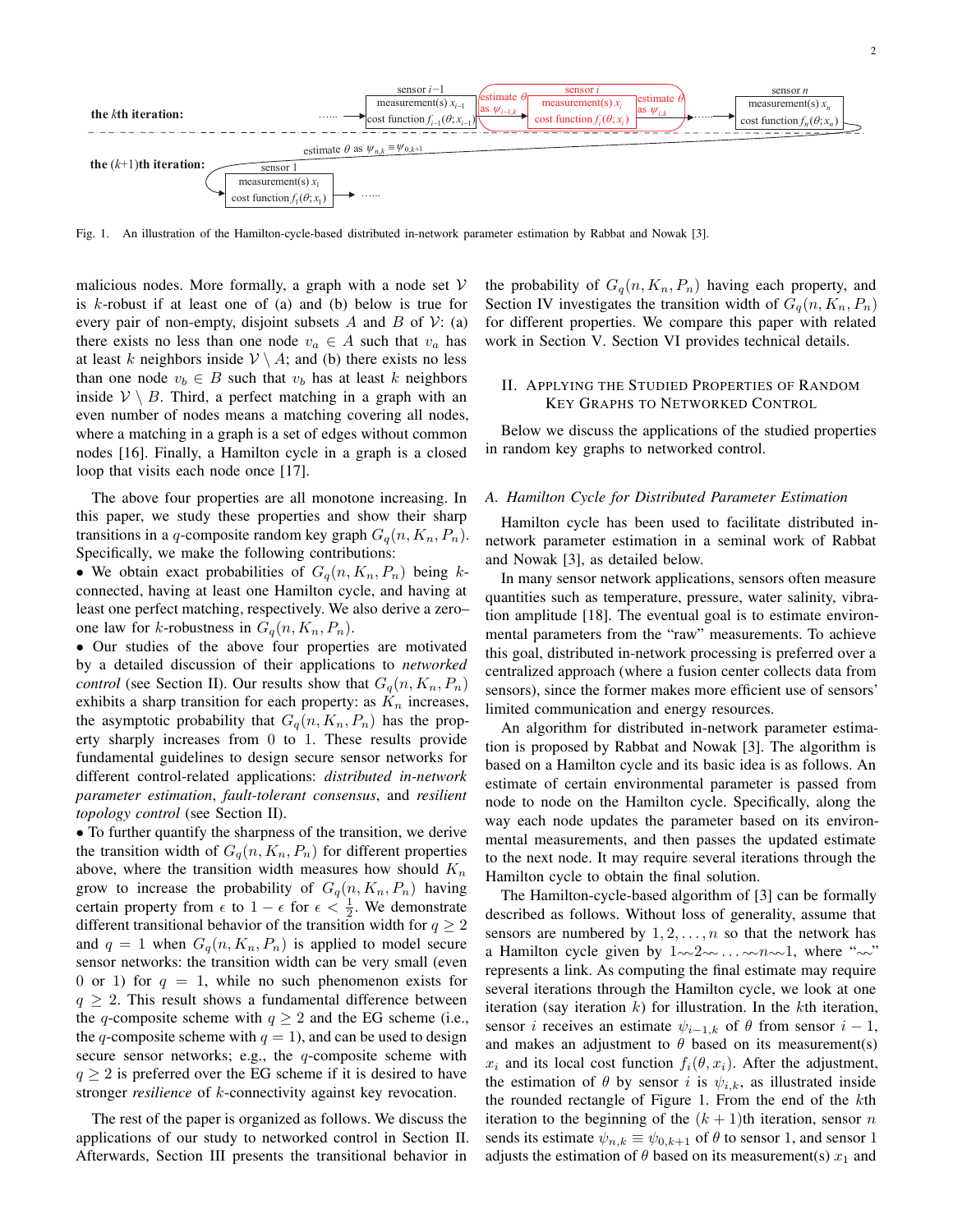its local cost function  $f_1(\theta, x_1)$ . This begins the  $(k+1)$ th iteration, as shown in Figure [1.](#page-1-1) In terms of the local adjustments, Rabbat and Nowak [\[3\]](#page-8-14) consider a gradient descent-like rule and demonstrate its fast convergence.

If the goal of the distributed data processing is to compute the average of sensors' measurements, each  $f_i$  can take the quadratic cost function, and the desired average can be obtained after only one iteration. However, more general optimization problems require several "rounds" through the network to obtain a solution [\[3\]](#page-8-14). Hence, the algorithm depends on finding a cycle that touches each sensor once, and such a cycle is precisely a Hamilton cycle. As explained, this cycle is  $1\sim 2\sim \ldots \sim n\sim 1$ , where each number indexes a sensor.

As explained in Section [I,](#page-0-0) the  $q$ -composite random key graph represents the topology of a secure sensor network under the renowned  $q$ -composite key predistribution scheme [\[6\]](#page-8-2). Then our zero–one law and exact probability results on Hamilton cycle containment in  $q$ -composite random key graphs provide a precise guideline for setting parameters of the sensor network to ensure the existence of a Hamilton cycle, which enables distributed in-network parameter estimation.

# *B.* k*-Connectivity for Resilient Topology Control and Fault-Tolerant Consensus*

We explain the applications of  $k$ -connectivity below. First, k-connectivity enables resilient topology control against node or link failure, since  $k$ -connectivity means that connectivity is preserved even after at most  $(k-1)$  nodes or links fail. In the application of q-composite random key graphs to secure sensor networks in hostile environments, k-connectivity is particularly useful for resilient topology control since sensors or links can be compromised by an adversary [\[6\]](#page-8-2), [\[19\]](#page-9-1). Second, kconnectivity is useful to achieve fault-tolerant consensus in networks, as discussed below. Sundaram and Hadjicostis [\[18\]](#page-9-0), and Pasqualetti *et al.* [\[20\]](#page-9-2) show that being  $(2h + 1)$ -connected for a network is the necessary and sufficient condition to ensure that consensus can be reached even if there exist h malicious nodes crafting messages to disrupt the protocol.

#### *C.* k*-Robustness for Fault-Tolerant Consensus*

As explained in the previous subsetion, if the network is sufficiently connected, resilient consensus can be achieved. For this, several algorithms have been proposed in the literature [\[18\]](#page-9-0), [\[20\]](#page-9-2). However, these algorithms typically assume that nodes know the global network topology, which limits application scenarios [\[21\]](#page-9-3). To account for the lack of global topology knowledge in the general case (for example, each node knows only its own neighborhood), Zhang and Sundaram [\[15\]](#page-8-13) propose the notion of *graph robustness* defined as follows. A graph with a node set  $V$  is said to be  $k$ -robust if at least one of (a) and (b) below holds for every pair of non-empty, disjoint subsets A and B of  $\mathcal V$ : (a) there exists at least a node  $v_a \in A$  such that  $v_a$  has no less than k neighbors outside A (i.e., inside  $V \setminus A$ ); and (b) there exists at least a node  $v_b \in B$  such that  $v_b$  has no less than k neighbors outside B (i.e., inside  $V \setminus B$ ).

Zhang *et al.* [\[15\]](#page-8-13) show that  $k$ -robustness implies  $k$ connectivity, while  $k$ -connectivity may not imply  $k$ -robustness. Based on [\[15\]](#page-8-13), [\[21\]](#page-9-3), we will explain that  $k$ -robustness quantifies the effectiveness of local-information-based fault-tolerant consensus algorithms in the presence of adversarial nodes.

To discuss consensus, we suppose that all nodes are synchronous and the time is divided into different slots. Each node updates its value as time goes by. Let  $x_i[t]$  denote the value of node  $v_i$  at time slot t for  $t = 0, 1, \ldots$  For simplicity, we first consider the case where all nodes are benign. Then consensus can be defined by  $\lim_{t\to\infty} |x_i[t] - x_j[t]| = 0$  for each pair of nodes  $v_i$  and  $v_j$ . Each node updates its value in each time slot based on the following process. With  $V_i$  denoting the neighborhood set of each node  $v_i$ , then  $v_i$  updates its value  $x_i[t]$  to  $x_i[t+1]$  from time slot t to  $t+1$  by incorporating every neighbor  $v_j$ 's value  $x_j[t]$  that  $v_j$  sends to  $v_i$ ; i.e., there is a function  $f_i(\cdot)$  such that  $x_i[t+1] = f_i(\lbrace x_j[t] \mid v_j \in V_i \cup \lbrace v_i \rbrace \rbrace)$ . In linear consensus [\[15\]](#page-8-13), [\[21\]](#page-9-3), each  $f_i(\cdot)$  is a linear function that assigns appropriate weights to its inputs to compute a weighted summation.

Now we consider the presence of adversarial nodes; i.e., there exist nodes who maliciously deviate from the nominal consensus protocol. Recall that a benign node  $v_i$  sends  $x_i[t]$ to all of its neighbors and applies  $f_i(\cdot)$  at every time slot t. In contrast, a malicious node does not follow this protocol; in particular, a malicious node may try various ways (e.g., crafting bad values) to disrupt the consensus evolution. In the presence of malicious nodes, consensus means  $\lim_{t\to\infty} |x_i[t]$  $x_j[t] = 0$  for each pair of *benign* nodes  $v_i$  and  $v_j$ .

Assuming each node does not know the global network topology and only knows the number of malicious nodes in its neighborhood, Zhang and Sundaram [\[21\]](#page-9-3) demonstrate the usefulness of robustness in studying consensus. Specifically, under the adversary model that each benign node has at most h malicious nodes as neighbors, if the graph is  $(2h+1)$ -robust, consensus can be achieved according to an algorithm where each node updates its value at each time slot using the values received from its neighbors (see [\[21\]](#page-9-3) for the algorithm details).

Given the above, in secure sensor network applications of  $q$ composite random key graphs, our  $k$ -robustness result provides guidelines of setting parameters for fault-tolerant consensus.

#### *D. Perfect Matching for Resilient Data Backup*

Recently, Tian *et al.* [\[22\]](#page-9-4) have used perfect matching to design resilient data backup in sensor networks. The motivation is that on the one hand, sensors deployed in harsh environments are prone to failure, while on the other hand, data generated by sensors may need to be kept for an extended period of time. The work [\[22\]](#page-9-4) proposes to back up each *regular sensor*' data in a randomly selected set of *robust sensors*. The goal of the data-backup scheme is to ensure that even under the failure of regular sensors and a large portion of robust sensors, accessing the remaining small fraction of robust sensors can recover all the data. Then [\[22\]](#page-9-4) reduces the above requirement to the existence of a perfect matching in some random graph model. Afterwards, the condition for perfect matching containment is used to derive the number of robust sensors required by a regular sensor.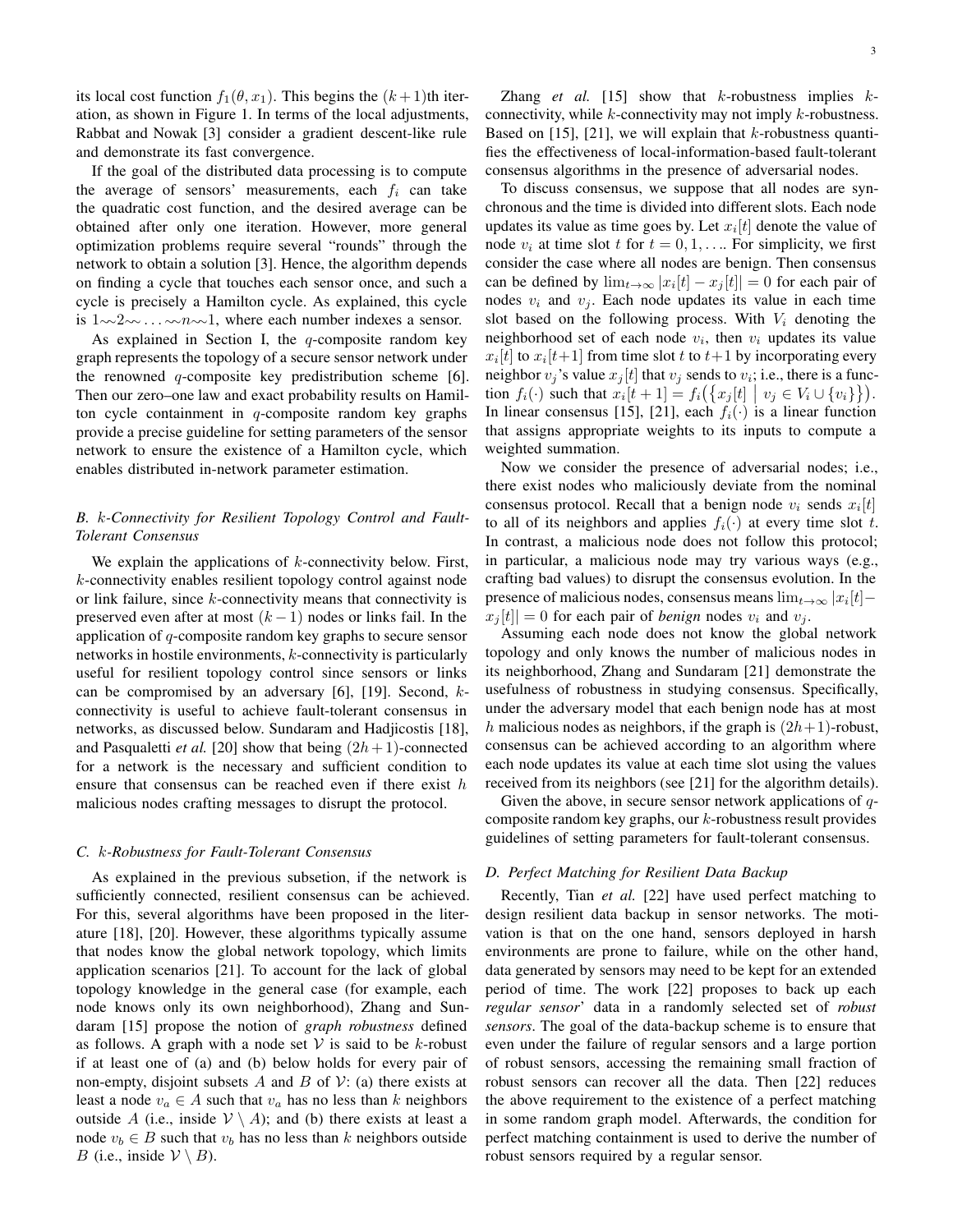We have discussed the applications of  $k$ -connectivity,  $k$ robustness, Hamilton cycle containment and perfect matching containment. Next, we present results on transitional behavior of these properties in q-composite random key graphs.

#### III. TRANSITIONAL BEHAVIOR OF q-COMPOSITE RANDOM KEY GRAPHS

<span id="page-3-0"></span>Clearly, each of  $k$ -connectivity,  $k$ -robustness, Hamilton cycle containment and perfect matching containment is a monotone increasing graph property. For each n, given  $P_n$ , the probability that a q-composite random key graph  $G_q(n, K_n, P_n)$ has a monotone increasing property increases as  $K_n$  increases [\[23\]](#page-9-5). The reason is that stochastically speaking, increasing  $K_n$ means adding more edges to  $G_q(n, K_n, P_n)$  as the probability of an edge existence between two nodes increases. With  $\mathcal I$ denoting one of  $k$ -connectivity,  $k$ -robustness, Hamilton cycle containment, or perfect matching containment, if  $K_n = 0$ , then  $G_q(n, K_n, P_n)$  is an empty graph and thus has property I with probability 0; if  $K_n = P_n$ , then  $G_q(n, K_n, P_n)$  is an complete graph and thus has property  $\mathcal I$  with probability 1 (for all *n* sufficiently large); and if  $K_n$  increases from 0 to  $P_n$ , the probability of  $G_q(n, K_n, P_n)$  having property  $\mathcal I$ increases from 0 to 1, so there is a transition. In what follows, our Theorem [1](#page-3-1) on  $k$ -connectivity, Theorem [2](#page-3-2) on  $k$ -robustness, Theorem [3](#page-3-3) on Hamilton cycle containment, and Theorem [4](#page-3-4) on perfect matching containment, show that  $q$ -composite random key graphs exhibit sharp transitions for these properties.

#### *A. Results of* q*-composite random key graphs*

We present the main results in Theorems [1](#page-3-1)[–4](#page-3-4) below. The comparison between them and related results in the literature is given in Section [V.](#page-6-0) In this paper, all asymptotics and limits are taken with  $n \to \infty$ . We use the standard asymptotic notation  $o(\cdot), O(\cdot), \omega(\cdot), \Omega(\cdot), \Theta(\cdot)$ ; see [\[5,](#page-8-1) Page 2-Footnote 1]. Also, <sup>P</sup>[·] denotes an event probability.

Theorem [1](#page-3-1) below gives the asymptotically exact probability for k-connectivity in  $G_q(n, K_n, P_n)$ .

<span id="page-3-1"></span>**Theorem 1** ( $k$ -Connectivity in q-composite random key graphs with *improvements over the conference paper [\[24\]](#page-9-6)*). *For a* q-composite random key graph  $G_q(n, K_n, P_n)$ , if there is a *sequence*  $\alpha_n$  *with*  $\lim_{n\to\infty} \alpha_n \in [-\infty, \infty]$  *such that* 

$$
\frac{1}{q!} \cdot \frac{K_n^{2q}}{P_n^{q}} = \frac{\ln n + (k-1)\ln \ln n + \alpha_n}{n},
$$
 (1)

*then we have*

$$
\lim_{n \to \infty} \mathbb{P}[G_q(n, K_n, P_n) \text{ is } k\text{-connected.}]
$$
\n
$$
= e^{-\frac{e^{-\lim_{n \to \infty} \alpha_n}}{(k-1)!}}
$$
\n(2)

$$
\int_{0}^{R} \frac{df \lim_{n \to \infty} \alpha_n = -\infty}{\text{(3a)}} \tag{3b}
$$

<span id="page-3-12"></span>
$$
= \begin{cases} 1, & if \lim_{n \to \infty} \alpha_n = \infty, \\ e^{-\frac{e^{-\alpha^*}}{(k-1)!}} & if \lim_{n \to \infty} \alpha_n = \alpha^* \in (-\infty, \infty). \ (3c) \end{cases}
$$

$$
\int e^{-\frac{e^{-\alpha}}{(k-1)!}}, \quad \text{if } \lim_{n \to \infty} \alpha_n = \alpha^* \in (-\infty, \infty), \text{ (3c)}
$$

*under*

$$
P_n = \begin{cases} \Omega(n), & \text{for } q = 1, \\ \omega(n^{2 - \frac{1}{q}} (\ln n)^{2 + \frac{1}{q}}), & \text{for } q \ge 2. \end{cases}
$$
 (4)

Theorem [1](#page-3-1) shows that q-composite random key graphs exhibit sharp transitions for  $k$ -connectivity. In particular, it suffices to have an unbounded deviation of  $\alpha_n$  in [\(1\)](#page-3-5) to ensure that  $G_q(n, K_n, P_n)$  is k-connected with probability 0 or 1, where  $\alpha_n$  measures the deviation of  $\frac{1}{q!} \cdot \frac{K_n^{2q}}{P_n^{q}}$  $\frac{R_n}{P_n q}$  from the critical scaling  $\frac{\ln n + (k-1)\ln \ln n}{n}$  as given by [\(1\)](#page-3-5). From [\[24\]](#page-9-6), the term  $\frac{1}{q!} \cdot \frac{{K_n}^{2q}}{{P_n} ^{q}}$  $\frac{K_n^{2q}}{P_n^q}$  in [\(1\)](#page-3-5) is an asymptotic value of the edge probability.

Theorem [2](#page-3-2) below gives a zero–one law for  $k$ -robustness in a q-composite random key graph  $G_q(n, K_n, P_n)$ . Since the interpretations of Theorems [2](#page-3-2)[–4](#page-3-4) will be similar to that of Theorem [1](#page-3-1) above, we omit the details to save space.

<span id="page-3-2"></span>**Theorem 2** ( $k$ -Robustness in  $q$ -composite random key graphs). *For a* q-composite random key graph  $G_q(n, K_n, P_n)$ , if there *is a sequence*  $\beta_n$  *such that* 

$$
\frac{1}{q!} \cdot \frac{K_n^{2q}}{P_n^{q}} = \frac{\ln n + (k-1)\ln \ln n + \beta_n}{n},
$$
 (5)

*then it holds that*

<span id="page-3-8"></span>
$$
\lim_{n \to \infty} \mathbb{P}[G_q(n, K_n, P_n) \text{ is } k\text{-robust.}]
$$
\n
$$
= \begin{cases} 0, & \text{if } \lim_{n \to \infty} \beta_n = -\infty, \\ 1, & \text{if } \lim_{n \to \infty} \beta_n = \infty, \end{cases} \tag{6a}
$$

<span id="page-3-13"></span>*under*

<span id="page-3-6"></span>
$$
P_n = \begin{cases} \omega(n(\ln n)^5), & \text{for } q = 1, \\ \omega(n^{2 - \frac{1}{q}}(\ln n)^{2 + \frac{1}{q}}), & \text{for } q \ge 2. \end{cases}
$$
 (7)

Theorem [3](#page-3-3) (resp., Theorem [4\)](#page-3-4) below gives the asymptotically exact probability for Hamilton cycle containment (resp., perfect matching containment) in  $G_q(n, K_n, P_n)$ .

<span id="page-3-3"></span>**Theorem 3** (Hamilton cycle containment in  $q$ -composite random key graphs). *For a* q*-composite random key graph*  $G_q(n, K_n, P_n)$ , if there is a sequence  $\gamma_n$  with  $\lim_{n\to\infty}\gamma_n \in$ [−∞, ∞] *such that*

<span id="page-3-14"></span><span id="page-3-9"></span>
$$
\frac{1}{q!} \cdot \frac{{K_n}^{2q}}{{P_n}^q} = \frac{\ln n + \ln \ln n + \gamma_n}{n},
$$
 (8)

<span id="page-3-5"></span>*then it holds under [\(7\)](#page-3-6) that*

<span id="page-3-15"></span>=

$$
\lim_{n \to \infty} \mathbb{P}[G_q(n, K_n, P_n) \text{ contains a Hamilton cycle.}]
$$
  
=  $e^{-e^{-\lim_{n \to \infty} \gamma_n}}$  (9)

$$
\int_{1}^{0} , \qquad \qquad \text{if } \lim_{n \to \infty} \gamma_n = -\infty, \tag{10a}
$$

$$
\left\{ \begin{array}{ll} 1, & \text{if } \lim_{n \to \infty} \gamma_n = \infty, \\ 0, & \text{otherwise} \end{array} \right. \tag{10b}
$$

$$
\left( e^{-e^{-\gamma}} \right), \quad \text{if } \lim_{n \to \infty} \gamma_n = \gamma^* \in (-\infty, \infty). (10c)
$$

<span id="page-3-11"></span><span id="page-3-7"></span><span id="page-3-4"></span>**Theorem 4** (Perfect matching containment in  $q$ -composite random key graphs). *For a* q*-composite random key graph*  $G_q(n, K_n, P_n)$  *with even n, if there is a sequence*  $\xi_n$  *with*  $\lim_{n\to\infty}\xi_n\in[-\infty,\infty]$  *such that* 

<span id="page-3-10"></span>
$$
\frac{1}{q!} \cdot \frac{{K_n}^{2q}}{{P_n}^q} = \frac{\ln n + {\xi_n}}{n},\tag{11}
$$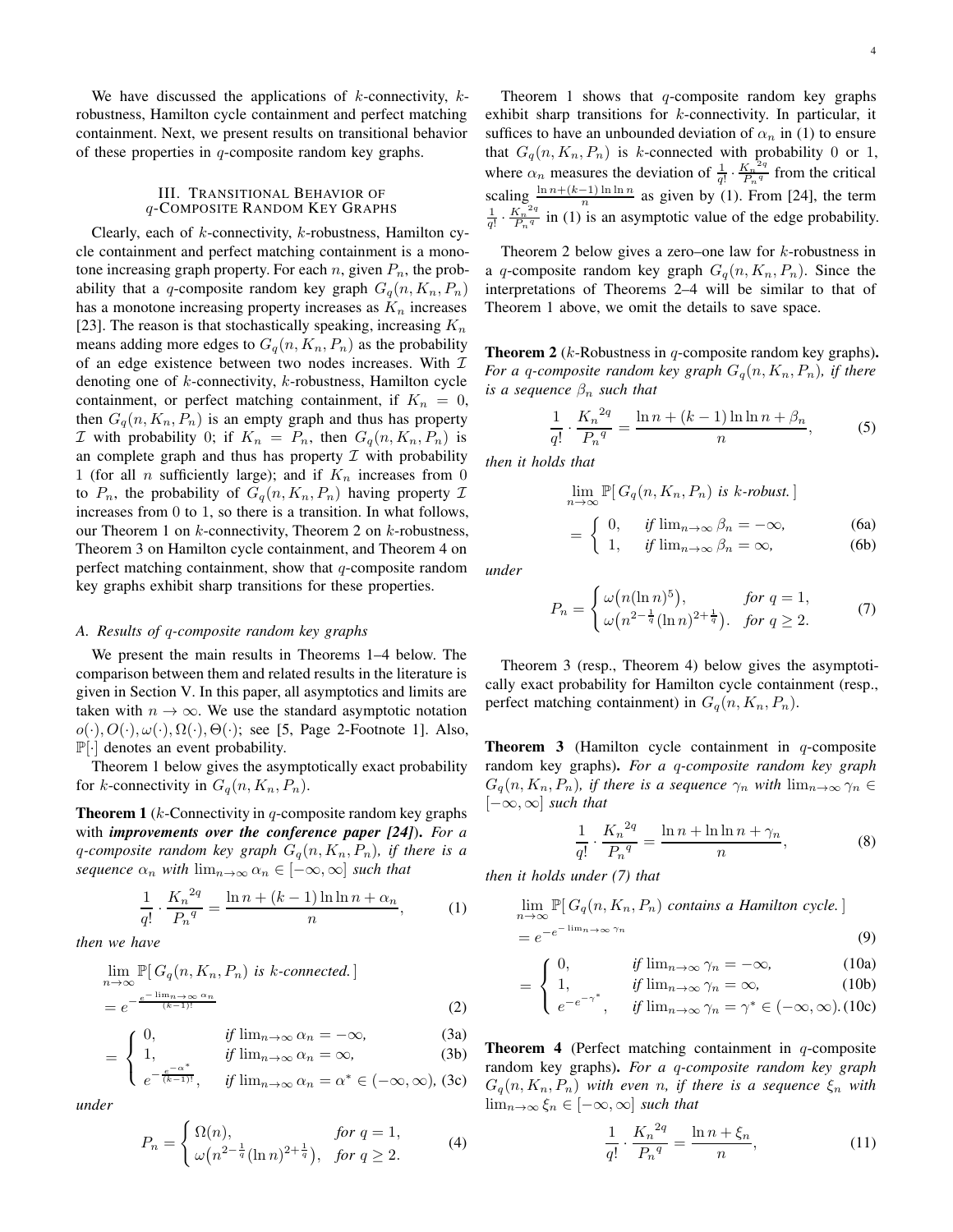$$
\lim_{n \to \infty} \mathbb{P}[G_q(n, K_n, P_n) \text{ contains a perfect matching.}]
$$
  
=  $e^{-e^{-\lim_{n \to \infty} \xi_n}}$  (12)

$$
\int 0, \qquad \qquad \text{if } \lim_{n \to \infty} \xi_n = -\infty, \tag{13a}
$$

<span id="page-4-4"></span>
$$
= \begin{cases} 1, & \text{if } \lim_{n \to \infty} \xi_n = \infty, \\ e^{-e^{-\xi^*}}, & \text{if } \lim_{n \to \infty} \xi_n = \xi^* \in (-\infty, \infty). \ (136) \end{cases}
$$

$$
\int e^{-e^{-\xi}}, \quad \text{if } \lim_{n \to \infty} \xi_n = \xi^* \in (-\infty, \infty). \text{ (13c)}
$$

We establish Theorems [1–](#page-3-1)[4](#page-3-4) in Section [VI.](#page-7-0) From Theorems [1](#page-3-1)[–4,](#page-3-4) k-robustness (resp., Hamilton cycle containment, and perfect matching containment) in  $G_q(n, K_n, P_n)$  has similar asymptotic behavior as  $k$ -connectivity (resp., 2-connectivity and 1-connectivity (i.e., connectivity)).

# <span id="page-4-2"></span>*B. Design guidelines for secure sensor networks*

Based on Theorems [1–](#page-3-1)[4,](#page-3-4) we provide design guidelines of a secure sensor network employing the  $q$ -composite key predistribution scheme [\[6\]](#page-8-2) and modeled by a  $q$ -composite random key graph  $G_q(n, K_n, P_n)$ . We identify the critical value of each parameter given other parameters such that the network has the desired property with probability at least p. Taking k-connectivity as an example, we set  $e^{-\frac{e}{c}}$  $-\frac{e-\lim_{n\to\infty}\alpha_n}{(k-1)!}$  $(k-1)!$ in [\(2\)](#page-3-7) to be at least p to get  $\lim_{n\to\infty} \alpha_n \ge -\ln[(k-1)! \ln \frac{1}{p}].$ To use asymptotic results for large network design, we just consider  $\alpha_n \ge -\ln[(k-1)! \ln \frac{1}{p}]$ , and obtain from [\(1\)](#page-3-5) that

$$
\frac{1}{q!} \cdot \frac{K_n^{2q}}{P_n^{q}} \ge \frac{\ln n + (k-1)\ln \ln n - \ln[(k-1)! \ln \frac{1}{p}]}{n}.
$$
 (14)

However, [\(14\)](#page-4-1) may not hold since all parameters are integers. Since  $\frac{1}{q!} \cdot \frac{K_n^{2q}}{P_n^q}$  $\frac{X_n^{1/2}}{P_n^{1/4}}$  on the left-hand side of [\(14\)](#page-4-1) increases as the  $key$  ring size  $K_n$  increases or as the *key pool size*  $P_n$  decreases, and the term on the right-hand side of [\(14\)](#page-4-1) decreases as the number  $n$  of nodes increases for large  $n$ , we define the critical key ring size (resp., the critical key pool size, the critical number of nodes) as the minimal  $K_n$ (resp., the maximal  $P_n$ , the minimal n) such that [\(14\)](#page-4-1) holds. Hence, for  $k$ -connectivity, the critical key ring size equals  $\left[\sqrt{p}\right]_2^2\sqrt{q!\cdot\{\ln n+(k-1)\ln\ln n-\ln[(k-1)!\ln\frac{1}{p}]\}}$  $P_n \cdot \sqrt[2]{\frac{q \cdot (\ln n + (n-1)\ln \ln n)}{n}}$  $\Big]$ , the critical key pool size equals  $\left| K_n^2 \cdot \sqrt[q]{\frac{\eta!}{q! \cdot \{\ln n + (k-1) \ln \ln n\}}} \right|$  $q! \cdot {\ln n + (k-1) \ln \ln n - \ln[(k-1)! \ln \frac{1}{p}]}$  $\cdot$ while the critical number of nodes can be solved numerically.

We provide some concrete numbers for better understanding of the above guidelines. Typically, we choose  $q$  to be no greater than 3 since larger  $q$  means more difficulty for two sensors to satisfy the requirement of key sharing for establishing a secure link. Below we discuss the choices of  $P_n$  and  $K_n$  for different q and  $n$ . Again, we focus on  $k$ -connectivity since the discussions of other properties are similar. Roughly speaking, for small q (e.g.,  $q = 1, 2, 3$ ) and n being thousands, we can choose  $K_n$  to be dozens and  $P_n$  to be tens of thousands to have a k-connected network for small k (e.g.,  $k = 1, 2, 3$ ) with a relatively high probability  $p$  (e.g.,  $p = 0.95$ ). We can also let  $K_n$  to be hundreds and  $P_n$  to be hundreds of thousands. As concrete examples, for  $q = 2$  and  $n = 1000$ , we can choose  $K_n = 88$  and  $P_n = 50000$  to have the network 2-connected with probability 0.99 or 3-connected with probability 0.95, and choose  $K_n = 92$  and  $P_n = 50000$ 

<span id="page-4-3"></span>to have the network 3-connected with probability 0.99. For  $q = 3$ ,  $K_n = 300$  and  $P_n = 250000$ , we can choose  $n = 1700$ to have the network 2-connected with probability 0.99 or 3 connected with probability 0.95, and choose  $n = 1500$  to have the network 1-connected with probability 0.99 or 2-connected with probability 0.95.

Comparing  $(5)$   $(8)$   $(11)$  with  $(1)$ , we know that the critical parameters for  $k$ -robustness (resp., Hamilton cycle containment and perfect matching containment) are the same as those for kconnectivity (resp., 2-connectivity and 1-connectivity). Hence, we can easily use the guidelines for  $k$ -connectivity to obtain the corresponding guidelines for  $k$ -robustness (resp., Hamilton cycle containment and perfect matching containment).

### *C. Experimental results*

We present experiments below to confirm our theoretical results in Theorems [1–](#page-3-1)[4.](#page-3-4) For  $G_q(n, K_n, P_n)$ , we plot its probabilities in terms of  $k$ -connectivity,  $k$ -robustness, Hamilton cycle containment and perfect matching containment in Figure [2](#page-5-0) for  $q = 2$ , and in Figure [3](#page-5-1) for  $q = 3$ ,

- when the key ring size K varies in Figures [2\(a\)](#page-5-2) and [3\(a\),](#page-5-3)
- when the key pool size P varies in Figures [2\(b\)](#page-5-4) and [3\(b\),](#page-5-5) • when the number  $n$  of nodes varies in Figures [2\(c\)](#page-5-6) and [3\(c\).](#page-5-7) For each data point, we generate 500 independent samples of  $G_q(n, K_n, P_n)$ , record the count that the obtained graph has the studied property, and then divide the count by 500 to obtain the corresponding empirical probability. In each figure, we see the transitional behavior. Also, we observe that the probability  $\bullet$  increases with  $K$  (resp.,  $n$ ) while fixing other parameters,
- <span id="page-4-1"></span> $\bullet$  decreases with  $P$  while fixing other parameters.

Moreover, in each figure, each vertical line presents the critical parameter computed based on Section [III-B](#page-4-2) above with probability  $p$  being 0.5: the critical key ring size in Figures  $2(a)$  and  $3(a)$ , the critical key pool size in Figures  $2(b)$  and [3\(b\),](#page-5-5) and the critical number nodes in Figures [2\(c\)](#page-5-6) and [3\(c\).](#page-5-7) Summarizing the above, the experiments have confirmed our Theorems [1–](#page-3-1)[4.](#page-3-4)

# <span id="page-4-0"></span>IV. USING THE TRANSITION WIDTH TO QUANTIFY THE TRANSITIONAL BEHAVIOR IN SECTION [III](#page-3-0)

In the previous section, we have presented the sharp transitions in q-composite random key graphs in terms of the studied graph properties. To further quantify the sharpness, we aim to understand how should  $K_n$  grow to raise the probability of  $G_q(n, K_n, P_n)$  having property  $\mathcal I$  from  $\epsilon$  to  $1 - \epsilon$  for a positive constant  $\epsilon < \frac{1}{2}$ , where  $\mathcal I$  denotes one of k-connectivity, Hamilton cycle containment, or perfect matching containment. To this end, noting that there may not exist  $K_n$  such that  $G_q(n, K_n, P_n)$  has property  $\mathcal I$  with probability *exactly*  $\epsilon$  or  $1 - \epsilon$  since  $K_n$  is an integer, we quantify  $K_n$  that renders  $G_q(n, K_n, P_n)$  having property  $\mathcal I$  with probability *at least*  $\epsilon$ or  $1 - \epsilon$ . To this end, we formally define for  $\epsilon < \frac{1}{2}$  that

<span id="page-4-5"></span>
$$
K_{q,n}^-(\mathcal{I}, \epsilon) := \min \left\{ K_n \middle| \begin{array}{c} G_q(n, K_n, P_n) \text{ has property } \mathcal{I} \\ \text{with probability at least } \epsilon. \end{array} \right\}
$$
(15)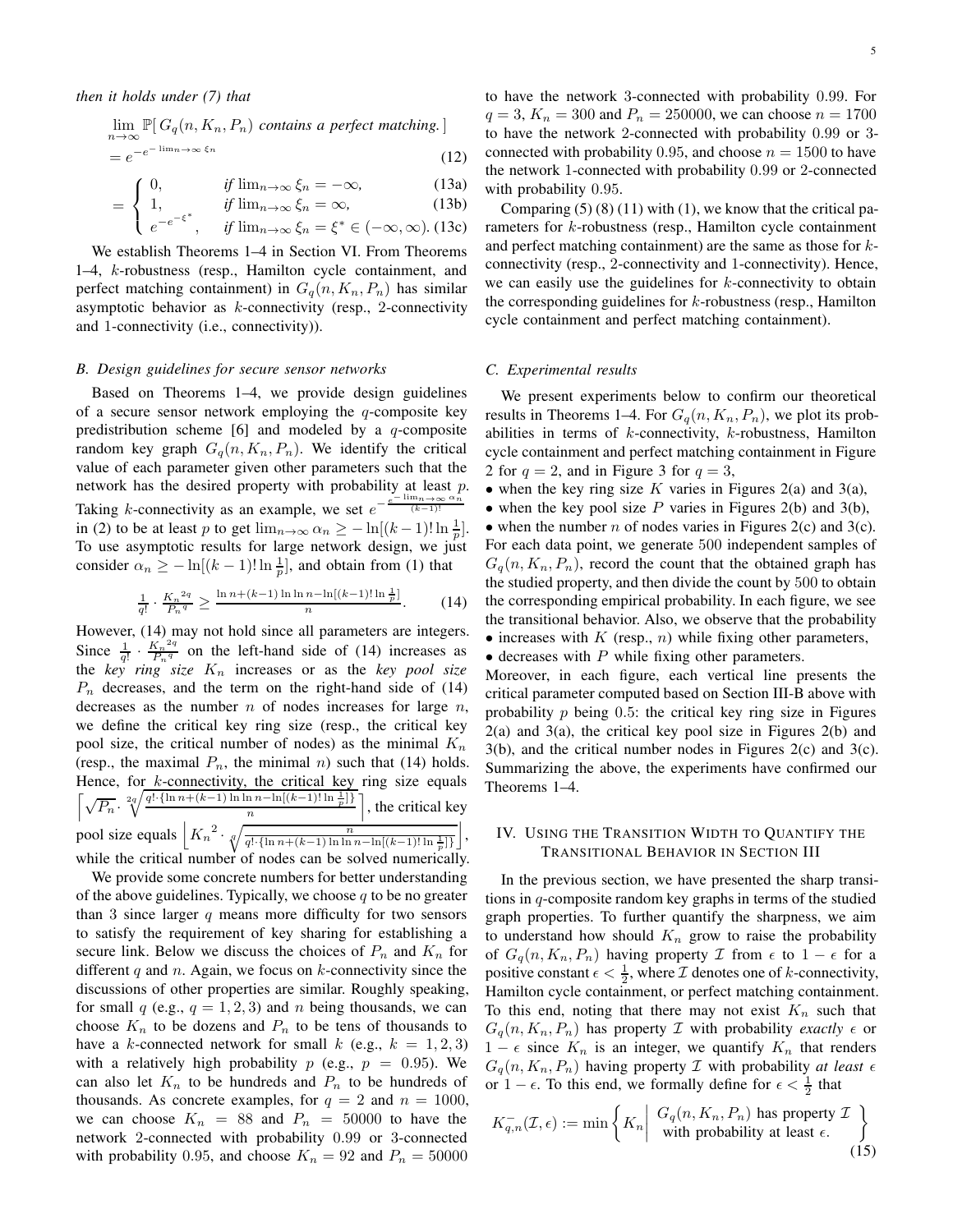

<span id="page-5-2"></span>Fig. 2. For  $G_q(n, K_n, P_n)$  under  $q = 2$ , we plot its probabilities in terms of k-connectivity, k-robustness, Hamilton cycle containment and perfect matching containment. In each subfigure, each vertical line presents the *critical* parameter computed based on Section [III-B.](#page-4-2)

<span id="page-5-4"></span><span id="page-5-0"></span>

<span id="page-5-3"></span><span id="page-5-1"></span>Fig. 3. For  $G_q(n, K_n, P_n)$  under  $q = 3$ , we plot its probabilities in terms of k-connectivity, k-robustness, Hamilton cycle containment and perfect matching containment. In each subfigure, each vertical line presents the *critical* parameter computed based on Section [III-B.](#page-4-2)

and

$$
K_{q,n}^{+}(\mathcal{I}, \epsilon) := \min \left\{ K_n \middle| \begin{array}{c} G_q(n, K_n, P_n) \text{ has property } \mathcal{I} \\ \text{with probability at least } 1 - \epsilon. \end{array} \right\}.
$$
\n(16)

Then the transition width  $d_{q,n}(\mathcal{I}, \epsilon)$  of graph  $G_q(n, K_n, P_n)$ for property  $\mathcal I$  and  $\epsilon < \frac{1}{2}$  is defined by

$$
d_{q,n}(\mathcal{I}, \epsilon) = K_{q,n}^+(\mathcal{I}, \epsilon) - K_{q,n}^-(\mathcal{I}, \epsilon). \tag{17}
$$

#### <span id="page-5-10"></span>*A. Transition widths for* k*-connectivity, perfect matching containment and Hamilton cycle containment*

Theorem [5](#page-5-8) later in this section presents the result of the transition width  $d_{q,n}(\mathcal{I}, \epsilon)$  for a q-composite random key graph  $G_q(n, K_n, P_n)$ . For  $G_q(n, K_n, P_n)$  modeling a secure sensor network employing the  $q$ -composite key predistribution scheme [\[6\]](#page-8-2) in practice (so that  $P_n = \Omega(n)$  from [\[19,](#page-9-1) Equation (2)]), we have:

- ① for  $q = 1$ , the transition width  $d_{q,n}(\mathcal{I}, \epsilon)$  can be very small (even 0 or 1 as detailed below) for  $\mathcal I$  being  $k$ connectivity,
- **②** for  $q \ge 2$ ,  $d_{q,n}(\mathcal{I}, \epsilon)$  scales with *n* and can be written as  $\omega(1)$  (i.e., it converges to  $\infty$  as  $n \to \infty$ ).

Roughly speaking, the transitional behavior for  $q = 1$  can be much sharper than that for  $q \geq 2$ . We now discuss the implication to secure sensor network applications of  $G_q(n, K_n, P_n)$ .

Recall from Section [I](#page-0-0) that the  $q$ -composite key predistribu-tion scheme [\[6\]](#page-8-2) in the special case of  $q = 1$  becomes the Eschenauer–Gligor (EG) key predistribution scheme [\[7\]](#page-8-3). Then the result above shows a fundamental difference between the EG scheme and the q-composite scheme (with  $q \geq 2$ ) in terms of the transition width. We can interpret the difference as a result that the EG scheme is more fragile than the

<span id="page-5-12"></span><span id="page-5-11"></span><span id="page-5-7"></span><span id="page-5-6"></span><span id="page-5-5"></span>q-composite scheme in terms of preserving  $k$ -connectivity under key revocation, where key revocation means removing keys that have been compromised [\[25\]](#page-9-7). In addition to cryptographic exposure, another significant reason for keys being compromised is a sensor-capture attack resulting in that all secret keys of a captured node are discovered by the adversary. Sensors deployed in hostile environments are particularly prone to capture because their protection is limited by low-cost considerations (in fact their operation is often unattended) [\[6\]](#page-8-2), [\[7\]](#page-8-3), [\[25\]](#page-9-7). For a  $k$ -connected secure sensor network under the EG scheme, since  $d_{q,n}(k$ -connectivity,  $\epsilon)$ may be 0 or 1 from result ① above, then even revoking a single key may induce losing  $k$ -connectivity (this is confirmed by experiments of Figure [4](#page-6-1) explained in Section [IV-B\)](#page-6-2). In contrast, such extreme phenomenon does not happen for a secure sensor network under the *q*-composite scheme with  $q \geq 2$ . This fundamental difference between the EG scheme and the q-composite scheme with  $q \geq 2$  can be useful for the design of secure sensor networks; e.g.,  $q \ge 2$  is preferred over  $q = 1$  if one desires stronger resilience of k-connectivity against key revocation.

<span id="page-5-8"></span>Theorem 5. *For a* q*-composite random key graph*  $G_q(n, K_n, P_n)$ , we have:

• *For*  $q = 1$ *, we have results (i.1) (i.2a) and (i.2b) below: (i.1)*  $d_{1,n}(k\text{-}connectivity, \epsilon) =$ 

$$
\int 0 \text{ or } 1 \text{ for each } n \text{ sufficiently large,}
$$
  
if  $P_n = \Omega(n)$  and  $P_n = o(n \ln n)$ 

if 
$$
P_n = \Omega(n)
$$
 and  $P_n = o(n \ln n)$ , (18a)

$$
\Theta(1), \text{ if } P_n = \Theta(n \ln n), \tag{18b}
$$

<span id="page-5-9"></span>
$$
\begin{cases}\n\Theta(1), & \text{if } n = \Theta(n \ln n), \\
\omega(1), & \text{if } P_n = \omega(n \ln n);\n\end{cases}
$$
\n(18c)

*(i.2a)*  $d_{1,n}$  (Hamilton cycle containment,  $\epsilon$ ) and

 $d_{1,n}$ (*perfect matching containment*,  $\epsilon$ ) *can both be written*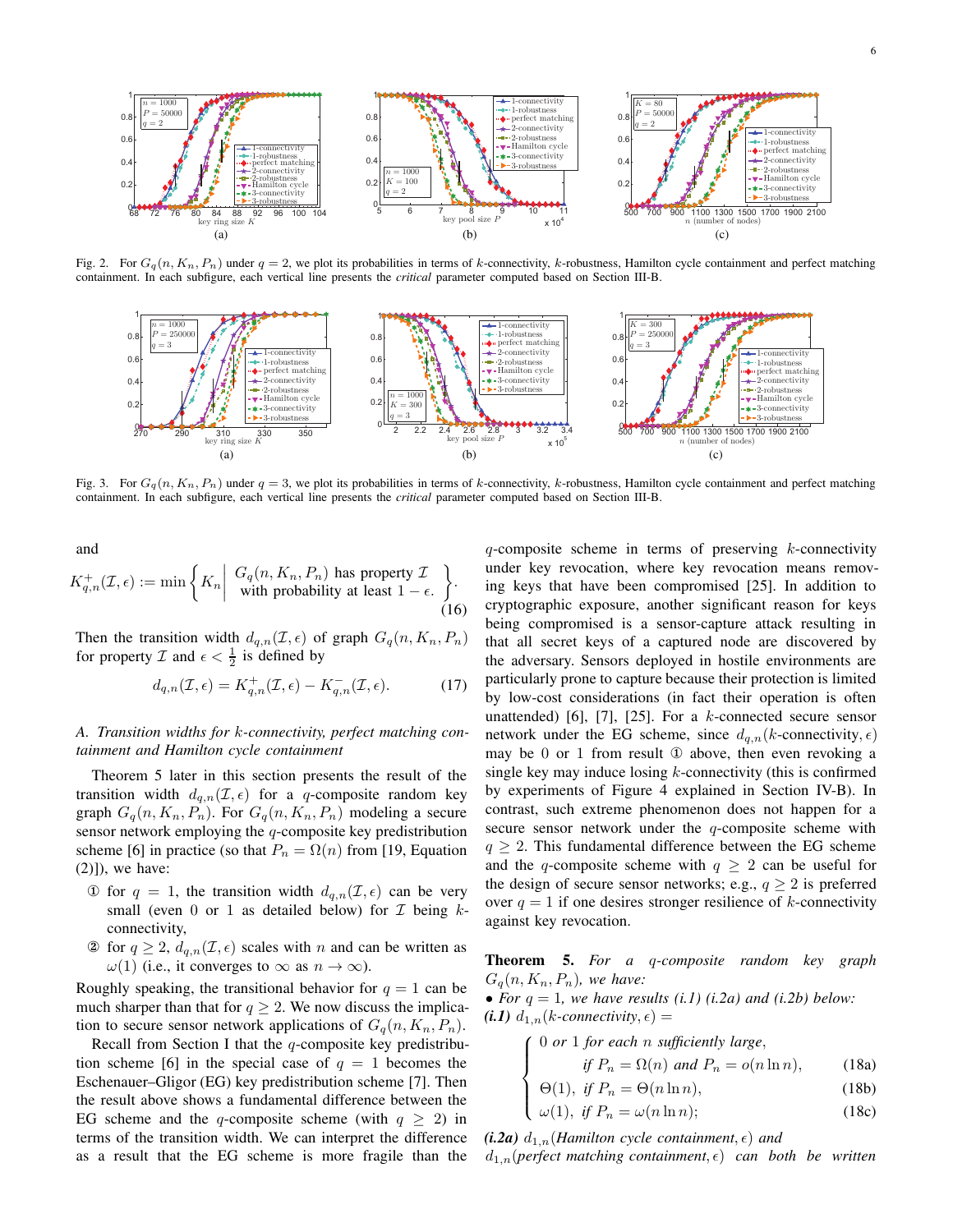

<span id="page-6-5"></span><span id="page-6-3"></span><span id="page-6-1"></span>Fig. 4. For  $G_1(n, K_n, P_n)$  (i.e.,  $G_q(n, K_n, P_n)$  under  $q = 1$ ), we plot its k-connectivity probabilities for  $k = 1, 2, 3, 4, 5, 6$ . The subfigure (a) (resp., (b)) considers  $n = 1000$  (resp.,  $n = 10000$ ). In each curve here,  $d_{1,n}(k$ -connectivity,  $\epsilon$ ) is just 0 or 1.



<span id="page-6-7"></span><span id="page-6-4"></span>Fig. 5. For  $G_1(n, K_n, P_n)$ , we plot its k-connectivity probabilities for  $k = 1, 2, 3, 4, 5, 6$ . The subfigure (a) (resp., (b)) considers  $n = 1000$  (resp.,  $n = 10000$ ). Comparing Figures [4\(a\)](#page-6-3) and [5\(a\)](#page-6-4) (or comparing Figures [4\(b\)](#page-6-5) and [5\(b\)\)](#page-6-6), we see that when  $P_n$  increases,  $d_{1,n}(k$ -connectivity,  $\epsilon$ ) can increase from being just 0 or 1 to being greater than 1.

*as*  $\omega(1)$ , if  $P_n = \omega(n(\ln n)^5)$ . (i.2b) Moreover, if we *improve Theorem [3](#page-3-3) (resp., Theorem [4\)](#page-3-4) by weakening the condition of*  $P_n$  *for*  $q = 1$  *from*  $P_n = \omega(n(\ln n)^5)$  *to*  $P_n = \Omega(n)$ , then  $d_{1,n}$  (Hamilton cycle containment,  $\epsilon$ ) (resp.,  $d_{1,n}$ (*perfect matching containment*,  $\epsilon$ )) also satisfies [\(18a\)](#page-5-9) *[\(18b\)](#page-5-9) [\(18c\)](#page-5-9) above.*

• For  $q \geq 2$ , we have the following results (ii.a) and (ii.b): *(ii.a)*  $d_{q,n}(k$ -connectivity,  $\epsilon$ ),  $d_{q,n}(Hamilton cycle\ containment)$ , *and*  $d_{q,n}$ (*perfect matching containment*,  $\epsilon$ ) *can all be written as*  $\omega(1)$ , if  $P_n = \omega(n^{2-\frac{1}{q}}(\ln n)^{2+\frac{1}{q}})$ . (ii.b) Furthermore, if *we improve Theorem [3](#page-3-3) (resp., Theorem [4\)](#page-3-4) by weakening the condition of*  $P_n$  *for*  $q \geq 2$  *from*  $P_n = \omega(n^{2-\frac{1}{q}}(\ln n)^{2+\frac{1}{q}})$ *to*  $P_n = \Omega(n)$ *, then*  $d_{q,n}$  (*Hamilton cycle containment,*  $\epsilon$ ) *(resp.,*  $d_{q,n}$ *(perfect matching containment,*  $\epsilon$ *)) is still*  $\omega(1)$  *if*  $P_n = \Omega(n)$ .

We establish Theorem [5](#page-5-8) in the Appendix.

#### <span id="page-6-2"></span>*B. Experimental results*

We present experiments to confirm different behavior of  $d_{q,n}(k$ -connectivity,  $\epsilon$ ) for  $q = 1$  and  $q \geq 2$ , as explained above. Figures [4](#page-6-1) and [5](#page-6-7) here consider  $q = 1$ , while the case of  $q \geq 2$  $q \geq 2$  has already been addressed by Figures 2 and [3.](#page-5-1)

In Figures [4](#page-6-1) and [5](#page-6-7) for  $q = 1$ , we plot the probabilities of  $G_1(n, K_n, P_n)$  being k-connected for  $k = 1, 2, 3, 4, 5, 6$ . For each data point, we generate 500 independent samples of  $G_1(n, K_n, P_n)$ , record the count that the obtained graph is  $k$ -connected, and then divide the count by  $500$  to obtain the corresponding empirical probability. Comparing Figures [4\(a\)](#page-6-3) and [5\(a\)](#page-6-4) for  $n = 1000$  (or comparing Figures [4\(b\)](#page-6-5) and [5\(b\)](#page-6-6) for  $n = 10000$ , we see that when  $P_n$  increases,  $d_{1,n}(k$ -connectivity,  $\epsilon$ ) can increase from being just 0 or 1 to being greater than 1.

Compared with Figures [4\(a\)](#page-6-3) and [4\(b\)](#page-6-5) for  $q = 1$ , Figures [2\(a\)](#page-5-2) and [3\(a\)](#page-5-3) for  $q \ge 2$  present much larger  $d_{q,n}(k$ -connectivity,  $\epsilon$ ).

To summarize, the experiments are useful to illustrate different behavior of  $d_{q,n}(k)$ -connectivity,  $\epsilon$ ) for  $q = 1$  and  $q \ge 2$ .

#### <span id="page-6-0"></span>V. COMPARING THIS PAPER WITH RELATED WORK

We first elaborate the improvements of this paper over our recent work [\[26\]](#page-9-8):

- i) This paper considers  $G_q(n, K_n, P_n)$  for *general* q (which makes the analysis challenging), while  $\boxed{26}$  addresses  $G_1(n, K_n, P_n)$  (i.e.,  $G_q(n, K_n, P_n)$  in the case of  $q = 1$ ).
- ii) This paper studies *four* properties: k-connectivity, krobustness, Hamilton cycle containment, and perfect matching containment for general  $q$  and discusses their applications to networked control, while [\[26\]](#page-9-8) tackles only the first *two* properties for  $q = 1$ .
- <span id="page-6-6"></span>iii) This paper further examines the transition widths of various properties, and demonstrates different behavior for  $q = 1$  and  $q \ge 2$  (which provides a useful guideline for resilient design of secure sensor networks as discussed in Section [IV-A\)](#page-5-10), while [\[26\]](#page-9-8) does not study the transition widths.

Now we discuss the improvements of this paper over other related work in terms of different graph properties respectively.

 $(k-)$ Connectivity. For connectivity (i.e.,  $k$ -connectivity in the case of  $k = 1$ ) in  $G_1(n, K_n, P_n)$  (i.e.,  $G_q(n, K_n, P_n)$ ) in the case of  $q = 1$ ), Blackburn and Gerke [\[27\]](#page-9-9), and Yağan and Makowski [\[4\]](#page-8-0) obtain different granularities of zero–one laws; Rybarczyk [\[28\]](#page-9-10) establishes the asymptotically exact probability result; and earlier studies by Di Pitero *et al.* [\[29\]](#page-9-11) report results weaker than the above work [\[4\]](#page-8-0), [\[27\]](#page-9-9), [\[28\]](#page-9-10). For k-connectivity in  $G_1(n, K_n, P_n)$ , Rybarczyk [\[23\]](#page-9-5) implicitly shows a zero–one law, and we [\[26\]](#page-9-8) derive the asymptotically exact probability. For  $G_q(n, K_n, P_n)$  with constant q, Bloznelis and Łuczak [\[16\]](#page-8-15) (resp., Bloznelis and Rybarczyk [\[30\]](#page-9-12)) have recently derived the asymptotically exact probability for k-connectivity (resp., connectivity), but both results after a rewriting address only the narrow range of  $P_n$ satisfying both  $o(n^{\frac{1}{q}}(\ln n)^{\frac{2}{5}-\frac{1}{q}})$  and  $\Omega(n^{\frac{1}{q}}(\ln n)^{-\frac{1}{q}})$ . Then their range  $P_n = o(n^{\frac{1}{q}}(\ln n)^{\frac{2}{5}-\frac{1}{q}}) = o(n)$  is impractical in secure sensor networks modeled by  $G_q(n, K_n, P_n)$  where  $P_n = \Omega(n)$  holds from [\[19,](#page-9-1) Equation (2)]. In contrast, our Theorem [1](#page-3-1) investigates a more practical range of  $P_n$  given by [\(4\)](#page-3-11):  $P_n = \Omega(n)$  for  $q = 1$ , and  $P_n = \omega(n^{2-\frac{1}{q}}(\ln n)^{2+\frac{1}{q}})$  for  $q \geq 2$ .

 $(k-)$ **Robustness.** Zhang and Sundaram [\[15\]](#page-8-13) present a zero– one law for  $k$ -robustness in an Erdős–Rényi graph [\[13\]](#page-8-11), where each node pair has an edge independently with the same probability. For  $G_1(n, K_n, P_n)$  (i.e.,  $G_q(n, K_n, P_n)$  in the case of  $q = 1$ ), we [\[26\]](#page-9-8) analyze its k-robustness, while this paper considers  $G_q(n, K_n, P_n)$  for general q.

Hamilton cycle containment. In terms of Hamilton cycle containment in  $G_1(n, K_n, P_n)$  (i.e.,  $G_q(n, K_n, P_n)$ ) in the case of  $q = 1$ ), Nikoletseas *et al.* [\[17\]](#page-8-16) prove that  $G_q(n, K_n, P_n)$ under  $K_n \geq 2$  has a Hamilton cycle with a probability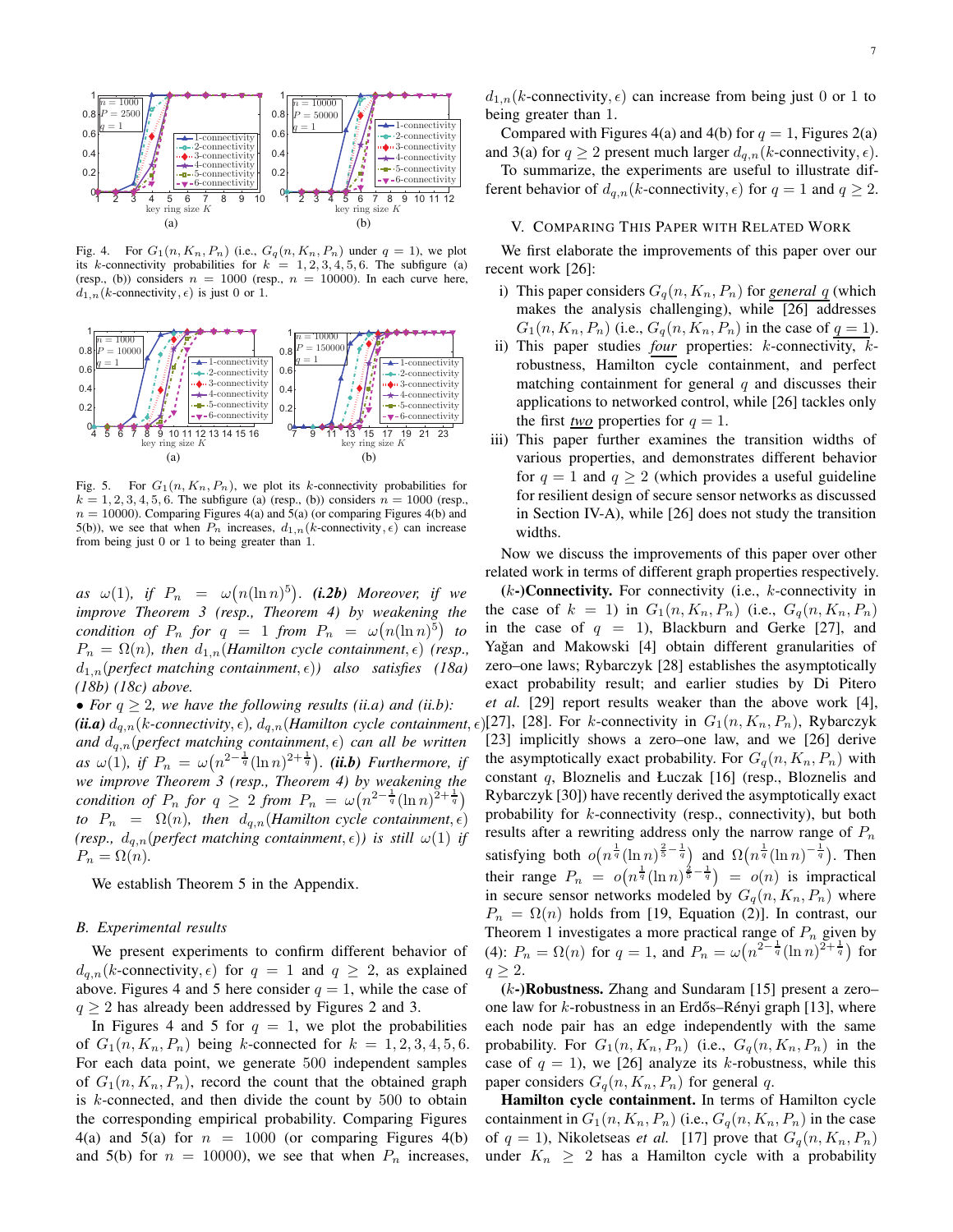converging to 1 as  $n \to \infty$ , if it holds for some constant  $\delta > 0$ that  $n \ge (1+\delta) {P_n \choose K_n}$  in  ${P_n \choose K_n}$ , which implies a condition of  $P_n$ not applicable to practical secure sensor networks modeled by  $G_q(n, K_n, P_n)$ ; specifically, the condition implied by [\[17\]](#page-8-16) is that  $P_n$  is much smaller than  $n (P_n = O(\sqrt{n}))$  given  $K_n \ge 2$ ,  $P_n = O(\sqrt[3]{n})$  if  $K_n \geq 3$ ,  $P_n = O(\sqrt[4]{n})$  if  $K_n \geq 4$ , etc.). From [\[19,](#page-9-1) Equation (2)],  $P_n = \Omega(n)$  holds in practical sensor network applications. Different from the result of [\[17\]](#page-8-16), our Theorem [3](#page-3-3) (i) applies to general  $q$  rather than only the special case of  $q = 1$ , (ii) presents the asymptotically exact probability which is stronger than the zero–one law (and thus further stronger than the one-law of  $[17]$ ), and  $(iii)$  considers a more practical range of  $P_n$  given by [\(7\)](#page-3-6):  $P_n = \omega(n(\ln n)^5)$  for  $q = 1$ , and  $P_n = \omega \left( n^{2 - \frac{1}{q}} (\ln n)^{2 + \frac{1}{q}} \right)$  for  $q \ge 2$ .

Perfect matching containment. For perfect matching containment in  $G_1(n, K_n, P_n)$  (i.e.,  $G_q(n, K_n, P_n)$  under  $q = 1$ ), Blackburn *et al.* [\[10\]](#page-8-6) present a zero–one law, but their scaling is in the form of  $c \frac{\ln n}{n}$  for  $c < 1$  or  $c > 1$ , while our much stronger scaling is  $\frac{\ln n + \xi_n}{n}$  for  $\xi_n \to -\infty$  or  $\infty$  as  $n \to \infty$ since the case of  $c = 1$  not covered by [\[10\]](#page-8-6) is addressed by us. Moreover, our result is for general q while [\[10\]](#page-8-6) is for  $q = 1$ only. For perfect matching containment in  $G_q(n, K_n, P_n)$ , Bloznelis and Łuczak [\[16\]](#page-8-15) give the asymptotically exact probability result, but they tackle only the narrow range of  $P_n$ satisfying both  $o(n^{\frac{1}{q}}(\ln n)^{\frac{2}{5}-\frac{1}{q}})$  and  $\Omega(n^{\frac{1}{q}}(\ln n)^{-\frac{1}{q}})$ . Hence, their range is also impractical in secure sensor networks modeled by  $G_q(n, K_n, P_n)$  where  $P_n = \Omega(n)$  holds from [\[19,](#page-9-1) Equation (2)]. In contrast, our Theorem [4](#page-3-4) investigates a more practical range [\(7\)](#page-3-6) where  $P_n = \Omega(n)$  is implied.

#### VI. ESTABLISHING THEOREMS [1–](#page-3-1)[4](#page-3-4)

<span id="page-7-0"></span>To establish Theorems [1–](#page-3-1)[4,](#page-3-4) we first explain the basic ideas in Section [VI-A](#page-7-1) and then provide additional proof details.

#### <span id="page-7-1"></span>*A. Basic ideas for proving Theorems [1](#page-3-1)[–4](#page-3-4)*

The basic ideas to show Theorems [1](#page-3-1)[–4](#page-3-4) are as follows. We decompose the theorem results into lower and upper bounds, where the lower bounds are proved by associating our studied  $q$ -composite random key graph with an Erdős–Rényi graph, while the upper bounds are obtained by associating the studied graph property in each theorem with minimum node degree.

<span id="page-7-2"></span>*1) Decomposing the results into lower and upper bounds:* We discuss the decomposition for Theorems [1–](#page-3-1)[4,](#page-3-4) respectively.

- ➊ For Theorem [1,](#page-3-1) we prove [\(2\)](#page-3-7) by showing that the probability  $\mathbb{P}[G_q(n, K_n, P_n)]$  is k-connected. all has a lower bound  $e^{-\frac{e^{-\lim_{n\to\infty} \alpha_n}}{(k-1)!}} \times [1-o(1)]$  and an upper bound  $e^{-\frac{e^{-\lim_{n\to\infty} \alpha_n}}{(k-1)!}} \times [1+o(1)]$  (afterwards, the obtained [\(2\)](#page-3-7) implies [\(3a\)](#page-3-12) [\(3b\)](#page-3-12) [\(3c\)](#page-3-12)).
- ➋ For Theorem [2,](#page-3-2) we prove [\(6b\)](#page-3-13) (resp., [\(6a\)](#page-3-13)) by showing that the probability  $\mathbb{P}[ G_q(n, K_n, P_n)$  is k-robust. ] has a lower bound  $1 - o(1)$  (resp., an upper bound  $o(1)$ ) for  $\lim_{n\to\infty}\beta_n=\infty$  (resp.,  $\lim_{n\to\infty}\beta_n=-\infty$ ). Given the above, [\(6b\)](#page-3-13) and [\(6a\)](#page-3-13) immediately follow.
- ➌ For Theorem [3,](#page-3-3) we prove [\(9\)](#page-3-14) by showing that the probability  $\mathbb{P}[ G_q(n, K_n, P_n)$  has a Hamilton cycle. ] has a lower bound  $e^{-e^{-\lim_{n\to\infty} \gamma_n}} \times [1 - o(1)]$  and an upper bound

 $e^{-e^{-\lim_{n\to\infty} \gamma_n}} \times [1+o(1)]$  (afterwards, the obtained [\(9\)](#page-3-14) implies [\(10a\)](#page-3-15) [\(10b\)](#page-3-15) [\(10c\)](#page-3-15)).

➍ For Theorem [4,](#page-3-4) we prove [\(12\)](#page-4-3) by showing that the probability  $\mathbb{P}[ G_q(n, K_n, P_n)$  has a perfect matching. all has a lower bound  $e^{-e^{-\lim_{n\to\infty} \xi_n}} \times [1-o(1)]$  and an upper bound  $e^{-e^{-\lim_{n\to\infty} \xi_n}} \times [1+o(1)]$  (afterwards, the obtained [\(12\)](#page-4-3) implies [\(13a\) \(13b\) \(13c\)](#page-4-4)).

<span id="page-7-4"></span>*2) Proving the lower bounds by showing that a* q*-composite random key graph contains an Erdős–Rényi graph:* To prove the above lower bounds of Section [VI-A1](#page-7-2) for our studied  $q$ composite random key graph, we will show that the studied graph contains an Erdős–Rényi graph as its spanning subgraph with probability  $1 - o(1)$ , and show that the lower bounds also hold for the Erdős–Rényi graph. More specifically, the Erdős–Rényi graph under the corresponding conditions is  $k$ connected with probability  $e^{-\frac{e^{-\lim_{n\to\infty} \alpha_n}}{(k-1)!}} \times [1-o(1)]$ , is krobust with probability  $1 - o(1)$ , has a Hamilton cycle with probability  $e^{-e^{-\lim_{n\to\infty} \gamma_n}} \times [1-o(1)]$ , and has a perfect matching with probability  $e^{-e^{-\lim_{n\to\infty} \zeta_n}} \times [1 - o(1)]$  (note that the conditions for the Erdős–Rényi graph are different for different properties since they are derived from  $(1)$   $(5)$   $(8)$   $(11)$ respectively).

<span id="page-7-5"></span>We provide more details for the above idea in Section [VI-B.](#page-7-3) *3) Proving the upper bounds by considering minimum node degree:* To prove the upper bounds of Section [VI-A1](#page-7-2) for the studied graph properties, we leverage the necessary conditions on the minimum (node) degree enforced by the studied properties, and explain that the upper bounds also hold for the requirements of the minimum degree. Specifically, we use the following results:

- $\Phi$  A necessary condition for a graph to be k-connected is that the minimum degree is at least  $k$  [\[13\]](#page-8-11).
- $\odot$  A necessary condition for a graph to be k-robust is kconnectivity, which further requires that the minimum degree is at least  $k$  [\[15\]](#page-8-13).
- ③ A necessary condition for a graph to contain a Hamilton cycle is that the minimum degree is at least 2 [\[31\]](#page-9-13).
- ④ A necessary condition for a graph to contain a perfect matching is that the minimum degree is at least 1 [\[32\]](#page-9-14).

We provide more details in Appendix [B.](#page-10-0)

In addition to the proof ideas above, we also find it useful to confine the deviations  $\alpha_n$ ,  $\beta_n$ ,  $\gamma_n$ ,  $\xi_n$  in Theorems [1](#page-3-1)[–4.](#page-3-4)

<span id="page-7-6"></span>*4)* Confining  $\alpha_n$ ,  $\beta_n$ ,  $\gamma_n$ ,  $\xi_n$  *in Theorems [1](#page-3-1)[–4:](#page-3-4)* We will show that to prove Theorems [1–](#page-3-1)[4,](#page-3-4) the deviations  $\alpha_n$ ,  $\beta_n$ ,  $\gamma_n$ , and  $\xi_n$  in the theorem statements can all be confined as  $\pm o(\ln n)$ . More specifically, if Theorem [1](#page-3-1) (resp., [2,](#page-3-2) [3,](#page-3-3) [4\)](#page-3-4) holds under the extra condition  $|\alpha_n| = o(\ln n)$  (resp.,  $|\beta_n| = o(\ln n)$ ,  $|\gamma_n| = o(\ln n)$ ,  $|\xi_n| = o(\ln n)$ , then the result also holds regardless of the extra condition. These extra conditions will be useful for the aforementioned steps in Sections [VI-A2](#page-7-4) and [VI-A3.](#page-7-5) We present more details in Appendix [C.](#page-10-1)

#### <span id="page-7-3"></span>*B. More details for proving the lower bounds of Section [VI-A1](#page-7-2)*

The idea has been explained in Section [VI-A2.](#page-7-4) Lemma [1](#page-8-17) relates an Erdős–Rényi graph  $G_{ER}(n, s_n)$  with a q-composite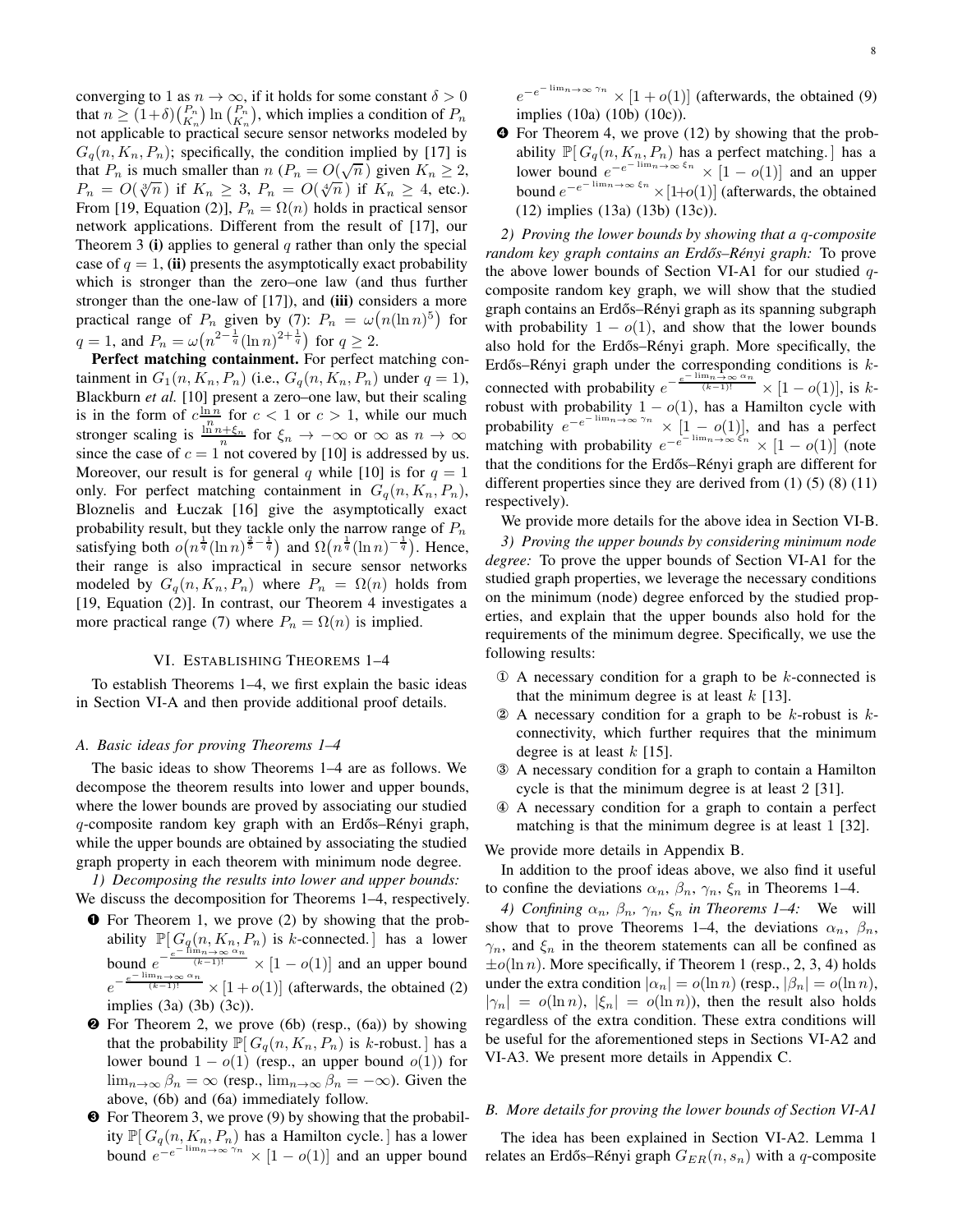random key graph  $G_q(n, K_n, P_n)$ , where  $G_{ER}(n, s_n)$  is defined on  $n$  nodes such that each node pair has an edge *independently* with probability  $s_n$ .

<span id="page-8-17"></span>**Lemma 1.** If 
$$
\frac{K_n^2}{P_n} = o\left(\frac{1}{\ln n}\right)
$$
,  $\frac{K_n}{P_n} = o\left(\frac{1}{n \ln n}\right)$  and  $K_n = \omega((\ln n)^3)$ , then there exists a sequence  $s_n$  satisfying

$$
s_n = \frac{1}{q!} \cdot \frac{K_n^{2q}}{P_n^{q}} \cdot \left[1 - o\left(\frac{1}{\ln n}\right)\right]
$$
 (19)

*such that a q-composite random key graph*  $G_q(n, K_n, P_n)$  *is a spanning supergraph of an Erdős–Rényi graph*  $G_{ER}(n, s_n)$ *with probability*  $1 - o(1)$ *.* 

Remark 1. *From [\[23\]](#page-9-5), [\(19\)](#page-8-18) further implies that with for any monotone increasing graph property* I*,*

$$
\mathbb{P}[G_q(n, K_n, P_n) \text{ has } \mathcal{I}.\ ] \geq \mathbb{P}[G_{ER}(n, s_n) \text{ has } \mathcal{I}.\ ] - o(1). \tag{20}
$$

Lemma [1](#page-8-17) is proved in Appendix [E.](#page-13-0)

We evaluate  $s_n$  given by [\(19\)](#page-8-18) under different theorems. First, as explained in Section [VI-A4,](#page-7-6) to prove Theorem [1](#page-3-1) (resp., [2,](#page-3-2) [3,](#page-3-3) [4\)](#page-3-4), we can introduce the extra condition  $|\alpha_n| = o(\ln n)$ (resp.,  $|\beta_n| = o(\ln n)$ ,  $|\gamma_n| = o(\ln n)$ ,  $|\xi_n| = o(\ln n)$ ). Then we obtain:

i) Under the condition [\(1\)](#page-3-5) of Theorem [1](#page-3-1) with the extra condition  $|\alpha_n| = o(\ln n)$ ,  $s_n$  given by [\(19\)](#page-8-18) satisfies

$$
s_n = \frac{\ln n + (k-1)\ln \ln n + \alpha_n - o(1)}{n}.
$$
 (21)

ii) Under the condition [\(5\)](#page-3-8) of Theorem [2](#page-3-2) with the extra condition  $|\beta_n| = o(\ln n)$ ,  $s_n$  given by [\(19\)](#page-8-18) satisfies

$$
s_n = \frac{\ln n + (k-1)\ln \ln n + \beta_n - o(1)}{n}.
$$
 (22)

iii) Under the condition [\(8\)](#page-3-9) of Theorem [3](#page-3-3) with the extra condition  $|\gamma_n| = o(\ln n)$ ,  $s_n$  given by [\(19\)](#page-8-18) satisfies

$$
s_n = \frac{\ln n + \ln \ln n + \gamma_n - o(1)}{n}.\tag{23}
$$

iv) Under the condition [\(11\)](#page-3-10) of Theorem [4](#page-3-4) with the extra condition  $|\xi_n| = o(\ln n)$ ,  $s_n$  given by [\(19\)](#page-8-18) satisfies

$$
s_n = \frac{\ln n + \xi_n - o(1)}{n}.\tag{24}
$$

Furthermore, we can show that all conditions of Lemma [1](#page-8-17) hold (For Theorem [1,](#page-3-1) we replace [\(4\)](#page-3-11) by [\(7\)](#page-3-6) and address the additional part using [\[5,](#page-8-1) Theorem 1]). Then we apply Lemma [1](#page-8-17) to obtain [\(20\)](#page-8-19), which we now use to establish the lower bounds given in Section [VI-A1.](#page-7-2)

**Lower bound of k-connectivity.** For  $s_n$  satisfying [\(21\)](#page-8-20), we obtain from [\[13,](#page-8-11) Theorem 1] that probability of  $G_{ER}(n, s_n)$ being k-connected can be written as  $e^{-\frac{e^{-\lim_{n\to\infty}\alpha_n}}{(k-1)!}}$  ×  $[1 \pm o(1)]$ . This result and [\(20\)](#page-8-19) (with *I* therein set as kconnectivity) induce that  $G_q(n, K_n, P_n)$  under the conditions of Theorem [1](#page-3-1) with  $|\alpha_n| = o(\ln n)$  is k-connected with probability at least  $e^{-\frac{e^{-\lim_{n\to\infty}\alpha_n}}{(k-1)!}} \times [1-o(1)]$ . This proves the lower bound in Bullet  $\bullet$  of Section [VI-A1.](#page-7-2)

**Lower bound of k-robustness.** For  $s_n$  satisfying [\(22\)](#page-8-21), we obtain from [\[26,](#page-9-8) Lemma 3] that probability of  $G_{ER}(n, s_n)$ being k-robust converges to 1 as  $n \to \infty$  and hence can be written as  $1-o(1)$ . This result and [\(20\)](#page-8-19) (with  $\mathcal I$  therein set as k-robustness) induce that  $G_q(n, K_n, P_n)$  under the conditions

<span id="page-8-18"></span>Lower bound of Hamilton cycle containment. For  $s_n$  satisfying [\(23\)](#page-8-22), we obtain from [\[31,](#page-9-13) Theorem 1] that probability of  $G_{ER}(n, s_n)$  having a Hamilton cycle can be written as  $e^{e^{-\lim_{n\to\infty}\gamma_n}} \times [1 \pm o(1)]$ . This result and [\(20\)](#page-8-19) (with *I* therein set as Hamilton cycle containment) induce that  $G_q(n, K_n, P_n)$ under the conditions of Theorem [3](#page-3-3) with  $|\gamma_n| = o(\ln n)$  has a Hamilton cycle with probability at least  $e^{e^{-\lim_{n\to\infty} \gamma_n}} \times [1$  $o(1)$ . This proves the lower bound in Bullet  $\Theta$  of Section [VI-A1.](#page-7-2)

<span id="page-8-19"></span>Lower bound of perfect matching containment. For  $s_n$  satisfying [\(24\)](#page-8-23), we obtain from [\[32,](#page-9-14) Theorem 1] that probability of  $G_{ER}(n, s_n)$  having a perfect matching can be written as  $e^{e^{-\lim_{n\to\infty} \xi_n}} \times [1 \pm o(1)]$ . This result and [\(20\)](#page-8-19) (with  $I$  therein set as perfect matching containment) induce that  $G_q(n, K_n, P_n)$  under the conditions of Theorem [4](#page-3-4) with  $|\xi_n| = o(\ln n)$  has a perfect matching with probability at least  $e^{e^{-\lim_{n\to\infty} \xi_n}} \times [1-o(1)]$ . This proves the lower bound in Bullet ➍ of Section [VI-A1.](#page-7-2)

#### REFERENCES

- <span id="page-8-9"></span>[1] J. Zhao, "Sharp transitions in random key graphs," in *Allerton Conference on Communication, Control, and Computing*, pp. 1182–1188, 2015.
- <span id="page-8-20"></span><span id="page-8-10"></span>[2] J. Zhao, "Threshold functions in random s-intersection graphs," in *Allerton Conference on Communication, Control, and Computing*, pp. 1358– 1365, 2015.
- <span id="page-8-14"></span>[3] M. G. Rabbat and R. D. Nowak, "Quantized incremental algorithms for distributed optimization," *IEEE Journal on Selected Areas in Communications*, vol. 23, no. 4, pp. 798–808, 2005.
- <span id="page-8-21"></span><span id="page-8-0"></span>[4] O. Yağan and A. M. Makowski, "Zero-one laws for connectivity in random key graphs," *IEEE Transactions on Information Theory*, vol. 58, pp. 2983–2999, May 2012.
- <span id="page-8-1"></span>[5] J. Zhao, O. Yağan, and V. Gligor, "k-Connectivity in random key graphs with unreliable links," *IEEE Transactions on Information Theory*, vol. 61, pp. 3810–3836, July 2015.
- <span id="page-8-22"></span><span id="page-8-2"></span>[6] H. Chan, A. Perrig, and D. Song, "Random key predistribution schemes for sensor networks," in *IEEE Symposium on Security and Privacy*, May 2003.
- <span id="page-8-3"></span>[7] L. Eschenauer and V. Gligor, "A key-management scheme for distributed sensor networks," in *ACM Conference on Computer and Communications Security (CCS)*, 2002.
- <span id="page-8-23"></span><span id="page-8-4"></span>[8] J. Zhao, "Analyzing connectivity of heterogeneous secure sensor networks," *IEEE Transactions on Control of Network Systems*, 2017.
- <span id="page-8-5"></span>[9] F. G. Ball, D. J. Sirl, and P. Trapman, "Epidemics on random intersection graphs," *The Annals of Applied Probability*, vol. 24, pp. 1081–1128, June 2014.
- <span id="page-8-6"></span>[10] S. Blackburn, D. Stinson, and J. Upadhyay, "On the complexity of the herding attack and some related attacks on hash functions," *Designs, Codes and Cryptography*, vol. 64, no. 1-2, pp. 171–193, 2012.
- <span id="page-8-7"></span>[11] P. Marbach, "A lower-bound on the number of rankings required in recommender systems using collaborativ filtering," in *IEEE CISS*, 2008.
- <span id="page-8-8"></span>[12] K. Rybarczyk, "The coupling method for inhomogeneous random intersection graphs.," *The Electronic Journal of Combinatorics*, vol. 24, no. 2, pp. P2–10, 2017.
- <span id="page-8-11"></span>[13] P. Erdős and A. Rényi, "On the strength of connectedness of random graphs," *Acta Math. Acad. Sci. Hungar*, pp. 261–267, 1961.
- <span id="page-8-12"></span>[14] S. Janson, T. Łuczak, and A. Ruciński, *Random Graphs*. Wiley-Interscience Series on Discrete Mathematics and Optimization, 2000.
- <span id="page-8-13"></span>[15] H. Zhang, E. Fata, and S. Sundaram, "A notion of robustness in complex networks," *IEEE Transactions on Control of Network Systems*, vol. 2, no. 3, pp. 310–320, 2015.
- <span id="page-8-15"></span>[16] M. Bloznelis and T. Łuczak, "Perfect matchings in random intersection graphs," *Acta Mathematica Hungarica*, vol. 138, no. 1-2, pp. 15–33, 2013.
- <span id="page-8-16"></span>[17] S. Nikoletseas, C. Raptopoulos, and P. G. Spirakis, "On the independence number and Hamiltonicity of uniform random intersection graphs," *Theoretical Computer Science*, vol. 412, no. 48, pp. 6750–6760, 2011.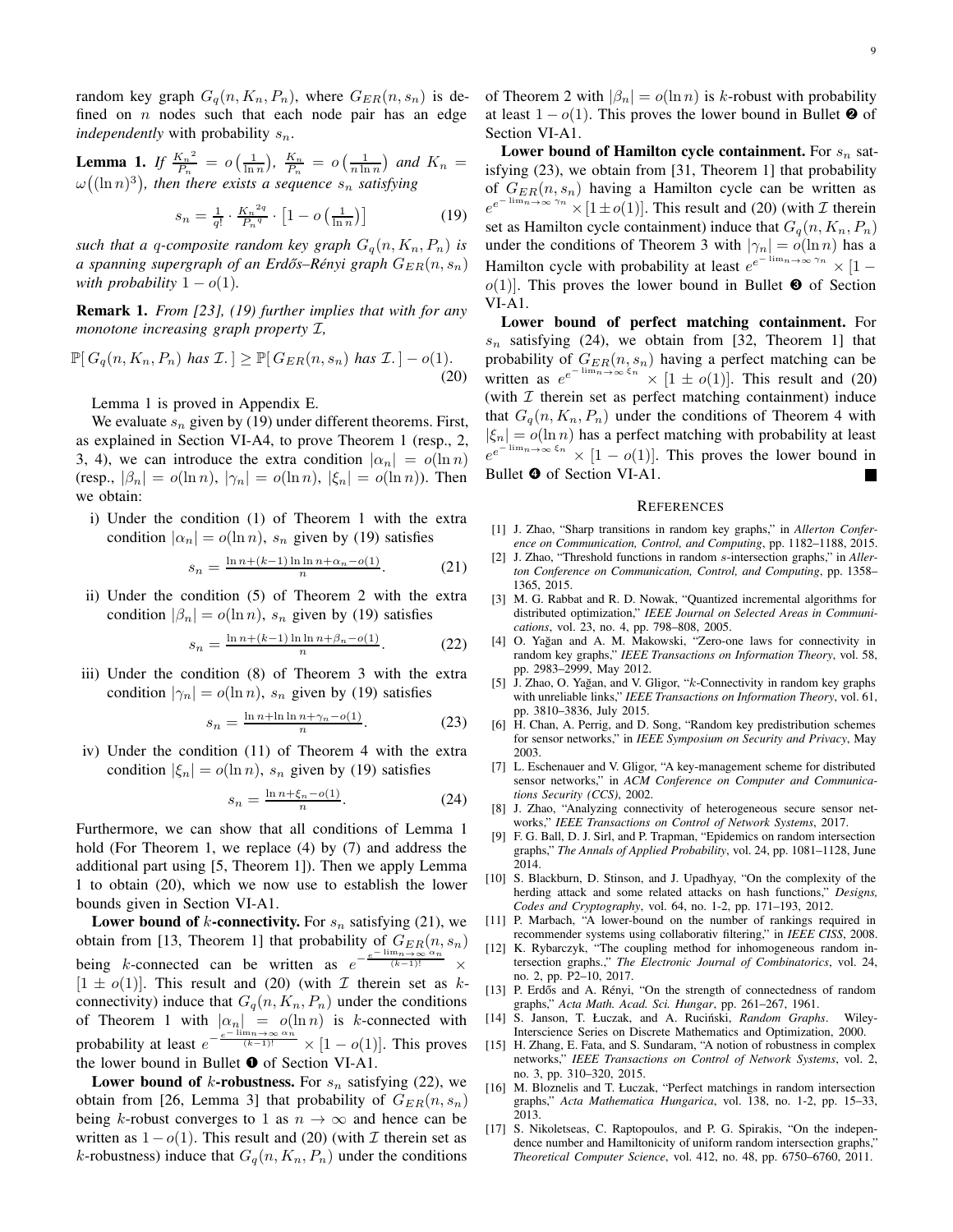- <span id="page-9-0"></span>[18] S. Sundaram and C. N. Hadjicostis, "Distributed function calculation via linear iterative strategies in the presence of malicious agents," *IEEE Transactions on Automatic Control*, vol. 56, pp. 1495–1508, July 2011.
- <span id="page-9-1"></span>[19] J. Zhao, "On resilience and connectivity of secure wireless sensor networks under node capture attacks," *IEEE Transactions on Information Forensics and Security*, vol. 12, pp. 557–571, March 2017.
- <span id="page-9-2"></span>[20] F. Pasqualetti, A. Bicchi, and F. Bullo, "Consensus computation in unreliable networks: A system theoretic approach," *IEEE Transactions on Automatic Control*, vol. 57, pp. 90–104, Jan 2012.
- <span id="page-9-3"></span>[21] H. LeBlanc, H. Zhang, X. Koutsoukos, and S. Sundaram, "Resilient asymptotic consensus in robust networks," *IEEE Journal on Selected Areas in Communications (JSAC)*, vol. 31, pp. 766–781, April 2013.
- <span id="page-9-4"></span>[22] J. Tian, T. Yan, and G. Wang, "A network coding based energy efficient data backup in survivability-heterogeneous sensor networks," *IEEE Transactions on Mobile Computing*, vol. 14, no. 10, pp. 1992–2006, 2015.
- <span id="page-9-5"></span>[23] K. Rybarczyk, "Sharp threshold functions for the random intersection graph via a coupling method," *The Electronic Journal of Combinatorics*, vol. 18, pp. 36–47, 2011.
- <span id="page-9-6"></span>[24] J. Zhao, O. Yağan, and V. Gligor, "On k-connectivity and minimum vertex degree in random s-intersection graphs," in *ACM-SIAM Meeting on Analytic Algorithmics and Combinatorics (ANALCO)*, pp. 1–15, January 2015.
- <span id="page-9-7"></span>[25] H. Chan, V. Gligor, A. Perrig, and G. Muralidharan, "On the distribution and revocation of cryptographic keys in sensor networks," *IEEE Transactions on Dependable and Secure Computing (TDSC)*, vol. 2, no. 3, pp. 233–247, 2005.
- <span id="page-9-8"></span>[26] J. Zhao, O. Yağan, and V. Gligor, "On connectivity and robustness in random intersection graphs," *IEEE Transactions on Automatic Control*, vol. 62, no. 5, pp. 2121–2136, 2017.
- <span id="page-9-9"></span>[27] S. Blackburn and S. Gerke, "Connectivity of the uniform random intersection graph," *Discrete Mathematics*, vol. 309, no. 16, 2009.
- <span id="page-9-10"></span>[28] K. Rybarczyk, "Diameter, connectivity and phase transition of the uniform random intersection graph," *Discrete Mathematics*, vol. 311, 2011.
- <span id="page-9-11"></span>[29] R. Di Pietro, L. V. Mancini, A. Mei, A. Panconesi, and J. Radhakrishnan, "Redoubtable sensor networks," *ACM Transactions on Information and Systems Security (TISSEC)*, vol. 11, no. 3, pp. 13:1–13:22, 2008.
- <span id="page-9-12"></span>[30] M. Bloznelis and K. Rybarczyk, "k-Connectivity of uniform sintersection graphs," *Discrete Mathematics*, vol. 333, pp. 94–100, 2014.
- <span id="page-9-13"></span>[31] J. Komlós and E. Szemerédi, "Limit distribution for the existence of Hamiltonian cycles in a random graph," *Discrete Mathematics*, vol. 43, no. 1, pp. 55–63, 1983.
- <span id="page-9-14"></span>[32] P. Erdős and A. Rényi, "On the existence of a factor of degree one of a connected random graph," *Acta Mathematica Hungarica*, vol. 17, no. 3-4, pp. 359–368, 1966.
- <span id="page-9-19"></span>[33] J.-X. Fang, "On the convergence theorems of generalized fuzzy integral sequence," *Fuzzy Sets and Systems*, vol. 124, no. 1, pp. 117–123, 2001.
- <span id="page-9-23"></span>[34] K. Krzywdziński and K. Rybarczyk, "Geometric graphs with randomly deleted edges – connectivity and routing protocols," *Mathematical Foundations of Computer Science*, vol. 6907, pp. 544–555, 2011.
- <span id="page-9-24"></span>[35] M. Bloznelis, J. Jaworski, and K. Rybarczyk, "Component evolution in a secure wireless sensor network," *Networks*, vol. 53, pp. 19–26, January 2009.
- <span id="page-9-25"></span>[36] M. Bloznelis, "Degree and clustering coefficient in sparse random intersection graphs," *The Annals of Applied Probability*, vol. 23, no. 3, pp. 1254–1289, 2013.
- <span id="page-9-26"></span>[37] P. Erdős and A. Rényi, "On random graphs, I," *Publicationes Mathematicae (Debrecen)*, vol. 6, pp. 290–297, 1959.
- <span id="page-9-27"></span>[38] M. Penrose, *Random Geometric Graphs*. Oxford University Press, July 2003.
- <span id="page-9-28"></span>[39] J. A. Fill, E. R. Scheinerman, and K. B. Singer-Cohen, "Random intersection graphs when  $m = \omega(n)$ : An equivalence theorem relating the evolution of the  $G(n, m, p)$  and  $G(n, p)$  models," *Random Structures & Algorithms*, vol. 16, pp. 156–176, Mar. 2000.
- <span id="page-9-29"></span>[40] B. Klar, "Bounds on tail probabilities of discrete distributions," *Probability in the Engineering and Informational Sciences*, vol. 14, pp. 161–171, 4 2000.
- <span id="page-9-30"></span>[41] J. Zhao, "Topological properties of secure wireless sensor networks under the q-composite key predistribution scheme with unreliable links," *IEEE/ACM Transactions on Networking*, vol. 25, pp. 1789–1802, June 2017.

#### APPENDIX

#### *A. Proof of Theorem [5](#page-5-8)*

We recall from [\(15\)](#page-4-5) (resp., [\(16\)](#page-5-11)) that  $K_{q,n}^-(\mathcal{I}, \epsilon)$  (resp.,  $K_{q,n}^+(\mathcal{I}, \epsilon)$ ) denotes the minimal  $K_n$  such that  $G_q(n, K_n, P_n)$ has property  $\mathcal I$  with probability at least  $\epsilon$  (resp.,  $1 - \epsilon$ ). We prove Theorem [5](#page-5-8) by analyzing  $d_{q,n}(\mathcal{I}, \epsilon)$  defined as  $K_{q,n}^+(\mathcal{I}, \epsilon) - K_{q,n}^-(\mathcal{I}, \epsilon)$  from [\(17\)](#page-5-12). To do so, we will bound  $K_{q,n}^{\perp}(\mathcal{I},\epsilon)$  and  $K_{q,n}^{\perp}(\mathcal{I},\epsilon)$  using Theorems [1,](#page-3-1) [3](#page-3-3) and [4,](#page-3-4) where  $I$  is k-connectivity, Hamilton cycle containment, or perfect matching containment.

We define  $\kappa(\mathcal{I})$  by

 $\sqrt{ }$  $\int_{0}^{k}$ , if  $\mathcal{I}$  is k-connectivity,

$$
\kappa(\mathcal{I}) = \begin{cases} 2, & \text{if } \mathcal{I} \text{ is Hamilton cycle containment,} \\ 1, & \text{if } \mathcal{I} \text{ is perfect matching containment,} \end{cases} \tag{25}
$$

and define  $F_n(\mathcal{I})$  by

<span id="page-9-20"></span>
$$
F_n(\mathcal{I}) = \ln n + [\kappa(\mathcal{I}) - 1] \ln \ln n. \tag{26}
$$

Recalling  $K_{q,n}^-(\mathcal{I}, \epsilon)$  in [\(15\)](#page-4-5), we define  $\xi_{q,n}^-(\mathcal{I}, \epsilon)$  to ensure

<span id="page-9-17"></span><span id="page-9-16"></span><span id="page-9-15"></span>
$$
\frac{1}{q!} \cdot \frac{[K_{q,n}(\mathcal{I}, \epsilon)]^{2q}}{P_n^q} = \frac{F_n(\mathcal{I}) + \xi_{q,n}(\mathcal{I}, \epsilon)}{n},\tag{27}
$$

and now use

$$
\mathbb{P}[G_q(n, K_{q,n}^-(\mathcal{I}, \epsilon), P_n) \text{ has property } \mathcal{I}.\] \ge \epsilon \tag{28}
$$

to prove for any positive constant  $\delta_1 < \epsilon$  that

$$
K_{q,n}^-(\mathcal{I}, \epsilon) \ge \sqrt{P_n} \times \sqrt[2q]{q! [F_n(\mathcal{I}) - \ln(-[\kappa(\mathcal{I}) - 1]! \ln \delta_1)]/n}
$$
  
for all *n* sufficiently large, (29)

where [\(28\)](#page-9-15) holds from the definition of  $K_{q,n}^-(\mathcal{I}, \epsilon)$  in [\(15\)](#page-4-5). Given [\(27\)](#page-9-16), we will obtain [\(29\)](#page-9-17) once proving [\(30\)](#page-9-18) below:

<span id="page-9-18"></span>
$$
\xi_{q,n}^-(\mathcal{I}, \epsilon) \ge -\ln(-[\kappa(\mathcal{I}) - 1]!\ln \delta_1) \text{ for all } n \text{ sufficiently large.}
$$
\n(30)

By contradiction, if [\(30\)](#page-9-18) is not true, there exists a subsequence  $N_i|_{i=1,2,...}$  of  $N$  (N denotes the set of all positive integers) such that  $\xi_{N_i}^-(\mathcal{I}, \epsilon) < -\ln(-[\kappa(\mathcal{I})-1]!\ln \delta_1)$  for  $i = 1, 2, \ldots$ By [\[33,](#page-9-19) Lemma 1], there exists a subsequence  $M_i|_{i=1,2,...}$ of  $N_i|_{i=1,2,...}$  such that  $\lim_{j\to\infty} \xi_{M_j}^-(\mathcal{I}, \epsilon) \in [-\infty, \infty]$ . From  $\xi_{N_i} < -\ln(-\lbrack \kappa(\mathcal{I}) - 1 \rbrack! \ln \delta_1)$  for  $i = 1, 2, \ldots$ , we have

$$
\lim_{j \to \infty} \xi_{M_j}^-(\mathcal{I}, \epsilon) \in [-\infty, -\ln(-[\kappa(\mathcal{I})-1]!\ln \delta_1)]. \tag{31}
$$

Given  $(46)$   $(26)$  and  $(27)$ , we use Theorems  $1-4$  $1-4$  and the subsequence principle to obtain

<span id="page-9-22"></span><span id="page-9-21"></span>
$$
\lim_{j \to \infty} \mathbb{P}[G_q(M_j, K_{q,n}^-(\mathcal{I}, \epsilon), P_n) \text{ has property } \mathcal{I}].
$$
\n
$$
= e^{-\left[e^{-\lim_{j \to \infty} \epsilon_{M_j}^-(\mathcal{I}, \epsilon)}\right] / [\kappa(\mathcal{I}) - 1]!}
$$
\n
$$
\leq e^{-\left[e^{\ln(-\left[\kappa(\mathcal{I}) - 1\right]!\ln \delta_1)}\right] / [\kappa(\mathcal{I}) - 1]!} = \delta_1,
$$
\n(32)

where the inequality uses [\(31\)](#page-9-21). Since [\(32\)](#page-9-22) contradicts [\(28\)](#page-9-15) given  $\delta_1 < \epsilon$ , we have proved [\(30\)](#page-9-18). Then [\(27\)](#page-9-16) and (30) imply [\(29\)](#page-9-17).

Similar to the analysis of using [\(28\)](#page-9-15) to prove [\(29\)](#page-9-17), we use  $\mathbb{P}[G_q(n, K_{q,n}^{-}(\mathcal{I})-1, \epsilon), P_n)$  has property  $\mathcal{I}.] < \epsilon$  (33)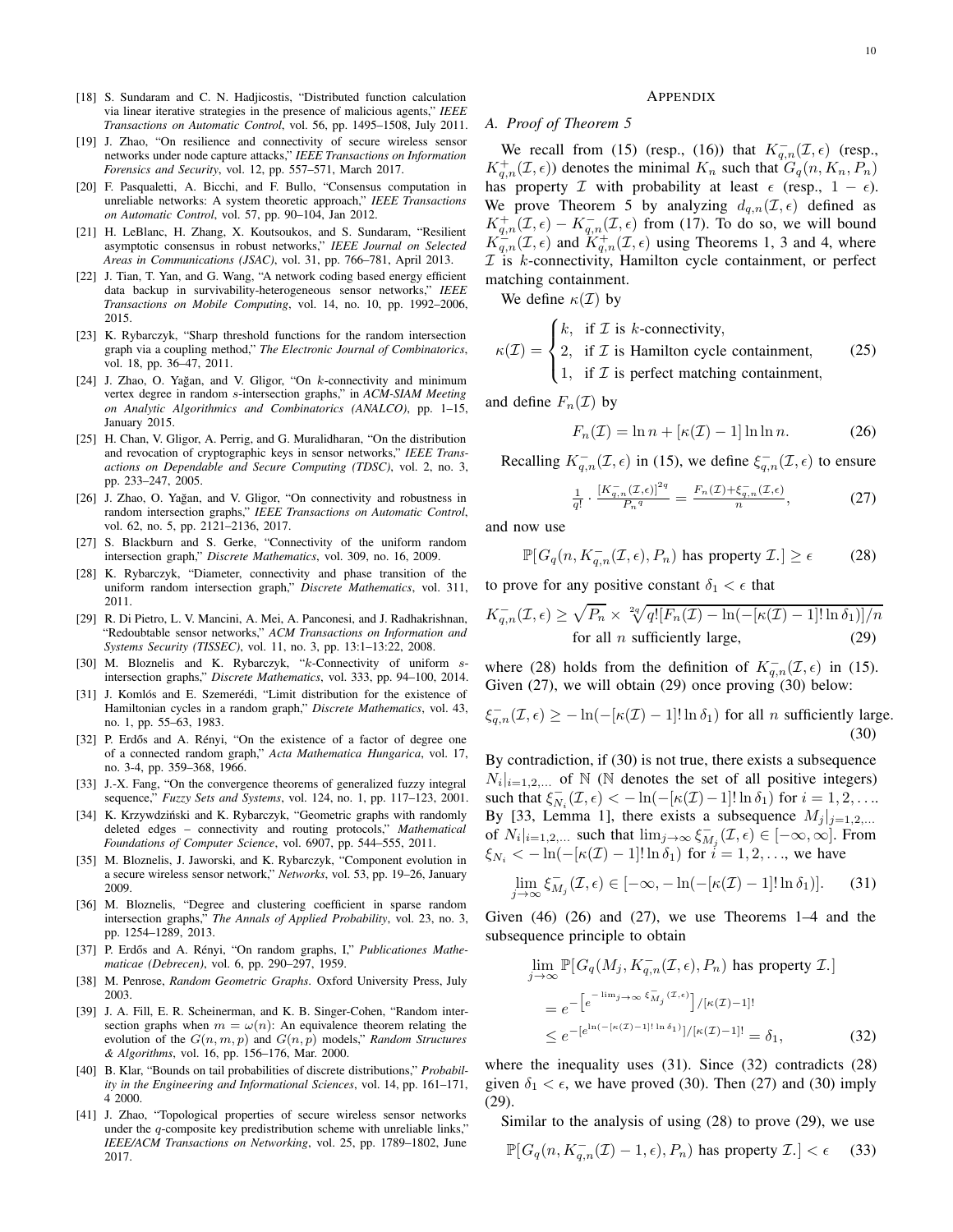to prove for any positive constant  $\delta_2 > \epsilon$  that

$$
K_{q,n}^{-}(\mathcal{I}, \epsilon) \le \sqrt{P_n} \times \sqrt[2q]{q! \left[F_n(\mathcal{I}) - \ln(-\left[\kappa(\mathcal{I}) - 1\right]!\ln\delta_2)\right] / n} + 1
$$
\nfor all *n* sufficiently large,

\n(34)

use

$$
\mathbb{P}[G_q(n, K_{q,n}^+(\mathcal{I}, \epsilon), P_n) \text{ has property } \mathcal{I}.\] \ge 1 - \epsilon \qquad (35)
$$
  
to prove for any positive constant  $\delta_2 < 1 - \epsilon$  that

$$
K_{q,n}^+(\mathcal{I}, \epsilon) \ge \sqrt{P_n} \times \sqrt[2q]{q! [F_n(\mathcal{I}) - \ln(-[\kappa(\mathcal{I}) - 1]! \ln \delta_3)]/n}
$$

$$
\begin{array}{rcl}\n\text{for all } n \text{ sufficiently large,} \\
\text{for all } n \text{ sufficiently large,}\n\end{array}\n\tag{36}
$$

and use

$$
\mathbb{P}[G_q(n, K_{q,n}^+(\mathcal{I})-1, \epsilon), P_n] \text{ has property } \mathcal{I}. < 1-\epsilon \tag{37}
$$

to prove for any positive constant  $\delta_4 > 1 - \epsilon$  that

$$
K_{q,n}^{+}(\mathcal{I}, \epsilon) \le \sqrt{P_n} \times \sqrt[2q]{q! \left[F_n(\mathcal{I}) - \ln(-\left[\kappa(\mathcal{I}) - 1\right]!\ln \delta_4)\right] / n} + 1
$$
  
for all *n* sufficiently large, (38)

With the transition width  $d_{q,n}(\mathcal{I}, \epsilon)$  defined in [\(17\)](#page-5-12), we obtain from [\(29\)](#page-9-17) [\(34\)](#page-10-3) [\(36\)](#page-10-4) and [\(38\)](#page-10-5) that

$$
d_{q,n}(\mathcal{I}, \epsilon) + 1
$$
  
\n
$$
\geq \sqrt{P_n} \sqrt[2q]{q!/n} \times \left[ \sqrt[2q]{F_n(\mathcal{I}) - \ln(-[\kappa(\mathcal{I}) - 1]!\ln \delta_3)} - \sqrt[2q]{F_n(\mathcal{I}) - \ln(-[\kappa(\mathcal{I}) - 1]!\ln \delta_2)} \right]
$$
\n(39)

and

$$
d_{q,n}(\mathcal{I}, \epsilon) - 1
$$
  
\n
$$
\leq \sqrt{P_n} \sqrt[2q]{q!/n} \times \left[ \sqrt[2q]{F_n(\mathcal{I}) - \ln(-[\kappa(\mathcal{I}) - 1]!\ln \delta_4)} - \sqrt[2q]{F_n(\mathcal{I}) - \ln(-[\kappa(\mathcal{I}) - 1]!\ln \delta_1)} \right].
$$
\n(40)

It is straightforward to show that the right-hand side (RHS) of [\(39\)](#page-10-6) and the RHS of [\(40\)](#page-10-7) can both be written as

$$
P_n^{\frac{1}{2}} n^{-\frac{1}{2q}} (\ln n)^{\frac{1-2q}{2q}} \times \frac{(c_1-c_2) \cdot \sqrt[2q]{q!}}{2q} [1 \pm o(1)]; \qquad (41)
$$

in other words, from [\(39\)](#page-10-6) and [\(40\)](#page-10-7), we can write

 $\le$  RHS of [\(41\)](#page-10-8) + 1 with  $c_1$  and  $c_2$  in case ② above. (42)

After analyzing RHS of [\(41\)](#page-10-8) for different  $P_n$ , we finally use [\(42\)](#page-10-9) to establish Theorem [5.](#page-5-8)

# <span id="page-10-0"></span>*B. More details for proving the upper bounds of Sections [VI-A1](#page-7-2) and [VI-A3](#page-7-5)*

The idea has been explained in Section [VI-A3.](#page-7-5)

Lemma [2](#page-10-10) below gives the asymptotically exact probability for the property of minimum degree being at least  $k$  in a  $q$ composite random key graph  $G_q(n, K_n, P_n)$ .

<span id="page-10-10"></span>Lemma 2 (Minimum degree in  $q$ -composite random key **graphs).** *For a q-composite random key graph*  $G_q(n, K_n, P_n)$ *, if there is a sequence*  $\phi_n$  *with*  $\lim_{n\to\infty} \phi_n \in [-\infty,\infty]$  *such that*

$$
\frac{1}{q!} \cdot \frac{K_n^{2q}}{P_n^q} = \frac{\ln n + (k-1)\ln \ln n + \phi_n}{n},\tag{43}
$$

*then it holds under [\(7\)](#page-3-6) that*

=

<span id="page-10-3"></span>
$$
\lim_{n \to \infty} \mathbb{P}[G_q(n, K_n, P_n) \text{ has a minimum degree at least } k.]
$$

$$
=e^{-\frac{e^{-\lim_{n\to\infty}\phi_n}}{(k-1)!}}\tag{44}
$$

$$
\int 0, \qquad \qquad \text{if } \lim_{n \to \infty} \phi_n = -\infty, \tag{45a}
$$

1, if 
$$
\lim_{n \to \infty} \phi_n = \infty
$$
, (45b)  

$$
e^{-\frac{e^{-\phi^*}}{(k-1)!}}
$$
, if  $\lim_{n \to \infty} \phi_n = \phi^* \in (-\infty, \infty)$ . (45c)

$$
e^{-\frac{e^{-\phi^*}}{(k-1)!}}, \quad \text{if } \lim_{n \to \infty} \phi_n = \phi^* \in (-\infty, \infty). \tag{45c}
$$

<span id="page-10-4"></span>We defer the proof of Lemma [2](#page-10-10) to Appendix [F.](#page-17-0) With  $\kappa(\mathcal{I})$ defined by

<span id="page-10-2"></span>
$$
\kappa(\mathcal{I}) = \begin{cases} k, & \text{if } \mathcal{I} \text{ is } k\text{-connectivity or } k\text{-robustness,} \\ 2, & \text{if } \mathcal{I} \text{ is Hamilton cycle containment,} \\ 1, & \text{if } \mathcal{I} \text{ is perfect matching containment,} \end{cases} \tag{46}
$$

<span id="page-10-5"></span>1 from results ①–④ in Section [VI-A3,](#page-7-5) we have

$$
\mathbb{P}[G_q(n, K_n, P_n) \text{ has } \mathcal{I}].
$$
  
\$\leq \mathbb{P}[G\_q(n, K\_n, P\_n) \text{ has a minimum degree at least } \kappa(\mathcal{I}).\$ (47)

More specifically, we can write [\(47\)](#page-10-11) as the following [\(48\)](#page-10-12)– [\(51\)](#page-10-13):

<span id="page-10-11"></span><span id="page-10-6"></span>
$$
\mathbb{P}[G_q(n, K_n, P_n) \text{ is } k\text{-connected.}]
$$
  
 
$$
\leq \mathbb{P}[G_q(n, K_n, P_n) \text{ has a minimum degree at least } k.]
$$
  
(48)

<span id="page-10-12"></span>
$$
\mathbb{P}[G_q(n, K_n, P_n) \text{ is } k\text{-robust.}]
$$
  
\n
$$
\leq \mathbb{P}[G_q(n, K_n, P_n) \text{ has a minimum degree at least } k.]
$$
  
\n
$$
\mathbb{P}[G_q(n, K_n, P_n) \text{ has a Hamilton cycle.}]
$$
\n(49)

<span id="page-10-15"></span><span id="page-10-14"></span><span id="page-10-7"></span>
$$
\leq \mathbb{P}[G_q(n, K_n, P_n) \text{ has a minimum degree at least 2.}],
$$
\n(50)

<span id="page-10-13"></span><span id="page-10-8"></span> $\mathbb{P}[ G_q(n, K_n, P_n)$  has a perfect matching.  $\leq \mathbb{P}[ G_q(n, K_n, P_n)$  has a minimum degree at least 1. ], (51)

RHS of [\(41\)](#page-10-8) – 1 with  $c_1$  and  $c_2$  in case ① above  $\leq d_{q,n}(\mathcal{I}, \epsilon)$  bounds in Bullet **0–0** of Section [VI-A1.](#page-7-2) More precisely, we Then clearly [\(48\)](#page-10-12)–[\(51\)](#page-10-13) and Lemma [2](#page-10-10) together prove the upper have:

- <span id="page-10-9"></span>• [\(48\)](#page-10-12) along with [\(168\)](#page-17-1) of Lemma [2](#page-10-10) proves the upper bound in Bullet ➊ of Section [VI-A1.](#page-7-2)
- [\(49\)](#page-10-14) along with [\(169a\)](#page-17-2) of Lemma [2](#page-10-10) proves the upper bound in Bullet ➋ of Section [VI-A1.](#page-7-2)
- [\(50\)](#page-10-15) along with [\(168\)](#page-17-1) of Lemma [2](#page-10-10) proves the upper bound in Bullet ➌ of Section [VI-A1.](#page-7-2)
- [\(51\)](#page-10-13) along with [\(168\)](#page-17-1) of Lemma [2](#page-10-10) proves the upper bound in Bullet ➍ of Section [VI-A1.](#page-7-2) **The Second Service**

<span id="page-10-1"></span>*C. Confining*  $|\alpha_n|$ *,*  $|\beta_n|$ *,*  $|\gamma_n|$ *,*  $|\xi_n|$  *as*  $o(\ln n)$  *in Theorems [1,](#page-3-1) [2,](#page-3-2) [3,](#page-3-3) [4](#page-3-4)*

We will show that to prove Theorems [1–](#page-3-1)[4,](#page-3-4) the deviations  $\alpha_n$ ,  $\beta_n$ ,  $\gamma_n$ , and  $\xi_n$  in the theorem statements can all be confined as  $\pm o(\ln n)$ . More specifically, if Theorem [1](#page-3-1) (resp., [2,](#page-3-2) [3,](#page-3-3) [4\)](#page-3-4) holds under the extra condition  $|\alpha_n| = o(\ln n)$  (resp.,  $|\beta_n| = o(\ln n)$ ,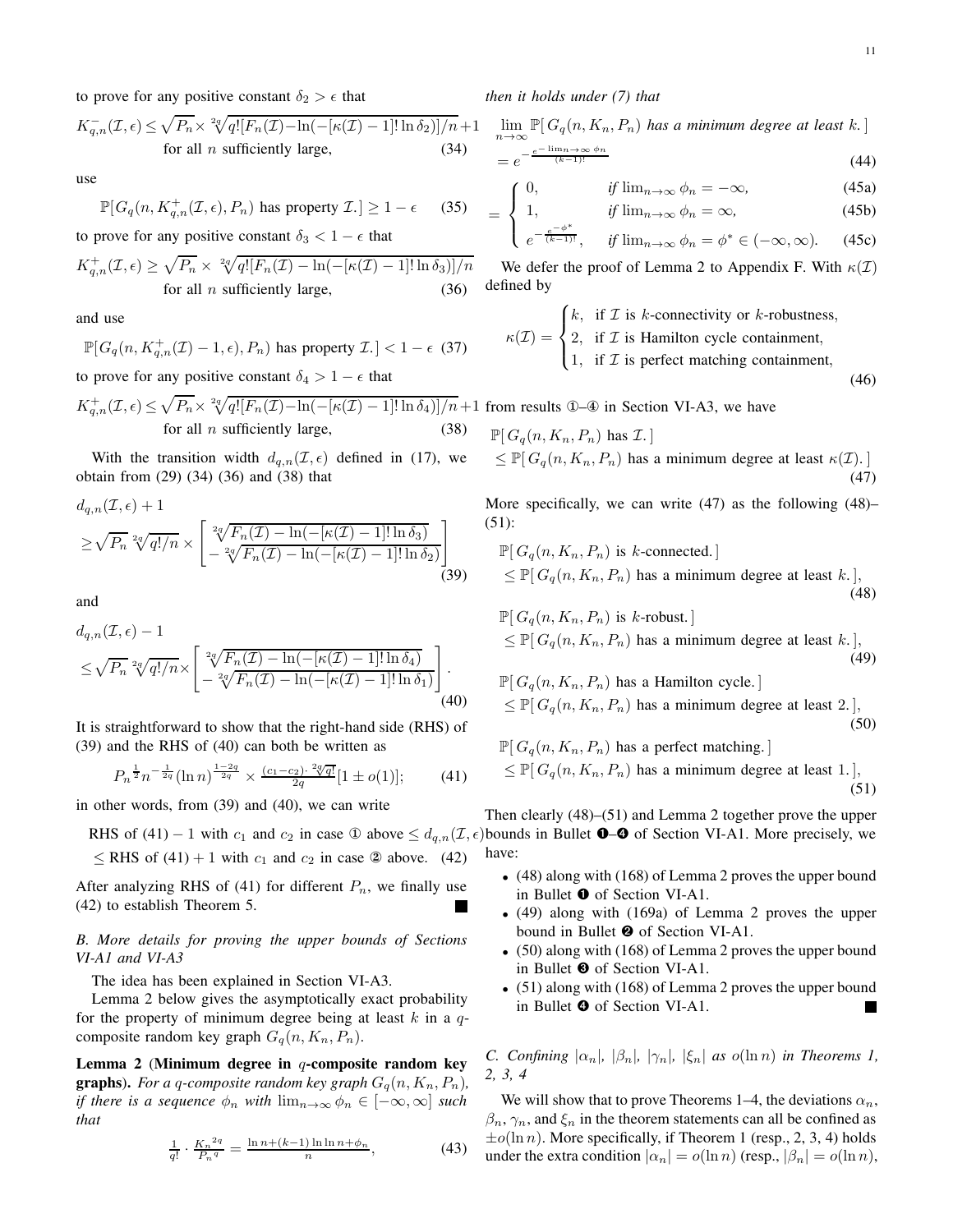$|\gamma_n| = o(\ln n)$ ,  $|\xi_n| = o(\ln n)$ , then the result also holds regardless of the extra condition. *and*

# Notation for coupling between random graphs:

We will couple different random graphs together. The idea is converting a problem of one random graph to the corresponding problem in another random graph, in order to solve the original problem. Formally, a coupling [\[12\]](#page-8-8), [\[23\]](#page-9-5), [\[34\]](#page-9-23) of two random graphs  $G_1$  and  $G_2$  means a probability space on which random graphs  $G'_1$  and  $G'_2$  are defined such that  $G'_1$  and  $G'_{2}$  have the same distributions as  $G_{1}$  and  $G_{2}$ , respectively. If  $G'_1$  is a spanning subgraph (resp., supergraph)<sup>1</sup> of  $G'_2$ , we say that under the coupling,  $G_1$  is a spanning subgraph (resp., supergraph) of  $G_2$ , which yields that for any monotone increasing property  $\mathcal I$ , the probability of  $G_1$  having  $\mathcal I$  is at most (resp., at least) the probability of  $G_2$  having  $\mathcal{I}$ .

Following Rybarczyk's notation [\[23\]](#page-9-5), we write

$$
G_1 \succeq G_2 \quad \text{(resp., } G_1 \succeq_{1-o(1)} G_2\text{)} \tag{52}
$$

if there exists a coupling under which  $G_2$  is a spanning subgraph of  $G_1$  with probability 1 (resp.,  $1 - o(1)$ ).

Note that k-connectivity, k-robustness, Hamilton cycle containment, or perfect matching containment are all monotone increasing<sup>2</sup>. For any monotone increasing property  $\mathcal{I}$ , the probability that a spanning subgraph (resp., supergraph) of graph  $G$  has  $\mathcal I$  is at most (resp., at least) the probability of  $G$ having  $I$ . Therefore, to show

Theorem 1 under 
$$
|\alpha_n| = o(\ln n)
$$
 (53)

$$
\implies
$$
 Theorem 1 regardless of  $|\alpha_n| = o(\ln n)$ ,

Theorem 2 under 
$$
|\beta_n| = o(\ln n)
$$
 (54)

$$
\implies
$$
 Theorem 2 regardless of  $|\beta_n| = o(\ln n)$ ,

Theorem [3](#page-3-3) under  $|\gamma_n| = o(\ln n)$  (55)

$$
\implies
$$
 Theorem 3 regardless of  $|\gamma_n| = o(\ln n)$ ,

Theorem 4 under 
$$
|\xi_n| = o(\ln n)
$$
 (56)

$$
\implies
$$
 Theorem 4 regardless of  $|\xi_n| = o(\ln n)$ .

it suffices to prove the following lemma.

<span id="page-11-1"></span>**Lemma 3.** (a) For graph  $G_q(n, K_n, P_n)$  under

$$
P_n = \begin{cases} \Omega(n), & \text{for } q = 1, \\ \omega(n^{2 - \frac{1}{q}} (\ln n)^{2 + \frac{1}{q}}), & \text{for } q \ge 2. \end{cases}
$$
(57)

*and*

$$
\frac{1}{q!} \cdot \frac{K_n^{2q}}{P_n^{q}} = \frac{\ln n + (k-1)\ln \ln n + \nu_n}{n}
$$
 (58)

*with*  $\lim_{n\to\infty} \nu_n = -\infty$ *, there exists graph*  $G_q(n, \widetilde{K_n}, \widetilde{P_n})$ *under*

$$
\widetilde{P_n} = \begin{cases} \Omega(n), & \text{for } q = 1, \\ \omega(n^{2 - \frac{1}{q}} (\ln n)^{2 + \frac{1}{q}}), & \text{for } q \ge 2. \end{cases}
$$
(59)

<sup>1</sup>A graph  $G_a$  is a spanning subgraph (resp., spanning supergraph) of a graph  $G_b$  if  $G_a$  and  $G_b$  have the same node set, and the edge set of  $G_a$  is a subset (resp., superset) of the edge set of  $G_b$ .

 ${}^{2}$ A graph property is called monotone increasing if it holds under the addition of edges [\[14\]](#page-8-12).

<span id="page-11-9"></span>
$$
\frac{1}{q!} \cdot \frac{\widetilde{K_n}^{2q}}{\widetilde{P_n}^q} = \frac{\ln n + (k-1)\ln \ln n + \widetilde{\nu_n}}{n} \tag{60}
$$

*with*  $\lim_{n\to\infty} \widetilde{\nu_n} = -\infty$  *and*  $\widetilde{\nu_n} = -o(\ln n)$ *, such that there exists a graph coupling under which*  $G_q(n, K_n, P_n)$  *is a spanning subgraph of*  $G_q(n, K_n, P_n)$ .

*(b)* For graph  $G_q(n, K_n, P_n)$  *under* [\(59\)](#page-11-0) *and* 

<span id="page-11-2"></span>
$$
\frac{1}{q!} \cdot \frac{{K_n}^{2q}}{{P_n}^q} = \frac{\ln n + (k-1)\ln \ln n + \nu_n}{n}
$$
 (61)

*with*  $\lim_{n\to\infty} \nu_n = \infty$ , there exists graph  $G_q(n, \widehat{K_n}, \widehat{P_n})$ *under*

$$
\widehat{P_n} = \begin{cases} \Omega(n), & \text{for } q = 1, \\ \omega(n^{2 - \frac{1}{q}} (\ln n)^{2 + \frac{1}{q}}), & \text{for } q \ge 2. \end{cases}
$$
(62)

*and*

<span id="page-11-13"></span>
$$
\frac{1}{q!} \cdot \frac{\widehat{K_n}^{2q}}{\widehat{P_n}^q} = \frac{\ln n + (k-1)\ln \ln n + \widehat{\nu_n}}{n} \tag{63}
$$

*with*  $\lim_{n\to\infty} \widehat{\nu_n} = \infty$  *and*  $\widehat{\nu_n} = o(\ln n)$ *, such that there exists a graph coupling under which*  $G_q(n, K_n, P_n)$  *is a spanning supergraph of*  $G_q(n, \widetilde{K_n}, \widetilde{P_n})$ .

*D. Proof of Lemma [3](#page-11-1)*

*a) Proving property (a).:* We define  $\widetilde{\nu_n}^*$  by

$$
\widetilde{\nu_n}^* = \max\{\nu_n, -\ln\ln n\},\tag{64}
$$

and define  $\widetilde{K_n}^*$  such that

$$
\frac{1}{q!} \cdot \frac{(\widetilde{K_n}^*)^{2q}}{P_n^q} = \frac{\ln n + (k-1)\ln \ln n + \widetilde{\nu_n}^*}{n}.\tag{65}
$$

We set

<span id="page-11-5"></span><span id="page-11-4"></span><span id="page-11-3"></span>
$$
\widetilde{K_n} := \left[ \widetilde{K_n}^* \right],\tag{66}
$$

and

<span id="page-11-7"></span>
$$
\widetilde{P_n} := P_n. \tag{67}
$$

From  $(61)$   $(64)$  and  $(65)$ , it holds that

<span id="page-11-6"></span>
$$
K_n \le \widetilde{K_n}^*.\tag{68}
$$

Then by [\(66\)](#page-11-5) [\(68\)](#page-11-6) and the fact that  $K_n$  and  $\widetilde{K_n}$  are both integers, it follows that

<span id="page-11-8"></span>
$$
K_n \le \widetilde{K_n}.\tag{69}
$$

<span id="page-11-0"></span>From [\(67\)](#page-11-7) and [\(69\)](#page-11-8), by [\[35,](#page-9-24) Lemma 3], there exists a graph coupling under which  $G_q(n, K_n, P_n)$  is a spanning subgraph of  $G_q(n, K_n, P_n)$ . Therefore, the proof of property (a) is completed once we show  $\widetilde{\nu_n}$  defined in [\(60\)](#page-11-9) satisfies

$$
\lim_{n \to \infty} \widetilde{\nu_n} = -\infty,\tag{70}
$$

<span id="page-11-11"></span><span id="page-11-10"></span>
$$
\widetilde{\nu_n} = -o(\ln n). \tag{71}
$$

We first prove  $(70)$ . From  $(60)$   $(65)$  and  $(66)$ , it holds that

<span id="page-11-12"></span>
$$
\widetilde{\nu_n} \le \widetilde{\nu_n}^*,\tag{72}
$$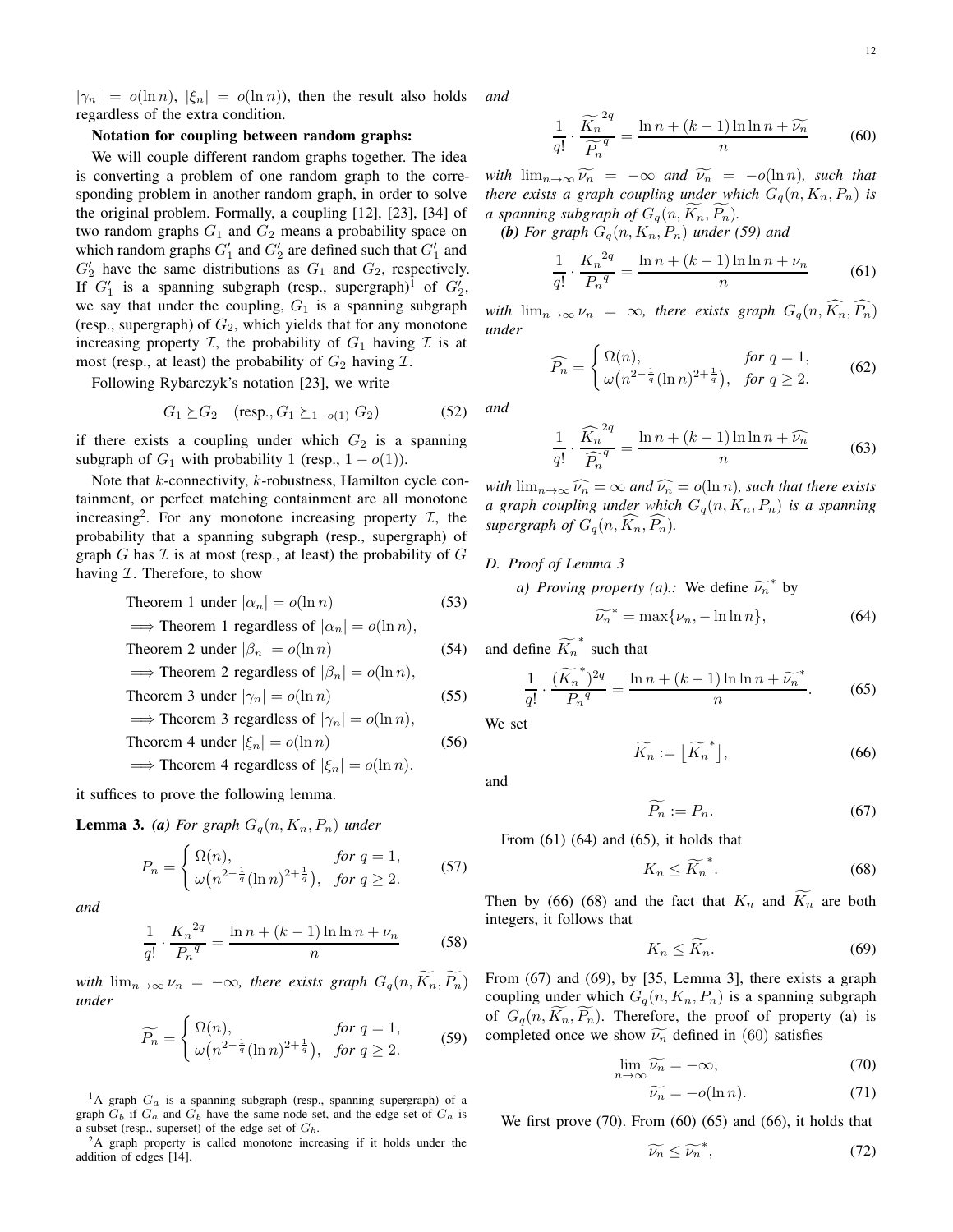Now we establish [\(71\)](#page-11-11). From [\(66\)](#page-11-5), we have  $\widetilde{K_n} > \widetilde{K_n}^* - 1$ . completed once we show  $\widehat{\nu_n}$  defined in [\(63\)](#page-11-13) satisfies Then from [\(60\)](#page-11-9) and [\(67\)](#page-11-7), it holds that

$$
\widetilde{\nu_n} = n \cdot \frac{1}{q!} \cdot \frac{\widetilde{K_n}^{2q}}{P_n^q} - [\ln n + (k-1) \ln \ln n]
$$
  
> 
$$
n \cdot \frac{1}{q!} \cdot \frac{(\widetilde{K_n}^* - 1)^{2q}}{P_n^q} - [\ln n + (k-1) \ln \ln n]. \quad (73)
$$

By  $\lim_{n\to\infty} \nu_n = -\infty$ , it holds that  $\nu_n \leq 0$  for all n sufficiently large. Then from [\(64\)](#page-11-3), it follows that

$$
\widetilde{\nu_n}^* = -o(\ln n),\tag{74}
$$

which along with Lemma [4,](#page-12-0) equation [\(65\)](#page-11-4) and condition  $P_n =$  $\Omega(n)$  induces

$$
\widetilde{K_n}^* = \Omega\big((\ln n)^{\frac{1}{2q}}\big). \tag{75}
$$

Hence, we have  $\lim_{n\to\infty} \widetilde{K_n}^* = \infty$  and it further holds for all  $n$  sufficient large that

$$
\left(\widetilde{K_n}^* - 1\right)^{2q} > \left(\widetilde{K_n}^*\right)^{2q} - 3s\left(\widetilde{K_n}^*\right)^{2q-1}.\tag{76}
$$

Applying [\(76\)](#page-12-1) to [\(73\)](#page-12-2) and then using [\(65\)](#page-11-4), Lemma [4](#page-12-0) and  $P_n =$  $\Omega(n)$ , it follows that

$$
\widetilde{\nu_n} > n \cdot \frac{1}{q!} \cdot \frac{(\widetilde{K_n}^*)^{2q} - 3s(\widetilde{K_n}^*)^{2q-1}}{P_n^q} - [\ln n + (k-1)\ln \ln n]
$$
  
=  $\widetilde{\nu_n}^* - \frac{3s}{q!} \cdot n \cdot \Theta(P_n^{-\frac{1}{2}} n^{-\frac{2q-1}{2q}} (\ln n)^{\frac{2q-1}{2q}})$   
=  $\widetilde{\nu_n}^* - O(n^{-\frac{1}{2} + \frac{1}{2q}} (\ln n)^{1 - \frac{1}{2q}}).$  (77)

We only need to consider  $q \ge 2$  here since the case of  $q = 1$ is already proved by us as Lemma 5 of [\[26\]](#page-9-8). Using  $q \ge 2$  in [\(77\)](#page-12-3), it holds that  $\widetilde{\nu_n} > \widetilde{\nu_n}^* + o(1)$ , which along with [\(72\)](#page-11-12) and [\(74\)](#page-12-4) yields [\(71\)](#page-11-11).

*b) Proving property (b).:* We define  $\widehat{\nu_n}^*$  by

$$
\widehat{\nu_n}^* = \min{\{\nu_n, \ln \ln n\}},\tag{78}
$$

and define  $\widehat{K_n}^*$  such that

$$
\frac{1}{q!} \cdot \frac{(\widehat{K_n}^*)^{2q}}{P_n^q} = \frac{\ln n + (k-1)\ln \ln n + \widehat{\nu_n}^*}{n}.
$$
 (79)

We set

$$
\widehat{K_n} := \left\lceil \widehat{K_n}^* \right\rceil, \tag{80}
$$

and

$$
\widehat{P_n} := P_n. \tag{81}
$$

From [\(61\)](#page-11-2) [\(78\)](#page-12-5) and [\(79\)](#page-12-6), it holds that

$$
K_n \ge \widehat{K_n}^*.\tag{82}
$$

Then by [\(80\)](#page-12-7) [\(82\)](#page-12-8) and the fact that  $K_n$  and  $\widehat{K_n}$  are both integers, it follows that

$$
K_n \ge \widetilde{K_n}.\tag{83}
$$

From [\(81\)](#page-12-9) and [\(83\)](#page-12-10), by [\[35,](#page-9-24) Lemma 3], there exists a graph coupling under which  $G_q(n, K_n, P_n)$  is a spanning supergraph

which together with [\(64\)](#page-11-3) and  $\lim_{n\to\infty} \nu_n = -\infty$  yields [\(70\)](#page-11-10). of  $G_q(n, K_n, P_n)$ . Therefore, the proof of property (b) is

$$
\lim_{n \to \infty} \widehat{\nu_n} = \infty,\tag{84}
$$

<span id="page-12-11"></span>
$$
\widehat{\nu_n} = o(\ln n). \tag{85}
$$

We first prove [\(84\)](#page-12-11). From [\(63\)](#page-11-13) [\(79\)](#page-12-6) and [\(80\)](#page-12-7), it holds that

<span id="page-12-16"></span><span id="page-12-12"></span>
$$
\widehat{\nu_n} \ge \widehat{\nu_n}^*,\tag{86}
$$

<span id="page-12-2"></span>which together with [\(78\)](#page-12-5) and  $\lim_{n\to\infty} \nu_n = \infty$  yields [\(84\)](#page-12-11).

<span id="page-12-4"></span>Now we establish [\(85\)](#page-12-12). From [\(80\)](#page-12-7), we have  $\widehat{K_n} < \widehat{K_n}^* + 1$ . Then from [\(63\)](#page-11-13) and [\(81\)](#page-12-9), it holds that

$$
\widehat{\nu_n} = n \cdot \frac{1}{q!} \cdot \frac{\widehat{K_n}^{2q}}{P_n^q} - [\ln n + (k-1) \ln \ln n]
$$
  

$$
< n \cdot \frac{1}{q!} \cdot \frac{(\widehat{K_n}^* + 1)^{2q}}{P_n^q} - [\ln n + (k-1) \ln \ln n]. \quad (87)
$$

By  $\lim_{n\to\infty} \nu_n = \infty$ , it holds that  $\nu_n \geq 0$  for all n sufficiently large. Then from [\(78\)](#page-12-5), it follows that

<span id="page-12-17"></span><span id="page-12-14"></span>
$$
\widehat{\nu_n}^* = o(\ln n),\tag{88}
$$

<span id="page-12-1"></span>which along with Lemma [4,](#page-12-0) equation [\(79\)](#page-12-6) and condition  $P_n =$  $\Omega(n)$  induces

<span id="page-12-15"></span><span id="page-12-13"></span>
$$
\widehat{K_n}^* = \Omega\big((\ln n)^{\frac{1}{2q}}\big). \tag{89}
$$

Hence, we have  $\lim_{n\to\infty} \widehat{K_n}^* = \infty$  and it further holds for all  $n$  sufficient large that

$$
\left(\widehat{K_n}^* + 1\right)^{2q} < \left(\widehat{K_n}^*\right)^{2q} + 3s\left(\widehat{K_n}^*\right)^{2q-1}.\tag{90}
$$

<span id="page-12-3"></span>Applying [\(90\)](#page-12-13) to [\(87\)](#page-12-14) and then using [\(79\)](#page-12-6), Lemma [4](#page-12-0) and  $P_n =$  $\Omega(n)$ , it follows that

<span id="page-12-5"></span>
$$
\widehat{\nu_n} < n \cdot \frac{1}{q!} \cdot \frac{(\widehat{K_n}^*)^{2q} + 3s(\widehat{K_n}^*)^{2q-1}}{P_n^q} - [\ln n + (k-1)\ln \ln n]
$$
\n
$$
= \widehat{\nu_n}^* + \frac{3s}{q!} \cdot n \cdot \Theta\big(P_n^{-\frac{1}{2}} n^{-\frac{2q-1}{2q}} (\ln n)^{\frac{2q-1}{2q}}\big)
$$
\n
$$
= \widehat{\nu_n}^* + O\big(n^{-\frac{1}{2} + \frac{1}{2q}} (\ln n)^{1 - \frac{1}{2q}}\big).
$$
\n(91)

<span id="page-12-6"></span>(79) is already proved by us as Lemma 5 of [\[26\]](#page-9-8). Using  $q \ge 2$  in We only need to consider  $q \ge 2$  here since the case of  $q = 1$ [\(91\)](#page-12-15), it holds that  $\widehat{\nu_n} < \widehat{\nu_n^*} + o(1)$ , which along with [\(86\)](#page-12-16) and [\(88\)](#page-12-17) yields [\(85\)](#page-12-12).

> <span id="page-12-7"></span><span id="page-12-0"></span>**Lemma 4.** *If*  $\frac{1}{q!} \cdot \frac{K_n^{2q}}{P_n^{q}}$  $\frac{K_n^{2q}}{P_n^q} = \frac{\ln n \pm o(\ln n)}{n}$  and  $P_n = \Omega(n^c)$  for *constant c, then*  $K_n = \Omega(n^{\frac{c}{2} - \frac{1}{2q}} (\ln n)^{\frac{1}{2q}})$ .

#### <span id="page-12-9"></span>Proof of Lemma [4:](#page-12-0)

From condition

$$
\frac{1}{q!} \cdot \frac{K_n^{2q}}{P_n^{q}} = \frac{\ln n \pm o(\ln n)}{n} \sim \frac{\ln n}{n},\tag{92}
$$

<span id="page-12-8"></span>it holds that

$$
\frac{{K_n}^2}{P_n} = \Theta\big(n^{-\frac{1}{q}}(\ln n)^{\frac{1}{q}}\big),\tag{93}
$$

<span id="page-12-10"></span>which along with condition  $P_n = \Omega(n^c)$  $\sqrt{ }$ ) yields  $K_n =$  $P_n \cdot \Theta\left(n^{-\frac{1}{q}}(\ln n)^{\frac{1}{q}}\right) = \Omega\left(n^{\frac{c}{2}-\frac{1}{2q}}(\ln n)^{\frac{1}{2q}}\right).$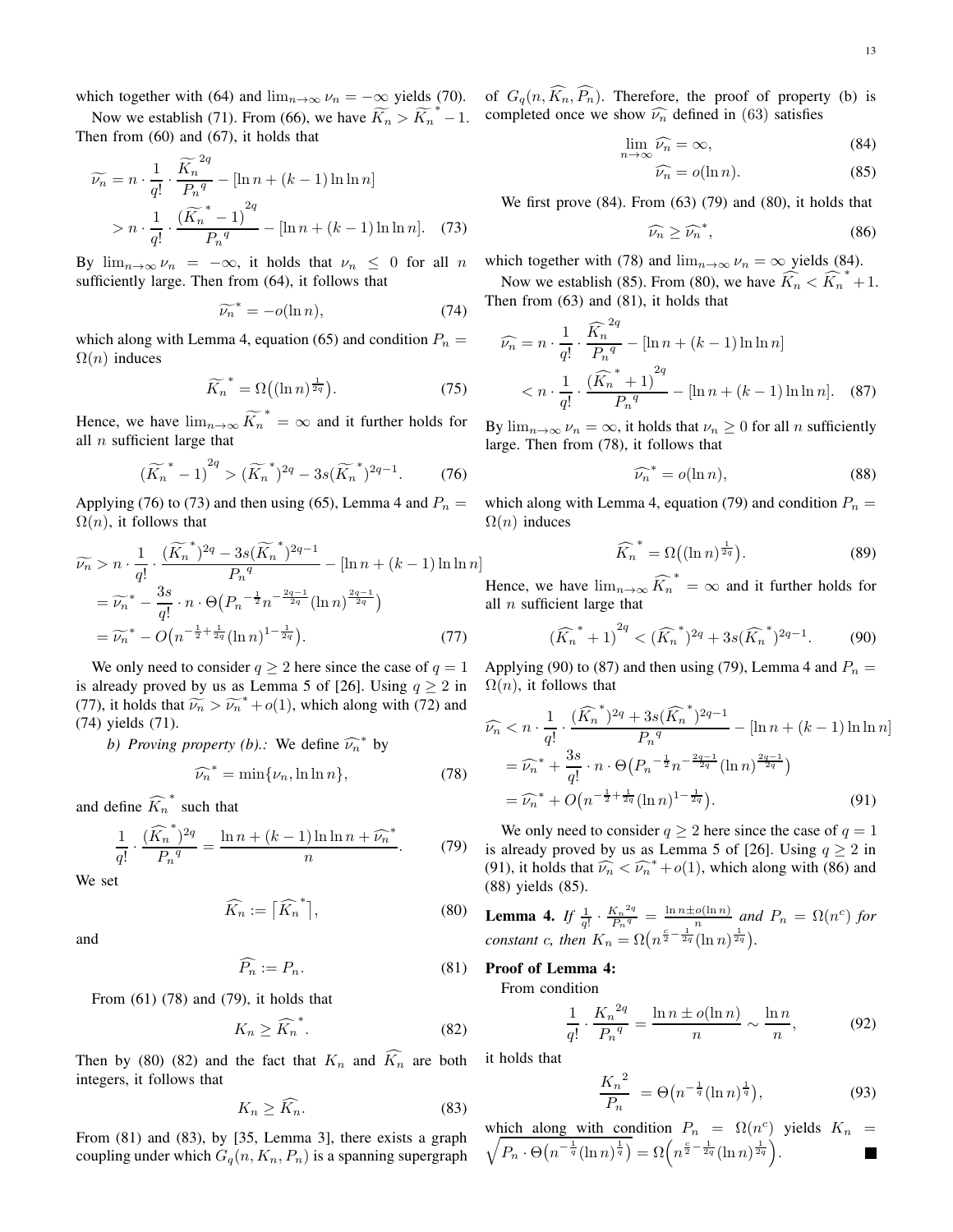#### <span id="page-13-0"></span>*E. Proof of Lemma [1](#page-8-17)*

**Lemma [1](#page-8-17) (Restated).** If  $\frac{K_n^2}{P}$  $\frac{{K_n}^2}{P_n} = o\left(\frac{1}{\ln n}\right), \frac{K_n}{P_n} = o\left(\frac{1}{n \ln n}\right)$ and  $K_n = \omega((\ln n)^3)$ , then there exists a sequence  $s_n$ *satisfying*

$$
s_n = \frac{1}{q!} \cdot \frac{K_n^{2q}}{P_n^q} \cdot \left[1 - o\left(\frac{1}{\ln n}\right)\right]
$$
 (94)

*such that a q-composite random key graph*  $G_q(n, K_n, P_n)$  *is a spanning supergraph of an Erdős–Rényi graph*  $G_{ER}(n, s_n)$ *with probability*  $1 - o(1)$ *.* 

We have explained the notation for coupling between random graphs in Appendix [C.](#page-10-1) Then the conclusion in Lemma [1](#page-8-17) means

$$
G_q(n, K_n, P_n) \succeq_{1-o(1)} G_{ER}(n, s_n).
$$

#### Proof of Lemma [1:](#page-8-17)

To prove Lemma [1,](#page-8-17) we introduce an auxiliary graph called a *binomial* q-intersection graph  $H_q(n, x_n, P_n)$  [\[35\]](#page-9-24), [\[36\]](#page-9-25), which can be defined on  $n$  nodes by the following process. There exists a key pool of size  $P_n$ . Each key in the pool is added to each node *independently* with probability  $x_n$ . After each node obtains a set of keys, two nodes establish an edge in between if and only if they share at least  $q$  keys. Clearly, the only difference between a binomial  $q$ -intersection graph  $H_q(n, x_n, P_n)$  and a q-composite random key graph  $G_q(n, K_n, P_n)$  for the q-composite key predistribution scheme is that in the former, the number of keys assigned to each node obeys a binomial distribution with  $P_n$  as the number of trials, and with  $x_n$  as the success probability in each trial, while in the latter graph, such number equals  $K_n$  with probability 1.

In Appendix [E1](#page-13-1) below, we prove Lemma [1](#page-8-17) by using Lemmas [5](#page-13-2) and [6](#page-13-3) below.

<span id="page-13-2"></span>**Lemma 5.** If 
$$
K_n = \omega(\ln n)
$$
 and  $\frac{K_n^2}{P_n} = o(1)$ , with  $x_n$  set by  

$$
x_n = \frac{K_n}{P_n} \left(1 - \sqrt{\frac{3 \ln n}{K_n}}\right), \tag{95}
$$

*then it holds that*

$$
G_q(n, K_n, P_n) \succeq_{1-o(1)} H_q(n, x_n, P_n).
$$
 (96)

We establish Lemma [5](#page-13-2) in Appendix [E2.](#page-13-4)

<span id="page-13-3"></span>Lemma 6. *If*

$$
x_n P_n = \omega((\ln n)^3),\tag{97}
$$

$$
x_n = o\left(\frac{1}{n\ln n}\right),\tag{98}
$$

$$
x_n^2 P_n = o\left(\frac{1}{\ln n}\right), \text{ and} \tag{99}
$$

$$
x_n^2 P_n = \omega\left(\frac{(\ln n)^6}{n^2}\right),\tag{100}
$$

*then there exits some*  $s_n$  *satisfying* 

$$
s_n = \frac{(P_n x_n^2)^q}{q!} \cdot \left[1 - o\left(\frac{1}{\ln n}\right)\right] \tag{101}
$$

*such that Erdős–Rényi graph*  $G_{ER}(n, s_n)$  [\[37\]](#page-9-26) obeys

$$
H_q(n, x_n, P_n) \succeq_{1-o(1)} G_{ER}(n, s_n).
$$
 (102)

<span id="page-13-1"></span>We prove Lemma [6](#page-13-3) in Appendix [E3.](#page-14-0)

# *1) Proof of Lemma [1](#page-8-17) Using Lemmas [5](#page-13-2) and [6](#page-13-3):*

We complete the proof of Lemma [1](#page-8-17) by using Lemmas [5](#page-13-2)

and [6.](#page-13-3) We first explain that given the conditions of Lemma [1:](#page-8-17)

<span id="page-13-11"></span><span id="page-13-9"></span>
$$
\frac{K_n^2}{P_n} = o\left(\frac{1}{\ln n}\right),\tag{103}
$$

$$
\frac{K_n}{P_n} = o\left(\frac{1}{n\ln n}\right),\tag{104}
$$

$$
K_n = \omega((\ln n)^3),\tag{105}
$$

<span id="page-13-14"></span><span id="page-13-6"></span>
$$
\frac{K_n^2}{P_n} = \omega\left(\frac{(\ln n)^6}{n^2}\right),\tag{106}
$$

all conditions in Lemmas [5](#page-13-2) and [6](#page-13-3) are true; i.e.,

$$
K_n = \omega(\ln n),\tag{107}
$$

$$
\frac{K_n^2}{P_n} = o(1),\tag{108}
$$

<span id="page-13-15"></span><span id="page-13-13"></span><span id="page-13-12"></span><span id="page-13-8"></span><span id="page-13-7"></span>
$$
x_n = o\left(\frac{1}{n\ln n}\right),\tag{109}
$$

$$
x_n^2 P_n = o\left(\frac{1}{\ln n}\right), \text{ and } (110)
$$

$$
x_n^2 P_n = \omega\left(\frac{(\ln n)^6}{n^2}\right),\tag{111}
$$

all hold, where  $x_n$  is defined in [\(95\)](#page-13-5).

Clearly, [\(105\)](#page-13-6) implies [\(107\)](#page-13-7). Also, [\(108\)](#page-13-8) implies [\(103\)](#page-13-9). Using [\(105\)](#page-13-6) in [\(95\)](#page-13-5), it follows that

$$
x_n = \frac{K_n}{P_n} \cdot \left[1 - o\left(\sqrt{\frac{3\ln n}{(\ln n)^3}}\right)\right]
$$
(112)

<span id="page-13-19"></span><span id="page-13-10"></span>
$$
= \frac{K_n}{P_n} \cdot \left[1 - o\left(\frac{1}{\ln n}\right)\right].\tag{113}
$$

Then we obtain the following. First, [\(113\)](#page-13-10) and [\(104\)](#page-13-11) together yield [\(109\)](#page-13-12). Second, [\(113\)](#page-13-10) and [\(103\)](#page-13-9) induce [\(110\)](#page-13-13). Third, [\(113\)](#page-13-10) and [\(106\)](#page-13-14) lead to [\(111\)](#page-13-15). Therefore, all conditions in Lemmas [5](#page-13-2) and [6](#page-13-3) hold.

We use  $s_n$  defined in [\(101\)](#page-13-16). By [\[12,](#page-8-8) Fact 3] on the transitivity of graph coupling, we use [\(96\)](#page-13-17) in Lemma [5](#page-13-2) and [\(102\)](#page-13-18) in Lemma [6](#page-13-3) to obtain

$$
G_q(n, K_n, P_n) \succeq_{1-o(1)} G_{ER}(n, s_n). \tag{114}
$$

From [\(112\)](#page-13-19) and [\(101\)](#page-13-16), we derive

<span id="page-13-5"></span>
$$
s_n = \frac{1}{q!} \cdot \frac{K_n^{2q}}{P_n^q} \cdot \left[1 - o\left(\frac{1}{\ln n}\right)\right]^{2q} = \frac{1}{q!} \cdot \frac{K_n^{2q}}{P_n^q} \cdot \left[1 - o\left(\frac{1}{\ln n}\right)\right],\tag{115}
$$

<span id="page-13-17"></span>where the last step uses the fact that for a sequence  $a_n =$  $o(\frac{1}{\ln n})$ , we have  $(1 - a_n)^{2q} = 1 - o(\frac{1}{\ln n})$ . To see this, given  $a_n = o\left(\frac{1}{\ln n}\right)$  and thus  $0 \le a_n < 1$  for all n sufficiently large, we use [\[5,](#page-8-1) Fact 2] to obtain  $1 - a_n \cdot 2q \le (1 - a_n)^{2q} \le$  $1 - a_n \cdot 2q + \frac{1}{2} \cdot a_n^2 \cdot (2q)^2.$ 

<span id="page-13-4"></span>To summarize, the proof of Lemma [1](#page-8-17) is completed. ш

#### <span id="page-13-21"></span>*2) Proof of Lemma [5](#page-13-2):*

<span id="page-13-23"></span><span id="page-13-22"></span>By [\[35,](#page-9-24) Lemma 4], if  $x_nP_n = \omega(\ln n)$ , and for all n sufficiently large,

<span id="page-13-20"></span>
$$
K_n \ge x_n P_n + \sqrt{3(x_n P_n + \ln n) \ln n},\tag{116}
$$

<span id="page-13-16"></span>then

$$
G_q(n, K_n, P_n) \succeq_{1-o(1)} H_q(n, x_n, P_n).
$$
 (117)

<span id="page-13-18"></span>Therefore, the proof of Lemma [5](#page-13-2) is completed once we show  $x_nP_n = \omega(\ln n)$  and [\(116\)](#page-13-20) with  $x_n$  defined in [\(95\)](#page-13-5). From conditions  $K_n = \omega(\ln n)$  and  $x_n = \frac{K_n}{P_n}$  $\left(1-\sqrt{\frac{3\ln n}{K_n}}\right)$  $\big)$ , we first obtain  $x_nP_n = \omega(\ln n)$  and then for all n sufficiently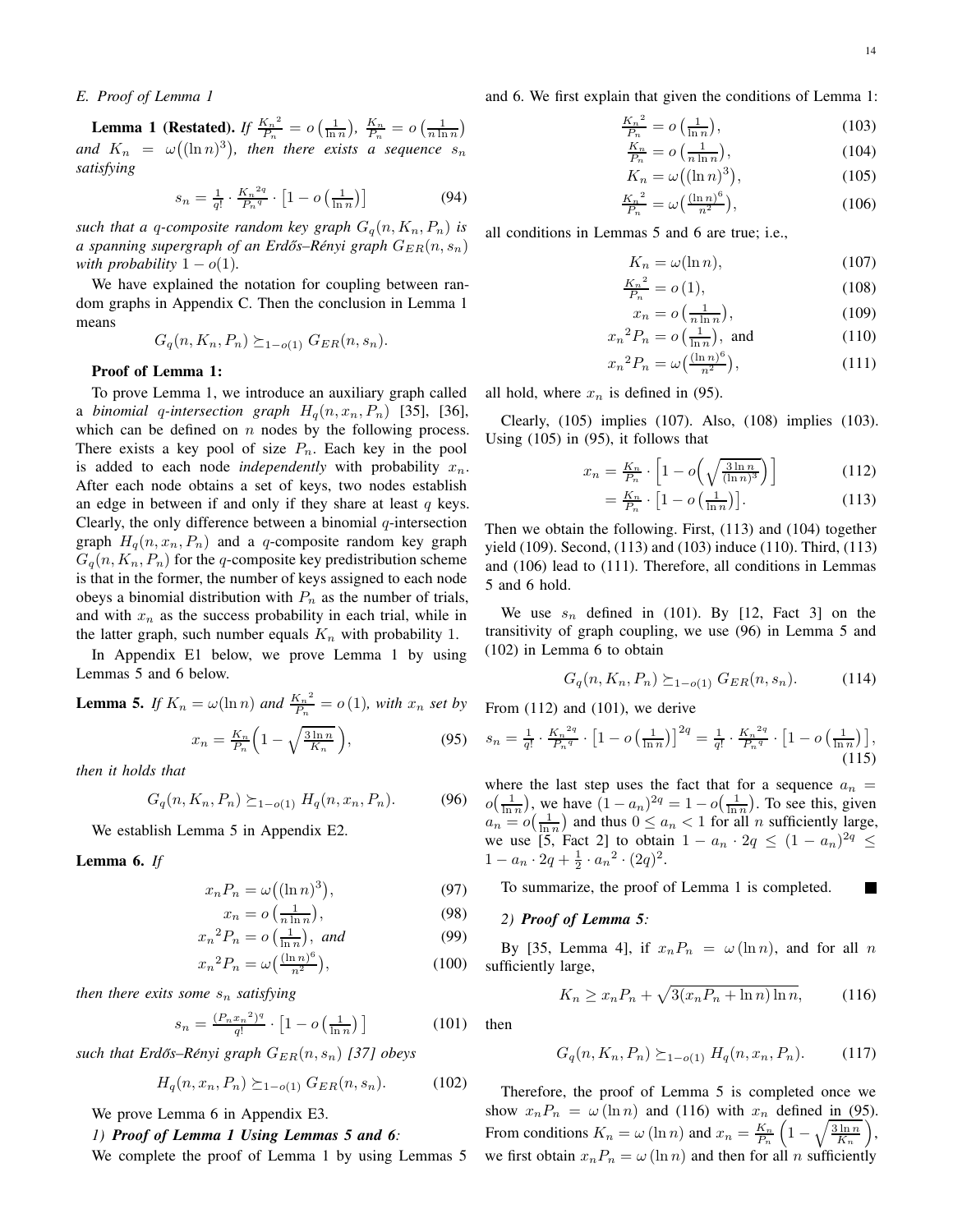large,

$$
K_n - \left[x_n P_n + \sqrt{3(x_n P_n + \ln n) \ln n}\right]
$$
  
=  $K_n \sqrt{\frac{3 \ln n}{K_n}} - \sqrt{3 \left[K_n \left(1 - \sqrt{\frac{3 \ln n}{K_n}}\right) + \ln n\right] \ln n}$   
=  $\sqrt{3K_n \ln n} - \sqrt{3 \left[K_n + \sqrt{\ln n} \left(\sqrt{\ln n} - \sqrt{3K_n}\right)\right] \ln n}$   
 $\ge \sqrt{3K_n \ln n} - \sqrt{3K_n \ln n}$   
= 0, (118)

where we use  $K_n \geq \ln n$  for all n sufficiently large (this holds from condition  $K_n = \omega(\ln n)$ . Then it is clear that Lemma [5](#page-13-2) is proved.

#### <span id="page-14-0"></span>*3) Proving Lemma [6](#page-13-3):*

We number the keys in the key pool of size  $P_n$  by  $1, 2, \ldots, P_n$ . In binomial q-intersection graph  $H_q(n, P_n, x_n)$ , let  $U_i$  be the set of sensors assigned with key  $\kappa_i$  (i =  $1, 2, \ldots, P_n$ ). Then  $U_i$  denoting the cardinality of  $U_i$  (i.e.,  $U_i := |\mathcal{U}_i|$  obeys a binomial distribution  $Bin(n, x_n)$ , with  $n$  as the number of trials, and  $x_n$  as the success probability in each trial. Clearly, we can generate the random set  $U_i$  in the following equivalent manner: First draw the cardinality  $U_i$ from the distribution  $Bin(n, x_n)$ , and then choose  $U_i$  distinct nodes uniformly at random from the set  $\mathcal{V}_n$  of all n nodes  $(\mathcal{V}_n = \{v_1, v_2, \ldots, v_n\}).$ 

Given  $\mathcal{U}_i$  defined above, we generate a graph  $H(\mathcal{U}_i)$  on node set  $V_n$  as follows. We construct the graph  $H(\mathcal{U}_i)$  by establishing edges between any and only pair of nodes in  $\mathcal{U}_i$ ; i.e.,  $H(\mathcal{U}_i)$  has a clique on  $\mathcal{U}_i$  and no edges between nodes outside of this clique. If a given realization of the random variable  $U_i$  satisfies  $U_i < 2$ , then the corresponding instantiation of  $H(\mathcal{U}_i)$  will be an empty graph.

We now explain the connection between  $H(\mathcal{U}_i)$  and the binomial q-intersection graph  $H_q(n, P_n, x_n)$ . We let an operator  $\mathcal{O}_q$  take a multigraph [\[38\]](#page-9-27) with possibly multiple edges between two nodes as its argument. The operator returns a simple graph with an undirected edge between two nodes  $i$ and  $j$ , if and only if the input multigraph has at least  $q$  edges between these nodes. Recall that two nodes in  $H_q(n, P_n, x_n)$ need to share at least  $q$  keys to have an edge in between. Then, with  $H(\mathcal{U}_1), \ldots, H(\mathcal{U}_{P_n})$  generated independently, it is straightforward to see

<span id="page-14-2"></span>
$$
\mathcal{O}_q\left(\bigcup_{i=1}^{P_n} H(\mathcal{U}_i)\right) =_{\text{st}} H_q(n, P_n, x_n),\tag{119}
$$

with  $=$ <sub>st</sub> denoting statistical equivalence.

We will introduce auxiliary random graphs  $L(n, B)$  and  $L_q(n, B)$ , both defined on the *n*-size node set  $V_n$  $\{v_1, v_2, \ldots, v_n\}$ , where B is a random integer variable. The motivation for defining  $L(n, B)$  and  $L_q(n, B)$  is that they serve as an intermediate step to build the connection between the above binomial q-intersection graph  $H_q(n, P_n, x_n)$  and an Erdős–Rényi graph. More specifically,

• on the one hand, given  $U_i$  defined above, we build the connection between  $L(n, \lfloor U_i/2 \rfloor)$  and  $H(\mathcal{U}_i)$ , in order to

find the relationship between  $L_q(n, \sum_{i=1}^{P_n} |U_i/2|)$  and the binomial q-intersection graph  $H_q(n, P_n, x_n);$ 

- on the other hand, when  $Z$  is a Poisson random variable,  $L(n, Z)$  becomes an Erdős–Rényi graph;
- given the above two points, we further find the relationship between  $L_q(n, \sum_{i=1}^{P_n} \lfloor U_i/2 \rfloor)$  and  $L(n, Z)$  for a Poisson random variable  $Z$ . Then summarizing all points, we build the connection between the binomial q-intersection graph  $H_q(n, P_n, x_n)$  and an Erdős–Rényi graph.

We now define  $L(n, B)$  and  $L_q(n, B)$  on the node set  $V_n =$  $\{v_1, v_2, \ldots, v_n\}$  for a random integer variable B. For different nodes  $v_i$  and  $v_j$ , we use edge $(v_i, v_j)$  to denote an undirected edge between nodes  $v_i$  and  $v_j$  so there is no difference between edge $(v_i, v_j)$  and edge $(v_j, v_i)$ . For the *n* nodes in  $V_n = \{v_1, v_2, \ldots, v_n\}$ , the number of possible edges is  $\binom{n}{2}$ (i.e., the number of ways to select two unordered nodes from  $n$ nodes). Among these  $\binom{n}{2}$  edges, we select one edge uniformly at random at each time. We repeat the selection  $b$  times independently for an integer  $b$ . Note that at each time, an edge is selected from the  $\binom{n}{2}$  edges, so we have that even if an edge has already been selected, it may get selected again next time. In other words, the selections are done *with repetition* since it is possible that an edge gets selected multiple times. After the  $b$  times of selection, we obtain  $b$  edges where several edges may be the same. These b edges constitute a multiset  $\mathcal{M}(b)$ , where a multiset is a generalization of a set such that unlike a set, a multiset allows multiple elements to take the same value. Given an integer b, after obtaining a multiset  $\mathcal{M}(b)$ according to the above procedure, we now construct graphs  $L(n, b)$  and  $L_q(n, b)$ , which are both defined on the node set  $V_n = \{v_1, v_2, \dots, v_n\}$ . An edge is put in graph  $L(n, b)$  if and only if it appears at least once in the multiset  $\mathcal{M}(b)$ , while an edge is put in graph  $L_q(n, b)$  if and only if it appears at least q times in the multiset  $\mathcal{M}(b)$ . Now given graphs  $L(n, b)$ and  $L_q(n, b)$  for an integer b, we define graphs  $L(n, B)$  and  $L_q(n, B)$  for an integer-valued random variable B as follows: we let  $L(n, B)$  be  $L(n, b)$  with probability  $\mathbb{P}[B = b]$ , and let  $L_q(n, B)$  be  $L_q(n, b)$  with probability  $\mathbb{P}[B = b]$ .

With  $H(\mathcal{U}_i)$  and  $L(n, B)$  given above, we show a coupling below under which random graph  $L(n, |U_i/2|)$  is a subgraph of random graph  $H(\mathcal{U}_i)$ ; i.e.,

<span id="page-14-1"></span>
$$
H(\mathcal{U}_i) \succeq L(n, \lfloor U_i/2 \rfloor). \tag{120}
$$

By definition, graph  $L(n, |U_i/2|)$  has at most  $|U_i/2|$  edges and thus contains non-isolated nodes with a number (denoted by  $\ell$ ) at most  $2 \cdot \lfloor U_i/2 \rfloor \leq U_i$ , where a node is non-isolated if it has a link with at least another node, and a node is isolated if it has no link with any other node. Given an instance  $\mathcal L$ of random graph  $L(n, [U_i/2])$ , we construct set  $U_i$  as the union of the  $\ell$  number non-isolated nodes in  $\mathcal L$  and the rest  $(U_i - \ell)$  nodes selected uniformly at random from the rest  $(n - \ell)$  isolated nodes in  $\mathcal{L}$ . Since graph  $H(\mathcal{U}_i)$  contains a clique of  $\mathcal{U}_i$ , it is clear that the induced instance of  $H(\mathcal{U}_i)$  is a supergraph of the instance  $\mathcal L$  of graph  $L(n, \lfloor U_i/2 \rfloor)$ . Then the proof of [\(120\)](#page-14-1) is completed.

Now based on  $L(n, \lfloor U_i/2 \rfloor)$ , we construct a graph defined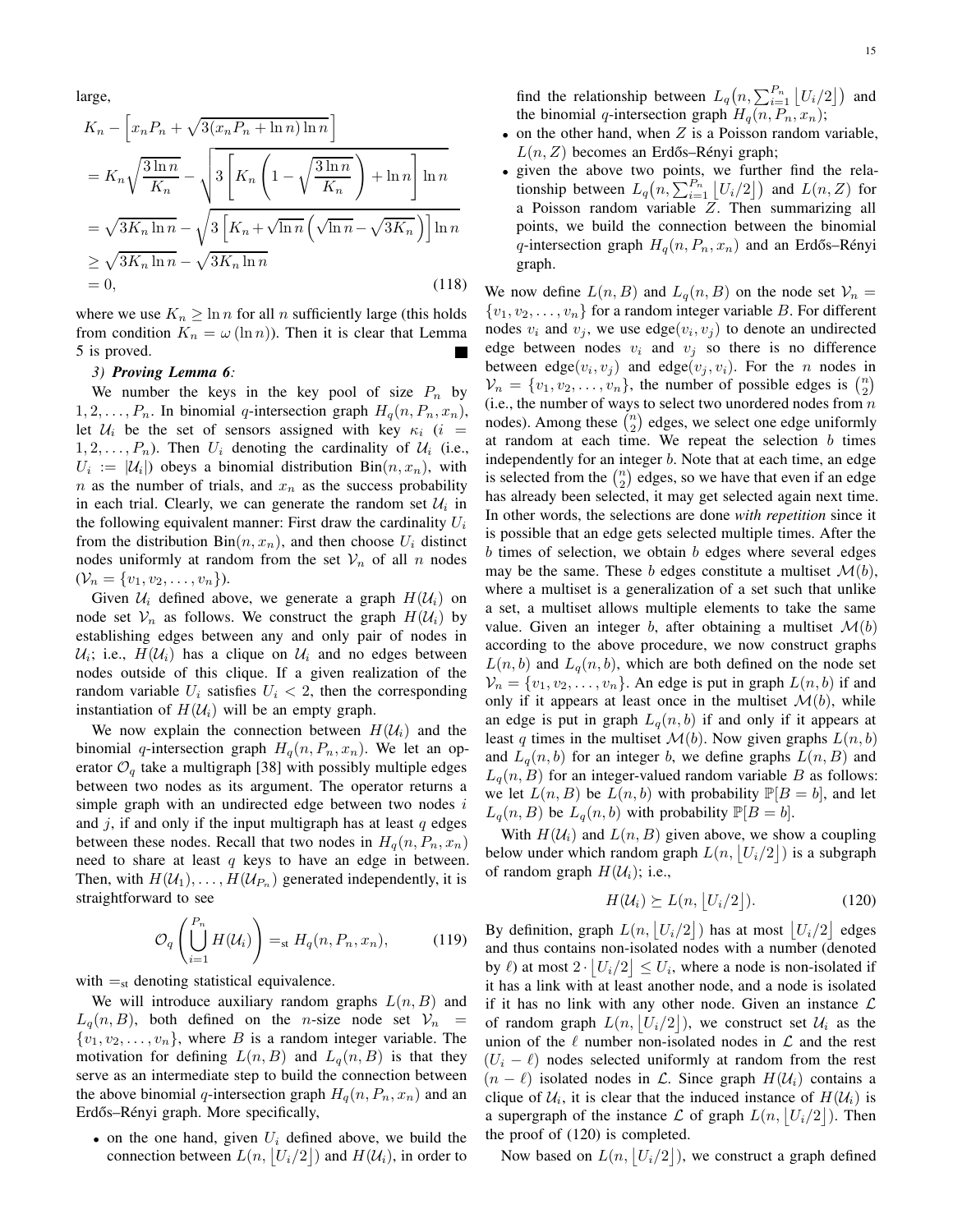on node set  $V_n$ . We add an edge between two nodes in this graph if and only if there exist at least  $q$  different number of  $i$  such that the two nodes have an edge in each of these  $L(n, |U_i/2|)$ . By the independence of  $U_i$   $(i = 1, 2, \ldots, P_n)$ and the definition of  $L_q(n, B)$  above, it is clear that such induced graph is statistically equivalent to  $L_q(n, \sum_{i=1}^{P_n} \lfloor U_i/2 \rfloor)$ . Namely, we have

$$
\mathcal{O}_q\left(\bigcup_{i=1}^{P_n} L(n, \lfloor U_i/2 \rfloor)\right) =_{\text{st}} L_q\left(n, \sum_{i=1}^{P_n} \lfloor U_i/2 \rfloor\right) \tag{121}
$$

In view of [\(119\)](#page-14-2), [\(120\)](#page-14-1), and [\(121\)](#page-15-0), we see

$$
H_q(n, P_n, x_n) \succeq L_q(n, Y), \tag{122}
$$

where  $Y$  is defined via

$$
Y := \sum_{i=1}^{P_n} W_i,
$$
 (123)

with

$$
W_i := \left\lfloor U_i/2 \right\rfloor = \frac{1}{2}(U_i - I_{[U_i \text{ is odd}]}).
$$
 (124)

We now explore a bound of Y based on  $(123)$  and  $(124)$ . For a random variable  $R$ , we denote its expected value (i.e., mean) and variance by  $\mathbb{E}[\mathcal{R}]$  and  $\text{Var}[\mathcal{R}]$ , respectively. As noted,  $U_i$ obeys a binomial distribution  $Bin(n, x_n)$ . Then

$$
\mathbb{E}[U_i] = \sum_{a=0,1,...,n} \left[ a \cdot {n \choose a} x_n^a (1-x_n)^{n-a} \right]
$$
  
=  $nx_n \sum_{a=0,1,...,n} \left[ {n-1 \choose a-1} x_n^{a-1} (1-x_n)^{n-a} \right]$   
=  $nx_n [x_n + (1-x_n)]^{n-1}$   
=  $nx_n$ , (125)

and

$$
\mathbb{E}\left[\mathbf{I}_{[U_i \text{ is odd}]} \right]
$$
\n
$$
= \mathbb{P}[U_i \text{ is odd}]
$$
\n
$$
= \sum_{a=1,3,\dots,n-1_{[U_i \text{ is even}]}} {n \choose a} x_n^a (1 - x_n)^{n-a}
$$
\n
$$
= \frac{1}{2} \sum_{a=0,1,\dots,n} {n \choose a} x_n^a (1 - x_n)^{n-a}
$$
\n
$$
- \frac{1}{2} \sum_{a=0,1,\dots,n} {n \choose a} (-x_n)^a (1 - x_n)^{n-a}
$$
\n
$$
= \frac{1}{2} [x_n + (1 - x_n)]^n - \frac{1}{2} [-x_n + (1 - x_n)]^n
$$
\n
$$
= \frac{1}{2} [1 - (1 - 2x_n)^n]. \tag{126}
$$

Applying [\(125\)](#page-15-3) and [\(126\)](#page-15-4) to [\(124\)](#page-15-2), and using the condition

[\(98\)](#page-13-21) (i.e.,  $x_n = o\left(\frac{1}{n \ln n}\right)$ ), we derive

$$
\mathbb{E}[W_i] \n= \frac{1}{2} \mathbb{E}[U_i] - \frac{1}{2} \mathbb{E}[\mathbf{I}_{[U_i \text{ is odd}]}] \n= \frac{1}{2} nx_n - \frac{1}{4} + \frac{1}{4} (1 - 2x_n)^n
$$
\n(127)

<span id="page-15-12"></span>
$$
= \frac{1}{2}nx_n - \frac{1}{4} + \frac{1}{4}\left[1 - 2nx_n + 2n(n-1)x_n^2 \pm O\left(n^3x_n^3\right)\right]
$$
  
\n
$$
= \frac{1}{2}n(n-1)x_n^2 \pm O\left(n^3x_n^3\right)
$$
  
\n
$$
= \frac{1}{2}n(n-1)x_n^2 \cdot [1 \pm o(nx_n)] \tag{128}
$$

<span id="page-15-0"></span>From [\(124\)](#page-15-2), it holds that

<span id="page-15-14"></span>
$$
\begin{aligned} \n\text{Var}[2W_i] &= \text{Var}[U_i - \text{I}_{[U_i \text{ is odd}]}] \\ \n&= \text{Var}[U_i] + \text{Var}[\text{I}_{[U_i \text{ is odd}]}] - 2\text{Cov}[U_i, \text{I}_{[U_i \text{ is odd}]}], \quad (129) \n\end{aligned}
$$

<span id="page-15-15"></span>where  $\text{Cov}[U_i, \text{I}_{[U_i \text{ is odd}]}]$  denoting the covariance between  $U_i$ and  $I_{[U_i \text{ is odd}]}$  is given by

$$
\begin{aligned} &\text{Cov}[U_i, \mathbf{I}_{[U_i \text{ is odd}]}] \\ &= \mathbb{E}\big[(U_i - \mathbb{E}[U_i])\big(\mathbf{I}_{[U_i \text{ is odd}]} - \mathbb{E}[\mathbf{I}_{[U_i \text{ is odd}]}]\big)\big] \\ &= \mathbb{E}[U_i \mathbf{I}_{[U_i \text{ is odd}]}] - \mathbb{E}[U_i] \mathbb{E}[\mathbf{I}_{[U_i \text{ is odd}]}]. \end{aligned} \tag{130}
$$

<span id="page-15-2"></span><span id="page-15-1"></span>Clearly, it holds that  $U_i I_{[U_i \text{ is odd}]} \geq I_{[U_i \text{ is odd}]},$  inducing

<span id="page-15-11"></span><span id="page-15-7"></span><span id="page-15-6"></span><span id="page-15-5"></span>
$$
\mathbb{E}[U_i \mathbf{I}_{[U_i \text{ is odd}]}] \ge \mathbb{E}[\mathbf{I}_{[U_i \text{ is odd}]}]. \tag{131}
$$

From [\(125\)](#page-15-3) and [\(126\)](#page-15-4), we further obtain

$$
\mathbb{E}[U_i]\mathbb{E}[\mathbf{I}_{[U_i \text{ is odd}]}] - \frac{3}{2} \cdot (\mathbb{E}[U_i] - \mathbb{E}[\mathbf{I}_{[U_i \text{ is odd}]}])
$$
\n
$$
= nx_n \cdot \frac{1}{2} [1 - (1 - 2x_n)^n] - \frac{3}{2} \{ nx_n - \frac{1}{2} [1 - (1 - 2x_n)^n] \}
$$
\n
$$
= -nx_n + \frac{3}{4} - (\frac{1}{2} nx_n + \frac{3}{4}) (1 - 2x_n)^n
$$
\n
$$
\leq -nx_n + \frac{3}{4} - (\frac{1}{2} nx_n + \frac{3}{4}) (1 - 2nx_n + \frac{4}{3} n^2 x_n^2)
$$
\n
$$
= -\frac{2}{3} n^2 x_n^2 \leq 0,
$$
\n(132)

where the step involving the first " $\leq$ " uses the inequality (1 –  $(2x_n)^n \geq 1 - 2nx_n + \frac{4}{3}n^2x_n^2$  for all *n* sufficiently large, which is derived from a Taylor expansion of the binomial series (1−  $(2x_n)^n$ , given the condition [\(98\)](#page-13-21) (i.e.,  $x_n = o\left(\frac{1}{n \ln n}\right)$ ).

Using [\(131\)](#page-15-5) and [\(132\)](#page-15-6) in [\(130\)](#page-15-7), it follows that

$$
Cov[U_i, I_{[U_i \text{ is odd}]}] \ge \frac{5}{2} \mathbb{E}[I_{[U_i \text{ is odd}]}] - \frac{3}{2} \mathbb{E}[U_i].
$$
 (133)

<span id="page-15-3"></span>For binomial random variable  $U_i$  and Bernoulli random variable  $I_{[U_i \text{ is odd}]},$  it is clear that

<span id="page-15-10"></span><span id="page-15-9"></span><span id="page-15-8"></span>
$$
\text{Var}[U_i] \le \mathbb{E}[U_i],\tag{134}
$$

and

$$
\text{Var}[\mathbf{I}_{[U_i \text{ is odd}]}] \le \mathbb{E}[\mathbf{I}_{[U_i \text{ is odd}]}]. \tag{135}
$$

Applying [\(133\)](#page-15-8) [\(134\)](#page-15-9) and [\(135\)](#page-15-10) to [\(129\)](#page-15-11), we have

$$
\operatorname{Var}[2W_i] \leq \mathbb{E}[U_i] + \mathbb{E}[\mathbf{I}_{[U_i \text{ is odd}]}]
$$
  
- 
$$
5\mathbb{E}[\mathbf{I}_{[U_i \text{ is odd}]}] + 3\mathbb{E}[U_i]
$$
  
= 
$$
4(\mathbb{E}[U_i] - \mathbb{E}[\mathbf{I}_{[U_i \text{ is odd}]}]),
$$
 (136)

<span id="page-15-4"></span>which along with [\(127\)](#page-15-12) yields  $Var[2W_i] \le 8E[W_i]$ ; i.e.,

<span id="page-15-13"></span>
$$
\text{Var}[W_i] \le 2\mathbb{E}[W_i].\tag{137}
$$

Considering the independence of  $W_i$   $(i = 1, 2, \ldots, P_n)$ , for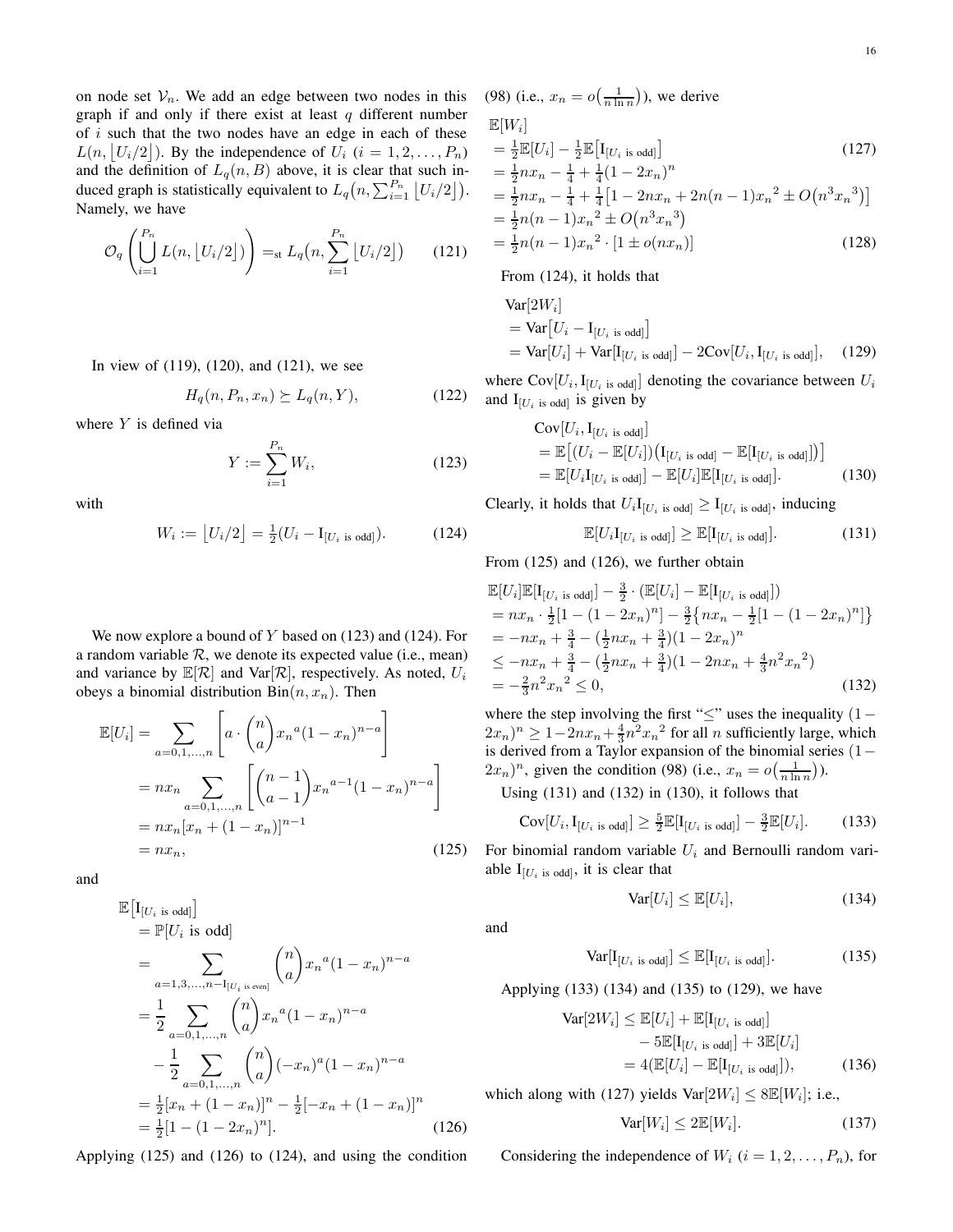$Y = \sum_{i=1}^{P_n} W_i$  given in [\(144\)](#page-16-0), we use [\(137\)](#page-15-13) to derive

$$
\text{Var}[Y] \le 2\mathbb{E}[Y].\tag{138}
$$

From  $Y = \sum_{i=1}^{P_n} W_i$ , [\(128\)](#page-15-14), and the fact that  $\mathbb{E}[W_i]$  for each  $i$  is the same, we obtain

$$
\mathbb{E}[Y] = \frac{1}{2}n(n-1)P_nx_n^2 \cdot [1 \pm o(nx_n)].
$$
 (139)

Note that Lemma [6](#page-13-3) has conditions [\(98\)](#page-13-21) and [\(100\)](#page-13-22) (i.e.,  $x_n =$  $o\left(\frac{1}{n\ln n}\right)$  and  $x_n^2 P_n = \omega\left(\frac{(\ln n)^6}{n^2}\right)$  $\binom{n}{n^2}$ ). Using these in [\(139\)](#page-16-1), we have

$$
\mathbb{E}[Y] = \frac{1}{2}n(n-1)P_n x_n^2 \cdot \left[1 \pm o\left(\frac{1}{\ln n}\right)\right]
$$
 (140)

and

$$
\mathbb{E}[Y] = \omega((\ln n)^6). \tag{141}
$$

Now based on [\(138\)](#page-16-2) and [\(141\)](#page-16-3), we provide a lower bound on Y with high probability. By Chebyshev's inequality, it follows that for any  $\phi > 0$ ,

$$
\mathbb{P}\big[|Y - \mathbb{E}[Y]| \ge \phi \sqrt{\text{Var}[Y]}\big] \le \phi^{-2}.\tag{142}
$$

We select

$$
\phi = \frac{\left\{ \mathbb{E}[Y] \right\}^{\frac{5}{6}}}{2\sqrt{\text{Var}[Y]}},\tag{143}
$$

which with [\(138\)](#page-16-2) and [\(141\)](#page-16-3) results in  $\phi = \omega(1)$  and hence

$$
\mathbb{P}\big[Y < \mathbb{E}[Y] - \phi\sqrt{\text{Var}[Y]}\big] = o(1). \tag{144}
$$

Let Z be a Poisson random variable with mean

$$
\lambda_n := \mathbb{E}[Y] - \left\{ \mathbb{E}[Y] \right\}^{\frac{5}{6}}.
$$
 (145)

With  $\psi_n$  defined by

$$
\psi_n := \frac{1}{2} \left\{ \mathbb{E}[Y] \right\}^{\frac{1}{3}},\tag{146}
$$

we conclude from [\(141\)](#page-16-3) [\(145\)](#page-16-4) and [\(146\)](#page-16-5) that  $\psi_n = \omega(1)$  and  $\psi_n = o(\sqrt{\lambda_n}).$ 

By [\[38,](#page-9-27) Lemma 1.2], it holds that

$$
\mathbb{P}\left[Z \ge \lambda_n + \psi_n \sqrt{\lambda_n}\right] \le e^{\psi_n \sqrt{\lambda_n} - (\lambda_n + \psi_n \sqrt{\lambda_n}) \ln(1 + \frac{\psi_n}{\sqrt{\lambda_n}})}.
$$
\n(147)

From  $\psi_n = o(\sqrt{\lambda_n})$ , then for all *n* sufficiently large, we have  $\ln\left(1+\frac{\psi_n}{\sqrt{N}}\right)$  $\left(\frac{\psi_n}{\lambda_n}\right) \geq \frac{\psi_n}{\sqrt{\lambda_n}}$  $\frac{\psi_n}{\lambda_n} - \frac{\psi_n^2}{2\lambda_n}$  $\frac{\psi_n}{2\lambda_n}$  (derived from a Taylor expansion), which is used in  $(147)$  to yield

$$
\mathbb{P}\left[Z \ge \lambda_n + \psi_n \sqrt{\lambda_n}\right] \le e^{\psi_n \sqrt{\lambda_n} - (\lambda_n + \psi_n \sqrt{\lambda_n})\left(\frac{\psi_n}{\sqrt{\lambda_n}} - \frac{\psi_n^2}{2\lambda_n}\right)}
$$

$$
= e^{\frac{\psi_n^2}{2}\left(\frac{\psi_n}{\sqrt{\lambda_n}} - 1\right)}.
$$
(148)

Applying  $\psi_n = \omega(1)$  and  $\psi_n = o(\sqrt{\lambda_n})$  to [\(148\)](#page-16-7), we obtain

$$
\mathbb{P}\big[Z\geq \lambda_n+\psi_n\sqrt{\lambda_n}\,\big]=o(1). \tag{149}
$$

From [\(143\)](#page-16-8) [\(145\)](#page-16-4) and [\(146\)](#page-16-5), we establish

$$
\lambda_n + \psi_n \sqrt{\lambda_n} \le \mathbb{E}[Y] - \left\{ \mathbb{E}[Y] \right\}^{\frac{5}{6}} + \frac{1}{2} \left\{ \mathbb{E}[Y] \right\}^{\frac{1}{3}} \cdot \sqrt{\mathbb{E}[Y]}
$$

$$
= \mathbb{E}[Y] - \phi \sqrt{\text{Var}[Y]}.
$$
(150)

Given [\(144\)](#page-16-0) [\(149\)](#page-16-9) and [\(150\)](#page-16-10), we obtain

<span id="page-16-2"></span>
$$
\mathbb{P}[Y \ge Z] \n\ge \mathbb{P}\Big[ (Y \ge \mathbb{E}[Y] - \phi \sqrt{\text{Var}[Y]}) \cap (\lambda_n + \psi_n \sqrt{\lambda_n} \ge Z) \Big] \n\ge 1 - \mathbb{P}\big[ Y < \mathbb{E}[Y] - \phi \sqrt{\text{Var}[Y]} \big] - \mathbb{P}\big[ \lambda_n + \psi_n \sqrt{\lambda_n} < Z \big] \n\to 1, \text{ as } n \to \infty,
$$
\n(151)

<span id="page-16-1"></span>where in the second to the last step, we use a union bound.

Given [\(151\)](#page-16-11), by the definition of graph  $L_q(n, X)$ , it is easy to construct a coupling such that  $L_q(n, Z)$  is a subgraph of  $L_q(n, Y)$  with probability  $1 - o(1)$ ; namely,

<span id="page-16-12"></span><span id="page-16-11"></span>
$$
L_q(n, Y) \succeq_{1-o(1)} L_q(n, Z). \tag{152}
$$

<span id="page-16-16"></span><span id="page-16-3"></span>From [\[39,](#page-9-28) Proof of Claim 1], for Poisson random variable Z with mean  $\lambda_n$ , in sampling Z edges with repetition from all possible  $\binom{n}{2}$  edges of an *n*-size node set, the numbers of draws for different edges are independent Poisson random variables with mean

<span id="page-16-15"></span>
$$
\mu_n := \lambda_n \Bigg/ \binom{n}{2},\tag{153}
$$

<span id="page-16-8"></span>where "with repetition" means that at each time, an edge is selected from the  $\binom{n}{2}$  edges, so we have that even if an edge has already been selected, it may get selected again next time. Therefore,  $L_q(n, Z)$  with  $Z \in \text{Poisson}(\lambda_n)$  is an Erdős–Rényi graph [\[37\]](#page-9-26) in which each edge independently appears with a probability that a Poisson random variable with mean  $\mu_n$  is at least  $q$ , i.e., a probability of

<span id="page-16-20"></span><span id="page-16-13"></span>
$$
\varrho_n := \sum_{x=q}^{\infty} \frac{\mu_n^x e^{-\mu_n}}{x!}.\tag{154}
$$

<span id="page-16-5"></span><span id="page-16-4"></span><span id="page-16-0"></span>In view that  $L_q(n, Z)$  is equivalent to  $G_{ER}(n, \rho_n)$ , then from [\(122\)](#page-15-15) and [\(152\)](#page-16-12), it follows that

<span id="page-16-14"></span>
$$
H_q(n, P_n, x_n) \succeq_{1-o(1)} G_{ER}(n, \varrho_n), \tag{155}
$$

which is exactly [\(102\)](#page-13-18) in Lemma [6.](#page-13-3) Therefore, to complete proving Lemmas [6,](#page-13-3) we now analyze  $\varrho_n$  in [\(154\)](#page-16-13).

From [\[40,](#page-9-29) Proposition 1],  $\varrho_n$  in [\(154\)](#page-16-13) can be bounded by

$$
\frac{\mu_n q e^{-\mu_n}}{q!} < \varrho_n < \frac{\mu_n q e^{-\mu_n}}{q!} \cdot \left(1 - \frac{\mu_n}{q+1}\right)^{-1}.\tag{156}
$$

<span id="page-16-6"></span>To evaluate  $\varrho_n$  based on [\(156\)](#page-16-14), we now assess  $\mu_n$  in [\(153\)](#page-16-15), and analyze  $\lambda_n$  in [\(145\)](#page-16-4). Applying [\(140\)](#page-16-16) and [\(141\)](#page-16-3) to [\(145\)](#page-16-4), and noting that  $\left[1 \pm o\left(\frac{1}{\ln n}\right)\right] \cdot \left[1 \pm o\left(\frac{1}{\ln n}\right)\right]$  can also be written as  $\left[1 \pm o\left(\frac{1}{\ln n}\right)\right]$ , we obtain

$$
\lambda_n = \mathbb{E}[Y] - \left\{\mathbb{E}[Y]\right\}^{\frac{5}{6}}
$$
  
=  $\mathbb{E}[Y] \cdot \left[1 - \left\{\mathbb{E}[Y]\right\}^{-\frac{1}{6}}\right]$   
=  $\frac{1}{2}n(n-1)P_nx_n^2 \cdot \left[1 \pm o\left(\frac{1}{\ln n}\right)\right].$  (157)

<span id="page-16-9"></span><span id="page-16-7"></span>The application of [\(157\)](#page-16-17) to [\(153\)](#page-16-15) gives

$$
\mu_n = P_n x_n^2 \cdot \left[1 \pm o\left(\frac{1}{\ln n}\right)\right].\tag{158}
$$

<span id="page-16-10"></span>Note that Lemma [6](#page-13-3) has condition [\(99\)](#page-13-23) (i.e.,  $x_n^2 P_n = o\left(\frac{1}{\ln n}\right)$ ). Using [\(99\)](#page-13-23) in [\(158\)](#page-16-18), we have

<span id="page-16-19"></span><span id="page-16-18"></span><span id="page-16-17"></span>
$$
\mu_n = o\left(\frac{1}{\ln n}\right). \tag{159}
$$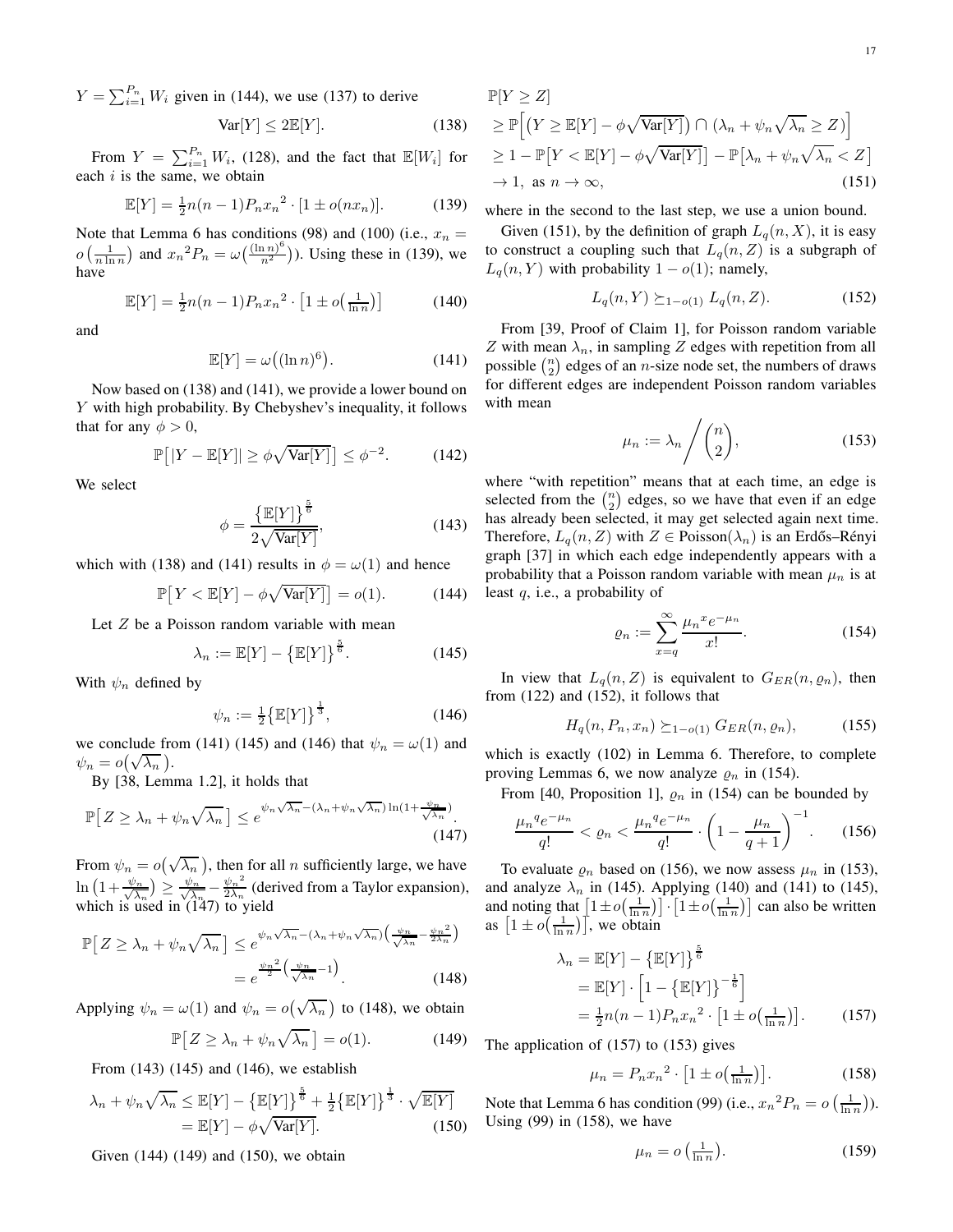For any sequence  $a_n$  satisfying  $a_n = \pm o(1)$ , we explain below  $(1+a_n)^q = 1 \pm \Theta(a_n)$  since q is a constant. To see this, given  $|a_n| < 1$  for all n sufficiently large from  $a_n = \pm o(1)$ , we obtain: on the one hand,  $(1 + a_n)^q \le (1 + |a_n|)^q = 1 +$  $\sum_{i=1}^{q} \left[ \binom{q}{i} |a_n|^i \right] \leq 1 + |a_n| \sum_{i=1}^{q} \binom{q}{i} = 1 + (2^q - 1)|a_n| =$  $1 + \Theta(a_n)$ ; on the other hand,  $(1 - a_n)^q \le (1 + |a_n|)^q = 1 +$  $\sum_{i=1}^{q} \left[ \binom{q}{i} (-|a_n|)^i \right] \geq 1 - |a_n| \sum_{i=1}^{q} \binom{q}{i} = 1 - (2^q - 1)|a_n| =$ 1− $\Theta(a_n)$ . Summarizing  $1 - \Theta(a_n) \leq (1 - a_n)^q \leq 1 + \Theta(a_n)$ , we obtain

$$
(1 + a_n)^q = 1 \pm \Theta(a_n) \text{ for } a_n = \pm o(1). \tag{160}
$$

From [\(158\)](#page-16-18) and [\(160\)](#page-17-3), it holds that

$$
\mu_n^q = (P_n x_n^2)^q \cdot \left[1 \pm o\left(\frac{1}{\ln n}\right)\right].\tag{161}
$$

For  $\mu_n = o(1)$ , we explain below  $e^{-\mu_n} = 1 - \Theta(\mu_n)$ . To see this, on the one hand, it holds that  $e^{-\mu_n} \geq 1 - \mu_n$ . On the other hand, given  $\mu_n < 0.5$  for all n sufficiently large (which holds from  $\mu_n = o(1)$ ), we can easily show  $e^{-\mu_n} \leq 1 - 0.5\mu_n$ by taking the derivative of  $e^{-\mu_n} - (1 - 0.5\mu_n)$  to investigate its monotonicity. Summarizing  $1 - \mu_n \le e^{-\mu_n} \le 1 - 0.5\mu_n$ , we obtain

$$
e^{-\mu_n} = 1 - \Theta(\mu_n). \tag{162}
$$

From  $\mu_n = o(1)$ , we have  $\left(1 - \frac{\mu_n}{q+1}\right)^{-1} = 1 + \frac{\mu_n}{q+1 - \mu_n} =$  $1 + \Theta(\mu_n)$ , which along with [\(162\)](#page-17-4) is used in [\(156\)](#page-16-14) to derive

$$
\varrho_n = \frac{\mu_n q e^{-\mu_n}}{q!} \cdot \left[1 + \Theta(\mu_n)\right] = \frac{\mu_n q}{q!} \cdot \left[1 - \Theta(\mu_n)\right] \cdot \left[1 + \Theta(\mu_n)\right].
$$
\n(163)

For any two sequences  $c_n$  and  $d_n$  satisfying  $c_n = \Theta(\mu_n)$  and  $d_n = \Theta(\mu_n)$  with  $\mu_n = o(1)$ , we have  $(1 - c_n)(1 + d_n) =$  $1 - c_n + d_n - c_n d_n = 1 \pm \Theta(\mu_n)$ , which we use in [\(163\)](#page-17-5) to get

$$
\varrho_n = \frac{\mu_n^q}{q!} \cdot \left[1 \pm \Theta(\mu_n)\right].\tag{164}
$$

Then applying [\(161\)](#page-17-6) and [\(159\)](#page-16-19) to [\(164\)](#page-17-7), and noting that  $\left[1 \pm \frac{1}{2}\right]$  $o\left(\frac{1}{\ln n}\right)\right] \cdot \left[1 \pm o\left(\frac{1}{\ln n}\right)\right]$  can also be written as  $\left[1 \pm o\left(\frac{1}{\ln n}\right)\right]$ , we obtain

$$
\varrho_n = \frac{(P_n x_n^2)^q}{q!} \cdot \left[1 \pm o\left(\frac{1}{\ln n}\right)\right].\tag{165}
$$

From [\[23,](#page-9-5) Fact 3], for Erdős–Rényi graphs  $G_{ER}(n, s'_n)$  and  $G_{ER}(n, s''_n)$ , if  $s'_n \geq s''_n$ , then  $G_{ER}(n, s'_n) \geq G_{ER}(n, s''_n)$ . Thus, by [\(155\)](#page-16-20) [\(165\)](#page-17-8) and [\[12,](#page-8-8) Fact 3] on the transitivity of graph coupling, we can set  $s_n = \frac{(P_n x_n^2)^q}{q!}$  $\frac{(x_n)^2q}{q!} \cdot \left[1-o\left(\frac{1}{\ln n}\right)\right]$  to have  $H_q(n, P_n, x_n) \succeq_{1-o(1)} G_{ER}(n, s_n)$ , so that Lemma [6](#page-13-3) is proved.

#### <span id="page-17-0"></span>*F. Proof of Lemma [2](#page-10-10)*

Lemma [2](#page-10-10) on minimum degree in  $q$ -composite random key graphs (Restated). For a  $q$ -composite random key graph  $G_q(n, K_n, P_n)$ , if there is a sequence  $\phi_n$  with  $\lim_{n\to\infty}\phi_n \in$  $[-\infty, \infty]$  such that

$$
\frac{1}{q!} \cdot \frac{K_n^{2q}}{P_n^{q}} = \frac{\ln n + (k-1)\ln \ln n + \phi_n}{n},
$$
 (166)

then under

<span id="page-17-12"></span>
$$
P_n = \begin{cases} \Omega(n), & \text{for } q = 1, \\ \omega(n^{2 - \frac{1}{q}} (\ln n)^{2 + \frac{1}{q}}), & \text{for } q \ge 2, \end{cases}
$$
 (167)

we have

<span id="page-17-6"></span><span id="page-17-3"></span><span id="page-17-2"></span>=

<span id="page-17-7"></span>=

 $\lim_{n\to\infty} \mathbb{P}[G_q(n, K_n, P_n)$  has a minimum degree at least k.]  $= e$  $-\frac{e^{-\lim_{n\to\infty}\phi_n}}{(k-1)!}$ 

<span id="page-17-1"></span>
$$
e^{-\frac{(k-1)!}{(k-1)!}}\tag{168}
$$

$$
\int_{1}^{0} , \qquad \text{if } \lim_{n \to \infty} \phi_n = -\infty, \tag{169a}
$$
\n
$$
\int_{1}^{0} , \qquad \text{if } \lim_{n \to \infty} \phi_n = \infty \tag{169b}
$$

1, if 
$$
\lim_{n \to \infty} \phi_n = \infty
$$
, (169b)  
 $e^{-\frac{e^{-\phi^*}}{(k-1)!}}$  if  $\lim_{n \to \infty} \phi_n = \phi^* \in (-\infty, \infty)$  (169c)

$$
\left( e^{-\frac{e^{-\phi^*}}{(k-1)!}}, \quad \text{if } \lim_{n \to \infty} \phi_n = \phi^* \in (-\infty, \infty). \quad (169c)
$$

We will use Lemma [7](#page-17-9) below to establish Lemma [2.](#page-10-10)

<span id="page-17-9"></span>Lemma 7 (Minimum degree in the intersection of a q-composite random key graph  $G_q(n, K_n, P_n)$  and an Erdős–Rényi graph  $G_{ER}(n, s_n)$ , a result presented in our work [\[41\]](#page-9-30)). *For*  $G_q(n, K_n, P_n) \cap G_{ER}(n, s_n)$  *being the intersection of a q-composite random key graph*  $G_q(n, K_n, P_n)$ *and an Erdős–Rényi graph*  $G_{ER}(n, s_n)$ *, with*  $b_{q,n}$  *denoting the edge probability of a* q*-composite random key graph*  $G_q(n, K_n, P_n)$  *so that*  $b_{q,n} \times s_n$  *is the edge probability of*  $G_q(n, K_n, P_n) \cap G_{ER}(n, s_n)$ , if there is a sequence  $\varphi_n$  with  $\lim_{n\to\infty}\varphi_n\in[-\infty,\infty]$  *such that* 

$$
b_{q,n} \times s_n = \frac{\ln n + (k-1)\ln \ln n + \varphi_n}{n},\tag{170}
$$

<span id="page-17-5"></span><span id="page-17-4"></span>*then it holds under*  $K_n = \omega(1)$  *and*  $\frac{K_n^2}{P_n}$  $\frac{K_n^2}{P_n} = o(1)$  *that* 

$$
\lim_{n \to \infty} \mathbb{P}\left[\begin{array}{c} G_q(n, K_n, P_n) \cap G_{ER}(n, s_n) \\ has a minimum degree at least k. \end{array}\right]
$$
  
=  $e^{-\frac{e^{-\lim_{n \to \infty} \varphi_n}}{(k-1)!}}$  (171)

$$
\int_{1}^{0} , \qquad \qquad \text{if } \lim_{n \to \infty} \varphi_n = -\infty, \tag{172a}
$$
\n
$$
\int_{1}^{0} \lim_{n \to \infty} \varphi_n = \infty \tag{172b}
$$

$$
\left\{ \begin{array}{ll} 1, & \text{if } \lim_{n \to \infty} \varphi_n = \infty, \\ \text{if } \lim_{n \to \infty} \varphi_n = \infty, \end{array} \right. \tag{172b}
$$

$$
\left\{ e^{-\frac{e^{-\varphi^*}}{(k-1)!}}, \quad \text{if } \lim_{n \to \infty} \varphi_n = \varphi^* \in (-\infty, \infty). \quad (172c) \right\}
$$

<span id="page-17-8"></span>Lemma [7](#page-17-9) is Theorem 1 of in our work [\[41\]](#page-9-30). Setting  $s_n = 1$ , we have  $G_q(n, K_n, P_n) \cap G_{ER}(n, s_n) = G_q(n, K_n, P_n)$  and use Lemma [7](#page-17-9) to obtain the following Lemma [8.](#page-17-10)

<span id="page-17-10"></span>Lemma 8 (Minimum degree in a  $q$ -composite random **key graph**  $G_q(n, K_n, P_n)$ ). With  $b_{q,n}$  denoting the edge probability of a q-composite random key graph  $G_q(n, K_n, P_n)$ , *if there is a sequence*  $\varphi_n$  *with*  $\lim_{n\to\infty}\varphi_n \in [-\infty,\infty]$  *such that*

<span id="page-17-13"></span>
$$
b_{q,n} = \frac{\ln n + (k-1)\ln \ln n + \varphi_n}{n},
$$
 (173)

*then it holds under*  $K_n = \omega(1)$  *and*  $\frac{K_n^2}{R_n^2}$  $\frac{K_n^2}{P_n} = o(1)$  *that* 

 $\lim_{n\to\infty} \mathbb{P}[G_q(n, K_n, P_n)$  *has a minimum degree at least* k.]  $e^{-\lim_{n\to\infty}\varphi_n}$ 

$$
=e^{-\frac{e^{-im\pi x}}{(k-1)!}}\tag{174}
$$

$$
\int_{0}^{1} 0, \qquad \qquad \text{if } \lim_{n \to \infty} \varphi_n = -\infty,
$$
 (175a)

<span id="page-17-11"></span>
$$
= \begin{cases} 1, & \text{if } \lim_{n \to \infty} \varphi_n = \infty, \\ e^{-\frac{e^{-\varphi^*}}{(k-1)!}} & \text{if } \lim_{n \to \infty} \varphi_n = \varphi^* \in (-\infty, \infty) \end{cases}
$$
(175b)

$$
\left( e^{-\frac{e^{-\varphi}}{(k-1)!}}, \quad \text{if } \lim_{n \to \infty} \varphi_n = \varphi^* \in (-\infty, \infty). \quad (175c)
$$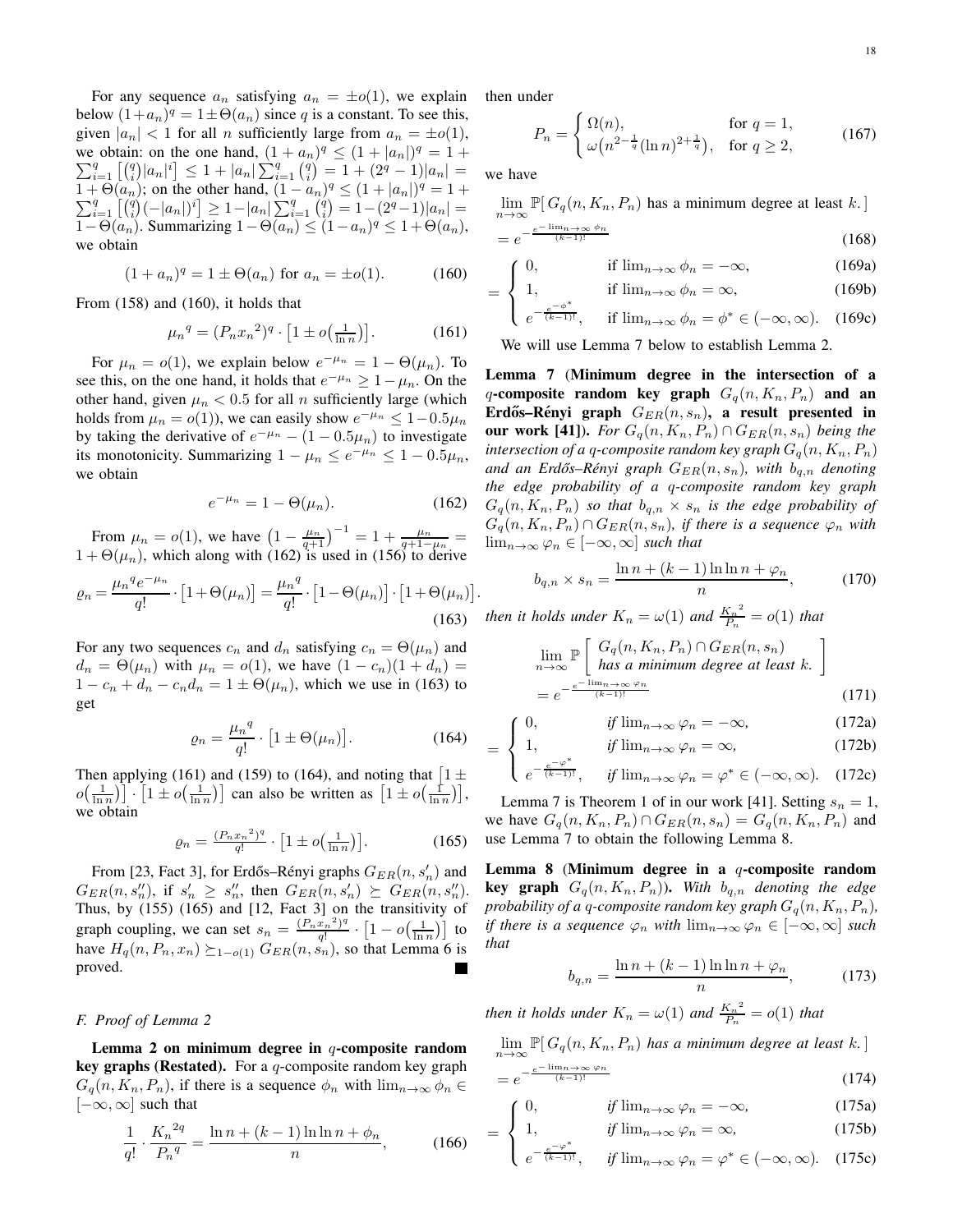Note that the property of minimum degree being at least  $k$ is monotone increasing. For any monotone increasing property  $I$ , the probability that a spanning subgraph (resp., supergraph) of graph  $G$  has  $I$  is at most (resp., at least) the probability of  $G$  having  $I$ . Therefore, from Lemma [3](#page-11-1) on Page [12,](#page-11-1) we can introduce an extra condition  $|\phi_n| = o(\ln n)$  to prove Lemma [2.](#page-10-10) Hence, to use Lemma [8](#page-17-10) for proving Lemma [2,](#page-10-10) we only need to show that under the conditions of Lemma [2](#page-10-10) along with the extra condition  $|\phi_n| = o(\ln n)$ , then the conditions of Lemma [8](#page-17-10) all hold and  $\lim_{n\to\infty}\varphi_n = \lim_{n\to\infty}\varphi_n$ . Specifically, we only need to show under [\(166\)](#page-17-11) [\(167\)](#page-17-12),  $\lim_{n\to\infty}\phi_n \in [-\infty,\infty]$  and  $|\phi_n| = o(\ln n)$ , we have  $K_n = \omega(1), \frac{K_n^2}{P_n}$  $\frac{x_n^2}{P_n} = o(1)$ , and the sequence  $\varphi_n$  defined by [\(174\)](#page-17-13) satisfies  $|\varphi_n - \varphi_n| = o(1)$  so that whenever  $\lim_{n \to \infty} \varphi_n$ exists,  $\lim_{n\to\infty} \varphi_n$  also exists and  $\lim_{n\to\infty} \varphi_n = \lim_{n\to\infty} \phi_n$ . The rest of the proof is straightforward. Specifically, we use [\(166\)](#page-17-11) and  $|\phi_n| = o(\ln n)$  to have  $\frac{1}{q!} \cdot \frac{K_n^{3q}}{P_n^{q}}$  $\frac{A_n^{-1}}{P_n^{-q}}$  =  $\frac{\ln n + (k-1) \ln \ln n + \phi_n}{n} = \frac{\ln n + (k-1) \ln \ln n \pm o(\ln n)}{n} \sim \frac{\ln n}{n},$ implying  $\frac{K_n^2}{P}$  $\frac{K_n^2}{P_n} = \Theta\left(\left(\frac{\ln n}{n}\right)^{1/q}\right)$ , which along with [\(167\)](#page-17-12) further implies  $\int_{K_n}^{K_n} K_n = \Omega(\sqrt{\ln n}) = \omega(1),$  for  $q = 1$ ,  $K_n = \omega (n^{1-\frac{1}{q}}(\ln n)^{1+\frac{1}{q}}) = \omega(1)$ , for  $q \ge 2$ , Then under the just proved  $\int K_n = \Omega(\sqrt{\ln n}) = \omega(1)$ , for  $q = 1$ ,  $K_n = \omega (n^{1 - \frac{1}{q}} (\ln n)^{1 + \frac{1}{q}}) = \omega (\ln n), \text{ for } q \ge 2,$ and  $\frac{K_n^2}{P}$  $\frac{K_n^2}{P_n}$  =  $\Theta\left(\left(\frac{\ln n}{n}\right)^{1/q}\right)$  =  $o\left(\frac{1}{\ln n}\right)$ , we use Property (ii) of Lemma [9](#page-18-0) below to obtain  $b_{q,n} = \frac{1}{q!} \left( \frac{{K_n}^2}{P_n} \right)$  $\frac{\dot{X}_n^2}{P_n}$  $\Big)^q$   $\times$   $\left[1 \pm o\left(\frac{1}{\ln n}\right)\right]$ , which along with the condition  $\frac{1}{q!} \cdot \frac{K_n^{2q}}{P_n^q}$  $\frac{K_n^{2q}}{P_n^q} = \frac{\ln n + (k-1)\ln \ln n \pm o(\ln n)}{n}$  implies that the sequence  $\varphi_n$  defined by [\(174\)](#page-17-13) satisfies  $|\varphi_n - \phi_n| = o(1)$ . This further means that whenever  $\lim_{n\to\infty}\phi_n$  exists,  $\lim_{n\to\infty}\phi_n$ also exists and  $\lim_{n\to\infty} \varphi_n = \lim_{n\to\infty} \varphi_n$ . Thus, we have shown that under the conditions of Lemma [2](#page-10-10) along with the extra condition  $|\phi_n| = o(\ln n)$ , then the conditions of Lemma [8](#page-17-10) all hold and  $\lim_{n\to\infty}\varphi_n = \lim_{n\to\infty}\varphi_n$ . Then we can use Lemma [8](#page-17-10) to obtain Lemma [2](#page-10-10) with the extra condition  $|\phi_n| = o(\ln n)$ . From Lemma [3](#page-11-1) on Page [12,](#page-11-1) we further establish Lemma [2](#page-10-10) regardless of  $|\phi_n| = o(\ln n)$ .

# *G. An asymptotic expression for the edge probability of a* q*composite random key graph*  $G_q(n, K_n, P_n)$

We present Lemma [9](#page-18-0) below, which provides asymptotic expressions of the edge probability  $b_{q,n}$  of a q-composite random key graph  $G_q(n, K_n, P_n)$ .

Recall that a q-composite random key graph  $G_q(n, K_n, P_n)$ models the topology of a secure sensor network with  $n$ nodes working under the q-composite scheme. Let  $V_n$  =  $\{v_1, v_2, \ldots, v_n\}$  represent the *n* nodes. In the *q*-composite scheme, each node  $v_i$  selects  $K_n$  distinct cryptographic keys uniformly at random from the same pool  $\mathcal{P}_n$  consisting of  $P_n$ keys, and two nodes can establish a secure link only if they have at least q key(s) in common. For each node  $v_i$ , the set of its  $K_n$  different keys is denoted by  $S_i$ , and is referred to as the *key ring* of node  $v_i$ . Then graph  $G_q(n, K_n, P_n)$ to model the network topology is defined on the node set  $V_n$  such that any two different nodes  $v_i$  and  $v_j$  possessing

<span id="page-18-6"></span><span id="page-18-5"></span><span id="page-18-4"></span><span id="page-18-3"></span><span id="page-18-2"></span>.

at least q key(s) in common (such event is denoted by  $\Gamma_{ij}$ ) have an edge in between. With  $S_{ij}$  defining as  $S_i \cap S_j$ , event  $\Gamma_{ij}$  equals  $[|S_{ij}| \geq q]$ , where |A| with A as a set means the cardinality of A. With  $b_{q,n}$  denoting the edge probability of a q-composite random key graph  $G_q(n, K_n, P_n)$ , we have  $b_{q,n} = \mathbb{P}[\Gamma_{ij}] = \mathbb{P}[|S_{ij}| \geq q] = \sum_{u=q}^{K_n} \mathbb{P}[|S_{ij}| = u].$ 

<span id="page-18-0"></span>**Lemma 9.** *The following two properties hold, where*  $b_{q,n}$ *denotes the edge probability of a* q*-composite random key graph*  $G_q(n, K_n, P_n)$ *:* 

(i) If 
$$
K_n = \omega(1)
$$
 and  $\frac{K_n^2}{P_n} = o(1)$ , then  
\n
$$
b_{q,n} = \frac{1}{q!} \left(\frac{K_n^2}{P_n}\right)^q \times [1 \pm o(1)]; i.e., b_{q,n} \sim \frac{1}{q!} \left(\frac{K_n^2}{P_n}\right)^q.
$$
\n(ii) If  $\begin{cases} K_n = \omega(1), & \text{for } q = 1, \\ K_n = \omega(\ln n), & \text{for } q \ge 2, \end{cases}$  and  $\frac{K_n^2}{P_n} = o\left(\frac{1}{\ln n}\right)$ , then  
\n
$$
b_{q,n} = \frac{1}{q!} \left(\frac{K_n^2}{P_n}\right)^q \times [1 \pm o\left(\frac{1}{\ln n}\right)].
$$

# Proof of Lemma [9:](#page-18-0)

*1) Proving Property (i) of Lemma [9:](#page-18-0)*

We prove Property (i) of Lemma [9](#page-18-0) below. We simplify  $S_i \cap$  $S_j$  by writing it as  $S_{ij}$ . Clearly,  $P_n \ge 2K_n$  for all n sufficiently large, due to  $\frac{K_n^2}{P}$  $\frac{K_n^2}{P_n} = o(1)$ . Given  $b_{q,n} = \sum_{u=q}^{K_n} \mathbb{P}[|S_{ij}| = u]$ , Property (i) of  $\mathcal{L}^n$  mma [9](#page-18-0) holds once we establish the following [\(176\)](#page-18-1) and [\(177\)](#page-18-2):

<span id="page-18-1"></span>
$$
\mathbb{P}[|S_{ij}| = q] \sim (q!)^{-1} (K_n^2 / P_n)^q, \tag{176}
$$

and

$$
\mathbb{P}[|S_{ij}| = q] \sim \sum_{u=q}^{K_n} \mathbb{P}[|S_i \cap S_j| = u]. \tag{177}
$$

We will first establish [\(176\)](#page-18-1) by providing an upper bound and a lower bound for  $\mathbb{P}[|S_{ij}| = q]$ , respectively.

Given  $P_n \geq 2K_n$  (which holds for all n sufficiently large given the condition  $\frac{K_n^2}{P}$  $\frac{\zeta_n^2}{P_n} = o(1)$ , we derive that for  $u =$  $0, 1, \ldots, K_n,$ 

$$
\mathbb{P}[|S_{ij}| = u] = \binom{K_n}{u} \binom{P_n - K_n}{K_n - u} / \binom{P_n}{K_n}.
$$
 (178)

Setting  $u$  as  $q$  in [\(178\)](#page-18-3), it is clear that

$$
\mathbb{P}[|S_{ij}| = q] = \frac{1}{q!} \left[ \frac{K_n!}{(K_n - q)!} \right]^2 \cdot \frac{(P_n - K_n)!}{(P_n - 2K_n + q)!} \cdot \frac{(P_n - K_n)!}{P_n!}
$$
\n(179)

For the upper bound on  $\mathbb{P}[|S_{ij}| = q]$ , using [\(179\)](#page-18-4) and  $\frac{K_n^2}{\epsilon} = o(1)$  which holds from  $\frac{K_n^2}{\epsilon} = o(1)$  and anniving  $\frac{K_n^2}{P_n-K_n} = o(1)$  which holds from  $\frac{K_n^2}{P_n}$  $\frac{X_n}{P_n} = o(1)$ , and applying the fact that  $1 + x \le e^x$  for any real x, we have

$$
\mathbb{P}[|S_{ij}| = q] \le (q!)^{-1} K_n^{2d} P_n^{K_n - q} (P_n - K_n)^{-K_n}
$$
  
=  $(q!)^{-1} (K_n^{2}/P_n)^{q} [1 + K_n/(P_n - K_n)]^{K_n}$   
 $\le (q!)^{-1} (K_n^{2}/P_n)^{q} e^{\frac{K_n - K_n}{P_n - K_n}}$  (180)

$$
\leq (q!)^{-1} \left( K_n^2 / P_n \right)^q \cdot [1 + o(1)]. \tag{181}
$$

For the part of finding the lower bound, we employ [\(179\)](#page-18-4),  $K_n{}^2$  $\frac{K_n^2}{P_n} = o(1)$  and  $\left(1 - \frac{2K_n}{P_n}\right)^{K_n} \to 1$  as  $n \to \infty$  which follows by  $\frac{K_n^2}{P}$  $\frac{K_n^2}{P_n} = o(1)$  and [\[5,](#page-8-1) Fact 3]. We also use  $\frac{(K_n - q)^2}{P_n - 2K_n}$  $\frac{(K_n-q)^2}{P_n-2K_n} \sim \frac{{K_n}^2}{P_n}$  $P_n$